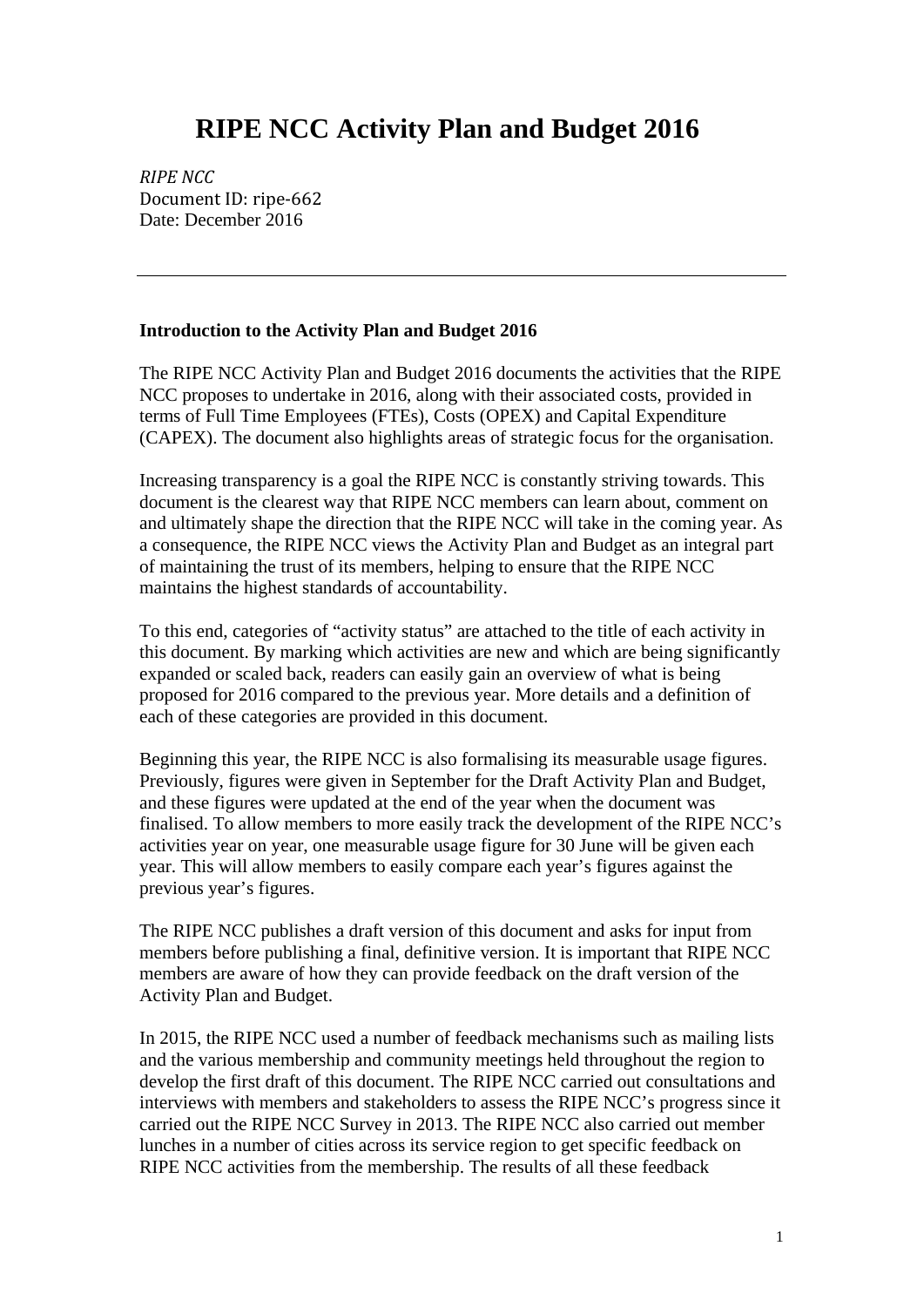mechanisms were presented to the RIPE NCC Executive Board. After the Executive Board's feedback was incorporated, an updated document was published online and announced to the RIPE NCC membership in October, six weeks before the RIPE NCC General Meeting. This gives members time to comment on the draft document before discussions take place at the RIPE NCC Services Working Group and the RIPE NCC General Meeting (GM). During this period, members are encouraged to ask questions and discuss the Draft Activity Plan and Budget via the RIPE NCC Membership Discussion mailing list (members-discuss@ripe.net).

The Draft Activity Plan and Budget was further discussed by the membership at the GM in November 2015. The feedback received there was incorporated into the final Activity Plan and Budget after the approval of the document by the RIPE NCC Executive Board.

#### **Features in This Activity Plan and Budget**

To maintain good transparency for RIPE NCC members, this Activity Plan and Budget includes several features. An activity status is included for each of the activities listed. There are five different activity statuses given throughout this document:

- "Ongoing": Any recurring activity that requires around the same amount of resources as in the Activity Plan and Budget 2015 (OPEX) (with less than a 10% deviation on the Activity Plan and Budget 2015)
- "New Activity": Any activity that is making its first appearance in the Activity Plan and Budget
- "Expanding": Any activity where expenses will increase by more than 10% over the Activity Plan and Budget 2015 (OPEX)
- "Decreasing": Any activity where expenses will decrease by more than 10% from the Activity Plan and Budget 2015 (OPEX)
- "Planned Ending": Any activity that will come to a complete end in the course of the coming year

Secondly, where the status of an activity is anything other than "Ongoing", this document will contain information about when and why the decision was made, and who was responsible for making the decision.

Finally, usage statistics have been included wherever possible for each activity. These are intended to show the general scale of a service. There are some cases where activities cannot be quantified or the inclusion of statistics is of little relevance so they are not provided.

Note: Individual activities that cost less than 5 kEUR per annum are considered to have negligible costs and therefore their cost details are not included in the Activity Plan and Budget.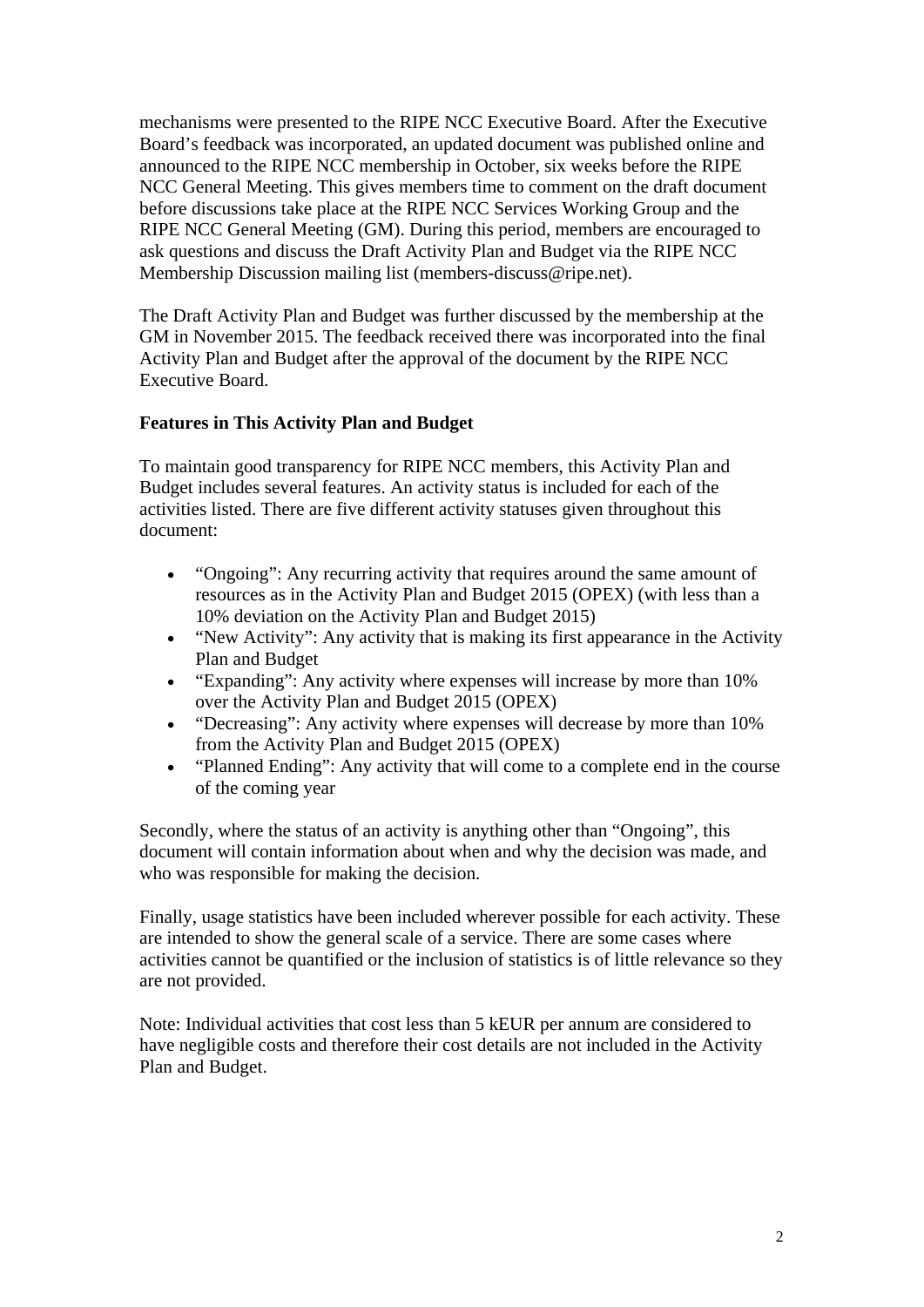# **Overview of the Strategic Focus Points in 2016**

This document highlights the RIPE NCC's strategic focus points for the coming year. They are, broadly:

- Maintaining a strong registry
- Playing an active role in enhancing RIR accountability ahead of the IANA transition
- Safeguarding the continued stability of the RIR system
- Conducting effective outreach in all parts of the service region
- Providing enhanced statistics and analysis

In 2016, the RIPE Registry and the accuracy of the data it contains will remain at the forefront of the RIPE NCC's focus and strategy. The data in this registry is comprised of RIPE Database data and registration information held by the RIPE NCC, and it is critical for the operations of our members and the wider Internet community. Indeed, all the RIPE NCC's focus points contribute in their own way to ensuring the accuracy and robustness of the RIPE Registry.

The RIPE NCC membership continues to grow rapidly and shows no sign of slowing down. It is expected that further resources will be required to accommodate corresponding growth in registry-related work. An increased workload is also expected due to growth in the number of IPv4 resource transfers and the implementation of inter-RIR transfers. The RIPE NCC will also need to increase its efforts to stay in contact with LIRs through such processes as the Assisted Registry Check (ARC), which has already shown benefits in improving registry data.

The impact analysis that the RIPE NCC performs for policy proposals has already shown its value in facilitating informed policy discussions, and the RIPE NCC will look to further develop this in the coming year. We will also look at providing improved analysis of the current situation relating to matters such as IPv4 address transfers to better inform community decision-making and understanding.

2016 will be an important year for Internet governance as the stewardship of the IANA functions transitions away from the US National Telecommunications and Information Agency (NTIA). The RIPE NCC will continue to elicit the views of the RIPE community during the transition process. An important aspect to the process is ensuring that the RIRs are accountable and have transparent processes based on input from the community. To this end, the RIPE NCC will work with the other RIRs to ensure the RIR system remains stable and that the RIPE NCC in particular can help to ensure a smooth transition by proving itself as an example of good governance and accountability.

The RIPE NCC is also committed to carrying out effective outreach to its members in all areas of its service region. In 2015, the RIPE NCC organised events and traveled throughout the service region to meet with members and to hear directly from them and give them the means to have their voice heard within the wider community. This has already shown great benefits in terms of hearing exactly what our members want to see from us in terms of activities and service improvement that can help them with their operations. This work will be stepped up in 2016, particularly with the launch of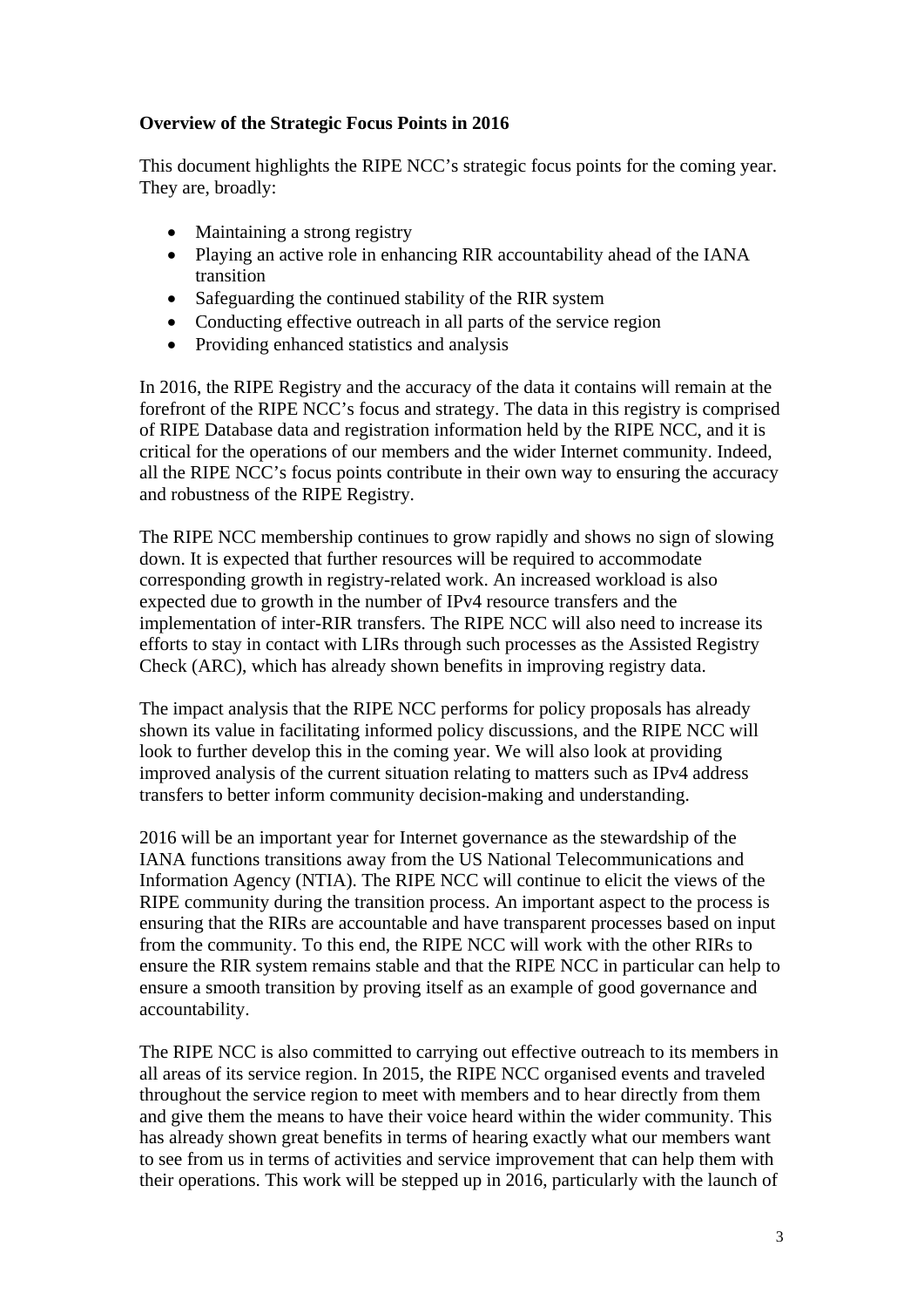the RIPE NCC Survey 2016. The 2013 survey was instrumental in guiding RIPE NCC strategy over the past three years and we hope to get another comprehensive response from members in 2016.

The RIPE NCC will host a number of Regional Meetings in 2016, support the development of local Network Operator Groups (NOGs) and actively participate in existing NOGs throughout Europe, carry out regionally targeted educational initiatives and represent the membership and technical community at regional Internet governance events. We will look to strengthen our existing and well-established relationships in the industry, and will look to form new relationships where we see value for our community. The establishment of a regional office in Dubai and the addition of staff in Russia have greatly increased the RIPE NCC's ability to conduct this type of outreach throughout the service region. In 2015, the RIPE NCC also held Member Lunches in cities throughout Western Europe as well as in the MENOG and ENOG regions. These meetings have proved very popular as they allow us to gather feedback and assist members who would otherwise not be able to meet our staff in person. In 2016, we will ensure that the feedback we receive from all these areas of contact filters throughout the organisation and results in tangible improvements for our members.

Following the consolidation in 2014 of our technical services, such as Test Traffic Measurements and DNSMON into the RIPE Atlas anchor infrastructure, we will focus in 2016 on providing even more useful statistics and analysis that can help with our members' operations and help to inform policymakers in the community. To do this, we will continue to work on streamlining our statistics and analysis generation. Usability for a wide range of audiences will be a key point of focus in 2016, as will provision of unique and valuable reporting methods for all audiences. RIPE Atlas is now a full service that is gaining momentum all the time, with the network approaching 10,000 active probes and 150 RIPE Atlas anchors, and it will form the basis of the RIPE NCC's enhanced statistics and analysis service in 2016.

The focus in 2016 will continue to improve our processes and the services we currently offer while gaining input from the membership and community as we make those improvements. Overall, we will deliver a streamlined and efficient service for all our members and stakeholders. No new RIPE NCC-initiated services are planned for 2016, although we will expand the range of training courses and online training options available to members.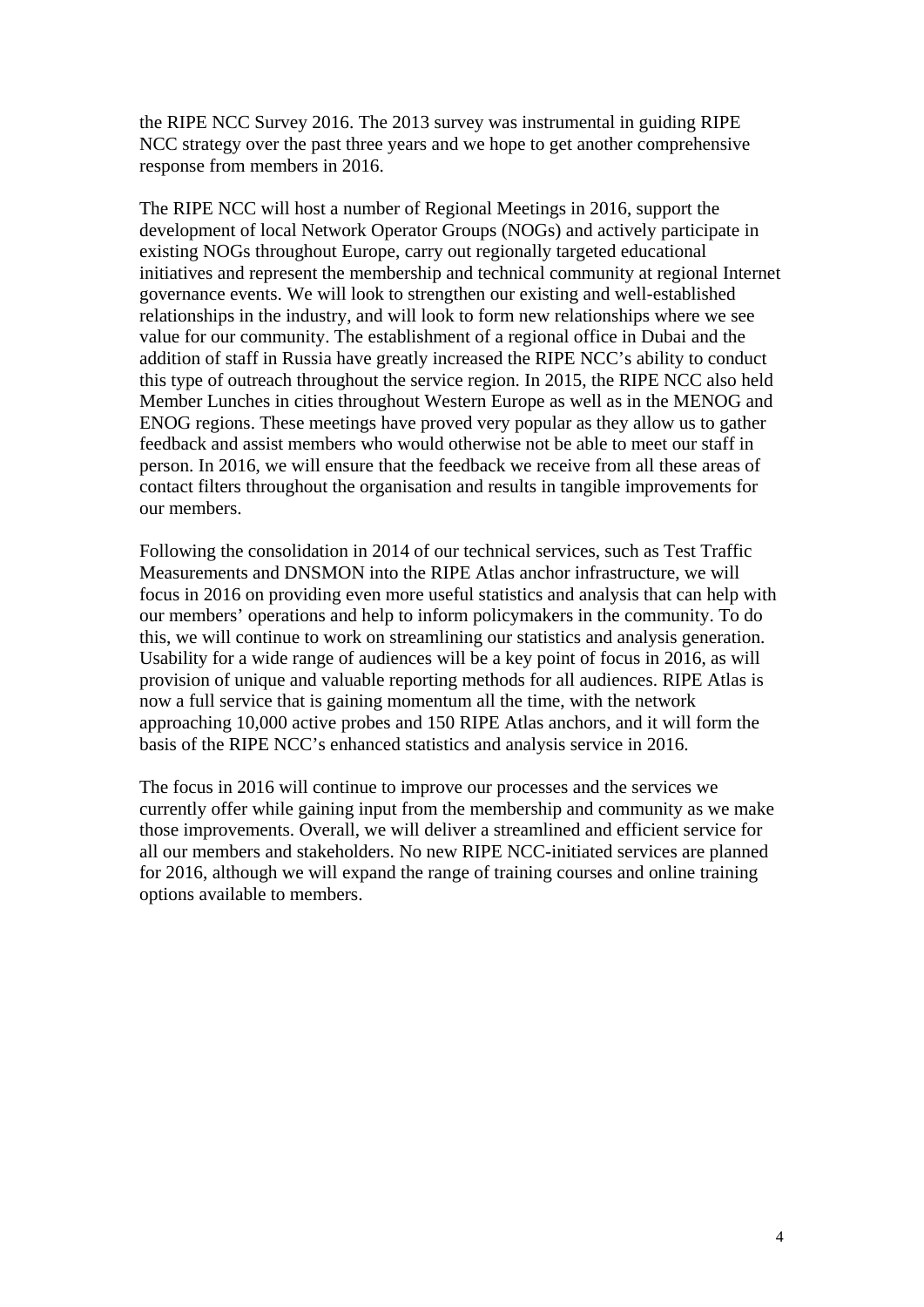# **Overview of RIPE NCC Costs per Activity 2016**

On the following page is an overview of the Full-Time Equivalents (FTEs), Operational Expenses (OPEX) and Capital Expenses (CAPEX) per activity. All amounts are in kEUR. The overview is presented on two levels. It is possible to click on any Level 1 or Level 2 activity for more detailed information.

### **Notes on Overview of RIPE NCC Activities**

### **Full-Time Equivalents**

Full-Time Equivalents (FTEs) indicates the average amount of personnel assigned to each activity as well as supporting staff over the course of the full year.

#### **OPEX (Operational Expenses)**

Operational expenses are all direct costs that relate to the activity or project, and a portion of overhead that is related to absence (vacation, illness, education) that has been allocated to the project. The overhead allocation is calculated by dividing the percentage of FTEs involved in the activity by the overall number of FTEs. Operational expenses exclude depreciation and bad debt expenses.

Sponsorship is reported as Income in the Budget and it offsets the costs of RIPE Meetings, Regional Meetings and RIPE Atlas probes.

# **CAPEX (Capital Expenditure)**

Capital Expenses are all items that are taken as an asset. These items include hardware and software, infrastructure, and office furniture. All items under EUR 500 are expensed, as is required by the Dutch tax code.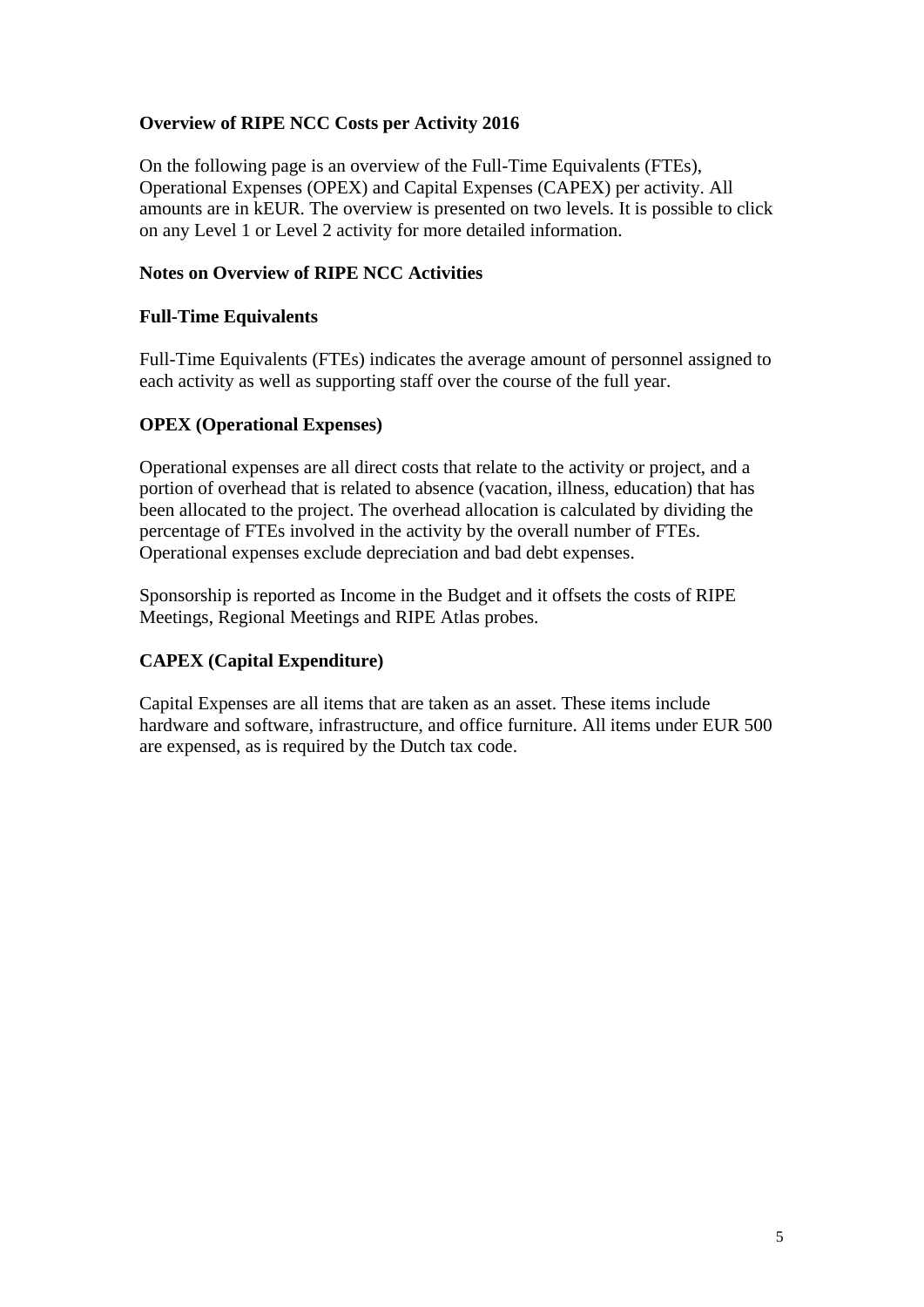| Level 1                       | <b>Level 2</b>                                                                                             | <b>FTEs</b> | <b>OPEX</b><br><b>kEUR</b> | <b>CAPEX</b><br><b>kEUR</b> |
|-------------------------------|------------------------------------------------------------------------------------------------------------|-------------|----------------------------|-----------------------------|
| 1. Regional Internet Registry |                                                                                                            | 44.8        | 4,586                      | $\boldsymbol{0}$            |
|                               | * 1.1 Registry Maintenance                                                                                 | 33.5        | 3,096                      | 0                           |
|                               | 1.2 RIPE Database                                                                                          | 7.6         | 908                        | $\overline{0}$              |
|                               | <b>1.3 Resource Certification (RPKI)</b>                                                                   | 1.1         | 157                        | $\mathbf 0$                 |
|                               | 1.4 LIR Portal                                                                                             | 2.6         | 425                        | $\mathbf{0}$                |
| 2. Services                   |                                                                                                            | 27.9        | 3,046                      | 378                         |
|                               | 2.1 Training                                                                                               | 8.2         | 1,019                      | 0                           |
|                               | 2.2 RIPEstat                                                                                               | 6.5         | 699                        | 307                         |
|                               | 2.3 RIPE Atlas and RIS                                                                                     | 9.3         | 943                        | 71                          |
|                               | <b>2.4 Other Services</b>                                                                                  | 3.9         | 385                        | 0                           |
| 3. Coordination Activities    |                                                                                                            | 35.0        | 7,338                      | 84                          |
|                               | 3.1 DNS and K-root Operations                                                                              | 3.2         | 504                        | 60                          |
|                               | * 3.2 Data Analysis and Scientific                                                                         | 2.7         | 339                        | $\overline{4}$              |
|                               | <b>Support</b>                                                                                             |             |                            |                             |
|                               | 3.3 RIPE Labs                                                                                              | 1.7         | 266                        | $\mathbf 0$                 |
|                               | <b>13.4 External Relations</b>                                                                             | 11.4        | 1,830                      | $\mathbf 0$                 |
|                               | * 3.5 Member Outreach                                                                                      | 4.2<br>1.4  | 1,286<br>153               | $\overline{0}$<br>$\Omega$  |
|                               | 3.6 IPv6 Support<br>3.7 RIPE Meetings                                                                      | 4.9         | 1,599                      | 20                          |
|                               | 3.8 RIPE Policy and Community                                                                              |             |                            |                             |
|                               | <b>Support</b>                                                                                             | 1.8         | 220                        | 0                           |
|                               | *3.9 ICANN/IANA/IETF/ISOC/RIRs                                                                             | 3.7         | 1,141                      | $\overline{0}$              |
| 4. Internal                   |                                                                                                            | 33.3        | 7,345                      | 1,974                       |
|                               | 4.1 IT and Information Security                                                                            | 11.1        | 2,138                      | 360                         |
|                               | <b>4.2 Facilities - Rent and Utilities</b>                                                                 | 4.1         | 1,730                      | 1,596                       |
|                               | 4.3 Management and HR                                                                                      | 7.4         | 2,253                      | 18                          |
|                               | 4.4 Finance and Administration                                                                             | 7.6         | 756                        | 0                           |
|                               | 4.5 Legal                                                                                                  | 1.0         | 145                        | $\overline{0}$              |
|                               | <b>4.6 Organisational Activities:</b><br><b>Executive Board, Arbitration Panel</b><br>and General Meetings | 2.1         | 323                        | 0                           |
| <b>Total</b>                  |                                                                                                            | 141.0       | 22,315                     | 2,436                       |

# **Overview of RIPE NCC Budgeted Costs for 2016**

**\* RIPE NCC strategic focus point for 2016**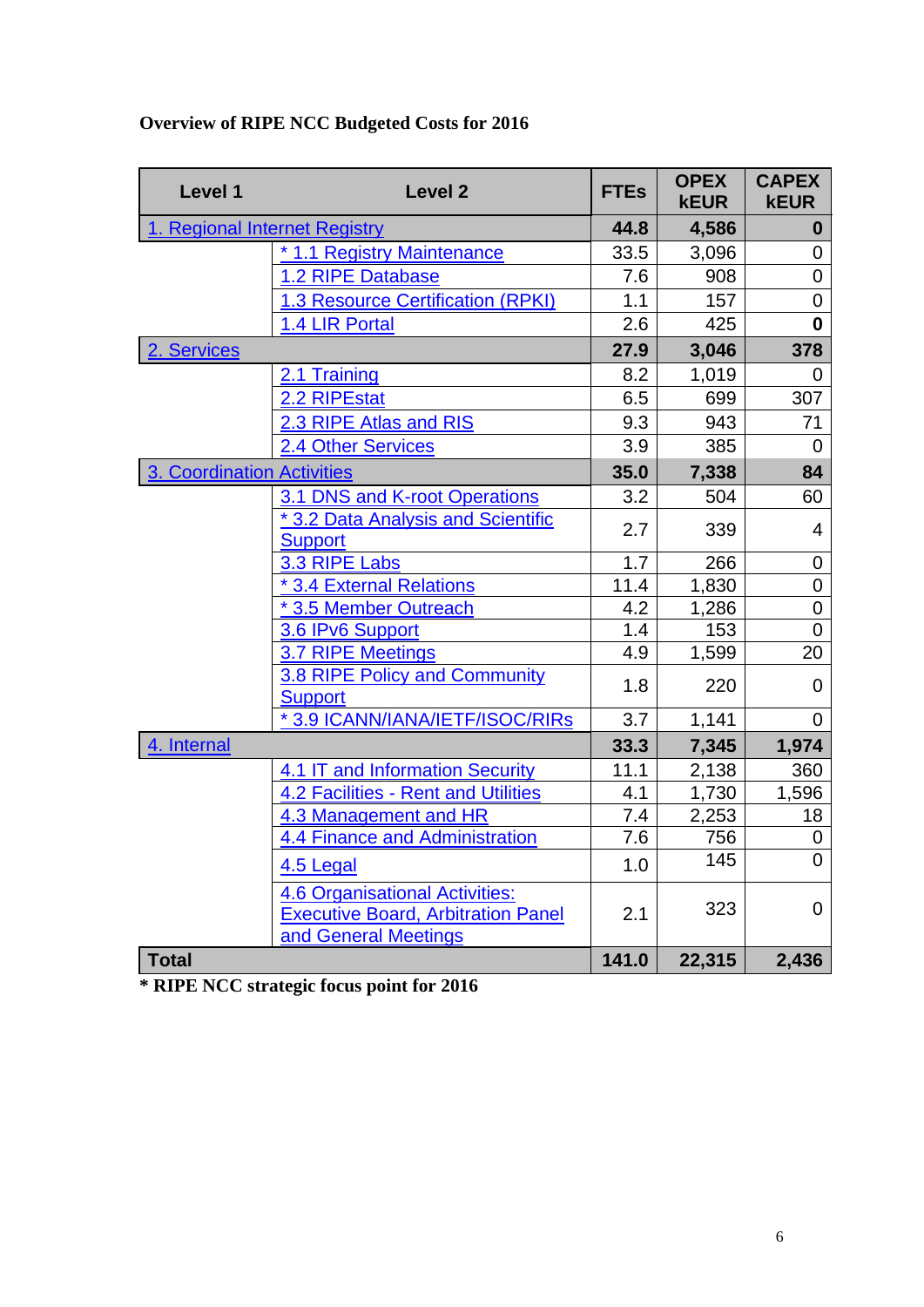# **RIPE NCC Activities 2016**

#### <span id="page-6-0"></span>*1) Regional Internet Registry*

#### <span id="page-6-1"></span>**\*\*\* 1.1 Registry Maintenance \*\*\* STRATEGIC FOCUS POINT 2016**

#### *Status: Ongoing*

#### *Measurable usage: The RIPE NCC is administratively authoritative for approximately 93,000 Internet number resource records*

Since 1992, the RIPE NCC has been responsible for assigning and allocating Internet number resources (IPv4, IPv6 and AS Numbers) within its service region. One of the organisation's key responsibilities is to maintain the accuracy and quality of the RIPE Registry, which contains information about the current holders of these resources. This includes information that is contained in the RIPE Database as well as other registration information held by the RIPE NCC. Maintaining the RIPE Registry remains a strategic focus for 2016.

The exhaustion of the unallocated "free pool" of IPv4 address space means the RIPE NCC adapted its registry function to maintain its careful stewardship of resource registrations. This means there is a continuing focus on legacy address space, with the goal of bringing registration records up to the same standards of accuracy as address space that was distributed by the RIPE NCC. Additionally, the RIPE NCC will work to ensure that the RIPE Registry can accurately deal with an increase in IPv4 transfers and a heightened potential for conflicts over address space, both resulting from the growing scarcity of IPv4. The RIPE NCC will continue to respond to any communitydriven initiatives to increase the accuracy of data stored in the registry.

As part of this stewardship role, the RIPE NCC will pay special attention to protecting resource holders against hijacking of their Internet number resources. While this will likely involve more strict verification requirements when evaluating requests, the RIPE NCC will remain mindful of the balance between ensuring due diligence on the one hand while not being overly bureaucratic or inflexible on the other.

A range of services, such as the Resource Certification (RPKI) system and the Assisted Registry Check (an enhancement of the RIPE NCC's audit activities) will continue to provide an incentive for holders of this space to make sure that their Internet number resources are accurately registered. The focus will be on increasing the value of services that the RIPE NCC can provide to its members to improve their day-to-day operations, while at the same time maintaining the accuracy of registry data.

The RIPE NCC will also continue its work in partnership with the other RIRs to improve data quality and to make this data readily available to the Internet community. The implementation of the inter-RIR transfer policy will mean that close ties will need to be maintained among the participating RIRs.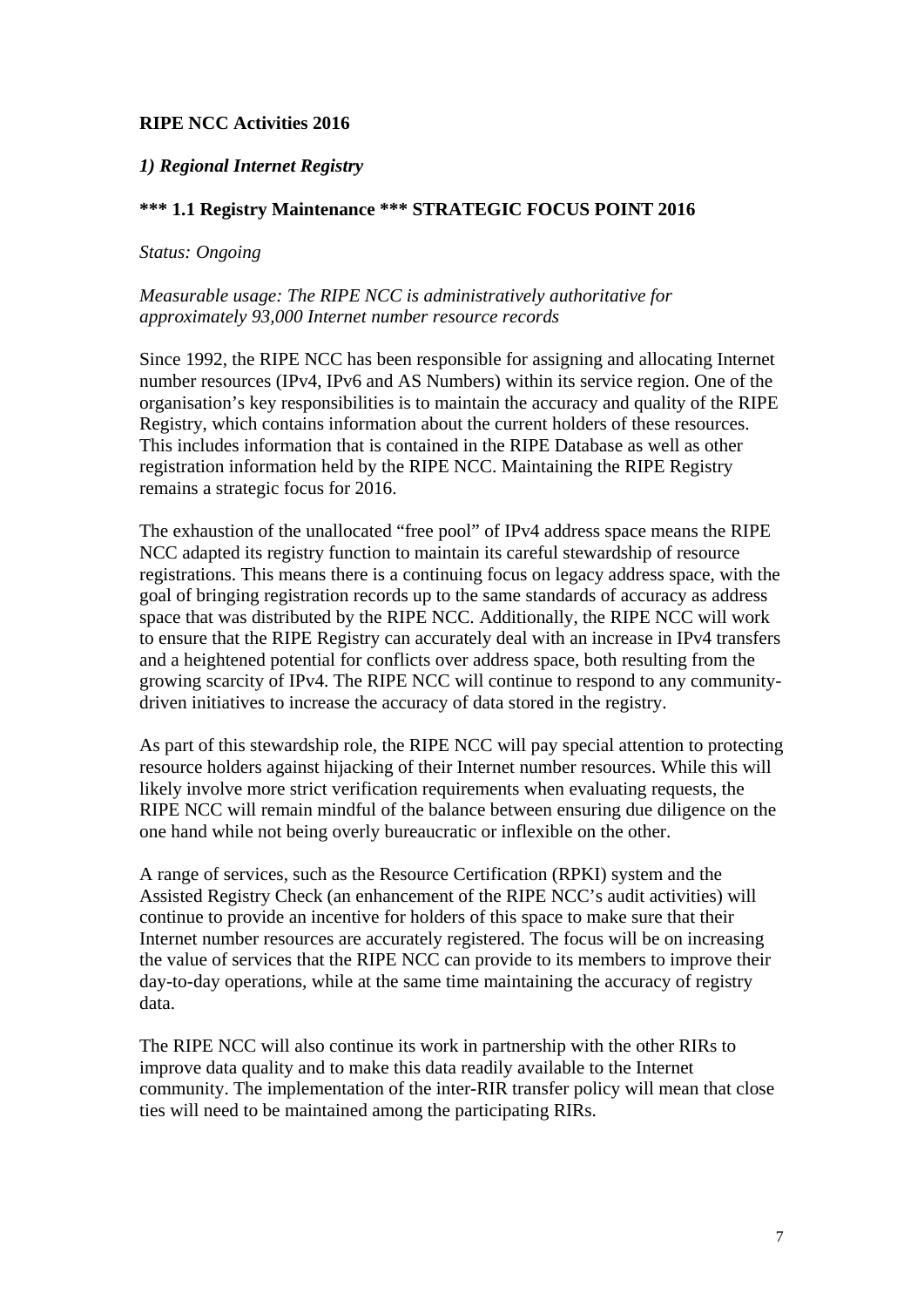# **Benefits for RIPE NCC members / RIPE community:**

- Improves the overall accuracy of the data in the RIPE Registry
- Improves the accuracy of legacy address space registration records
- Supports members and the RIPE community with their operations and business needs
- Inter-RIR transfers will allow members to access unused address space from organisations in other RIR regions

### **1.1.1 Distribution of IPv4/IPv6 Address Space and Autonomous System (AS) Numbers**

#### *Status: Ongoing*

*Measurable usage: Approximately 7,430 allocations and assignments from 1 July 2014 to 30 June 2015*

The RIPE NCC provides fair, impartial and stable distribution of Internet number resources according to policies developed by the RIPE community. In addition to the allocation and assignment of IPv4 and IPv6 address space, the RIPE NCC also assigns AS Numbers and registers these along with the initial associated routing policy. This ensures the uniqueness of AS Numbers and collects data for the Routing Registry. Since 2007, the RIPE NCC has assigned AS Numbers from both the 16-bit and 32-bit pools.

### **Benefits for RIPE NCC members / RIPE community:**

- Provides fair and impartial distribution of Internet number resources guided by policies developed by the RIPE community
- Promotes the efficient use of IP address space and AS Numbers
- Facilitates the optimal aggregation of routing information
- Supports members with the relevant processes and procedures

# **1.1.2 Management of Internet Number Resources**

#### *Status: Decreasing*

#### *Measurable usage: The RIPE NCC is administratively authoritative for approximately 93,000 Internet number resource records*

The RIPE NCC manages the complete lifecycle of Internet number resources within its service region, supporting updates of the registration data and deregistering resources that have been returned. In order to facilitate the transfer of IPv4 Provider Aggregatable (PA) address space between members, the RIPE NCC provides the IPv4 Transfer Listing Service. From June 2014 to June 2015, the RIPE NCC processed approximately 1,000 transfer requests, consisting of approximately 2,250 original blocks. From September 2015, the RIPE NCC also processes inter-RIR, IPv6 and AS Number transfers. The RIPE NCC therefore expects that the work involved with transfers will increase significantly in 2016.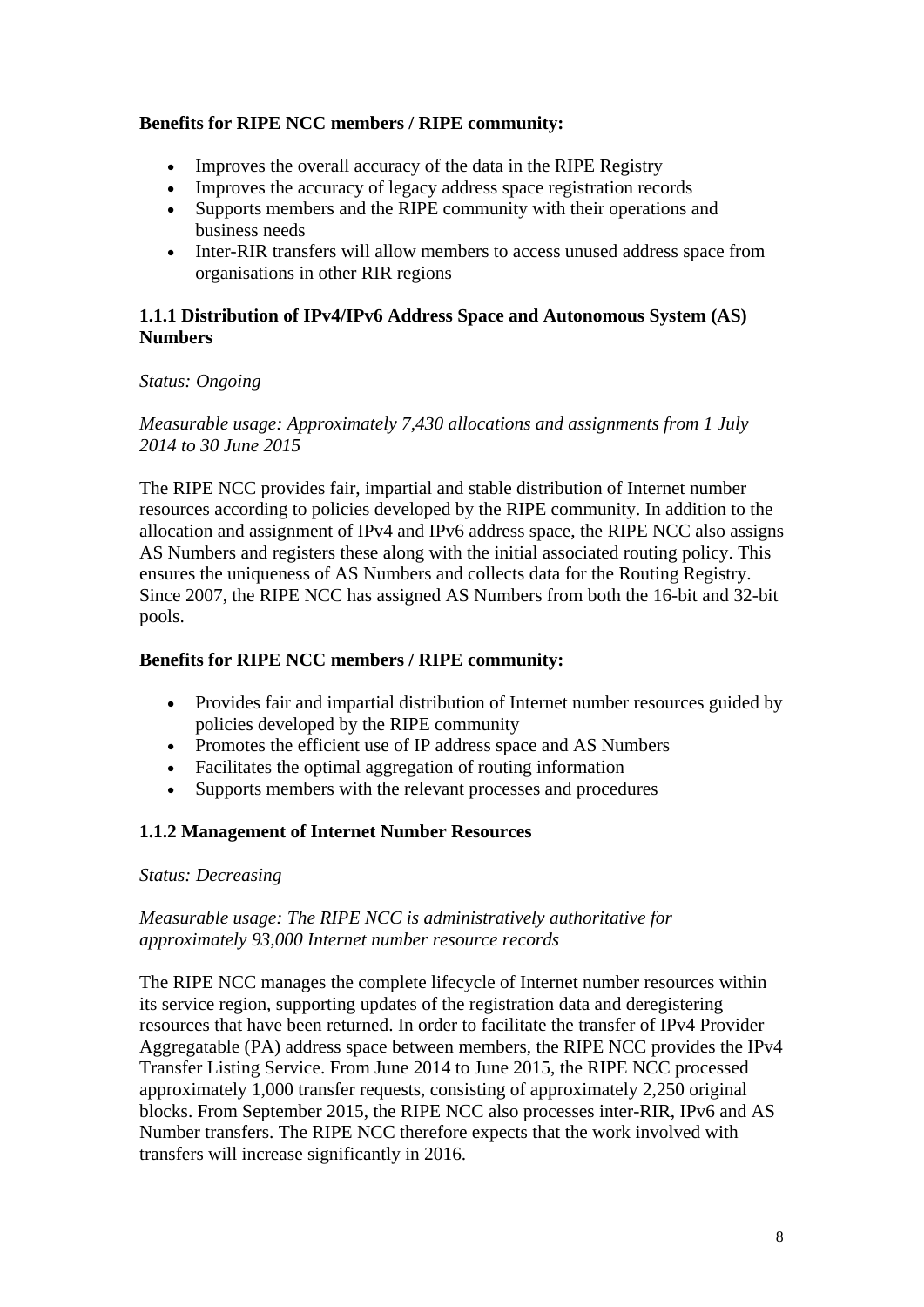The RIPE NCC deregisters Internet number resources that have been allocated or assigned under false pretenses, contravene RIPE Policies or have been hijacked. This activity also applies to LIRs that have been closed for non-payment of their service fee and IP addresses returned by the holders to the RIPE NCC.

This activity is marked as decreasing due to a reclassification of some tasks, which are now considered part of the Assisted Registry Check (ARC) below.

### **Benefits for RIPE NCC members / RIPE community:**

- Ensures the uniqueness of IP addresses, aggregation of routing information and conservation of IP address space
- Implements the necessary procedures to enable the processes defined by RIPE Policies
- Enables the accurate registration of network management and contact information
- The inter-RIR transfer policy means that RIPE NCC members can access the resources of organisations in other RIR regions

# **1.1.3 Assisted Registry Check (ARC)**

# *Status: Expanding*

*Measurable usage: 864 Assisted Registry Checks from beginning in September 2014 to 30 June 2015*

Since 1996, the RIPE NCC has conducted audits, at the request of the RIPE community, to ensure the fair and neutral application of policies and to actively check the quality and validity of registry data.

The Assisted Registry Check (ARC) review gives LIRs an opportunity to receive personalised support from the RIPE NCC. This includes help creating database objects to improve contact data, remove inconsistent resource records and provide clarification on RIPE Policies. The aim is to strengthen registry data while providing support for the daily technical operations of the membership.

In September 2014, the ARC reviews began on a trial basis with the focus on gaining experience and building the process. There was then a focus on legacy address space issues. Now the ARC reviews are fully developed and running at full speed. For 2016, we estimate that 3,000-4,000 assisted registry checks will be carried out with our members, which is in line with membership growth predictions and accounts for the expansion of this activity.

The ARC review covers four broad subject areas:

- Registry consistency
- Resource consistency
- Route/rDNS consistency
- Resource Certification (RPKI) usage/consistency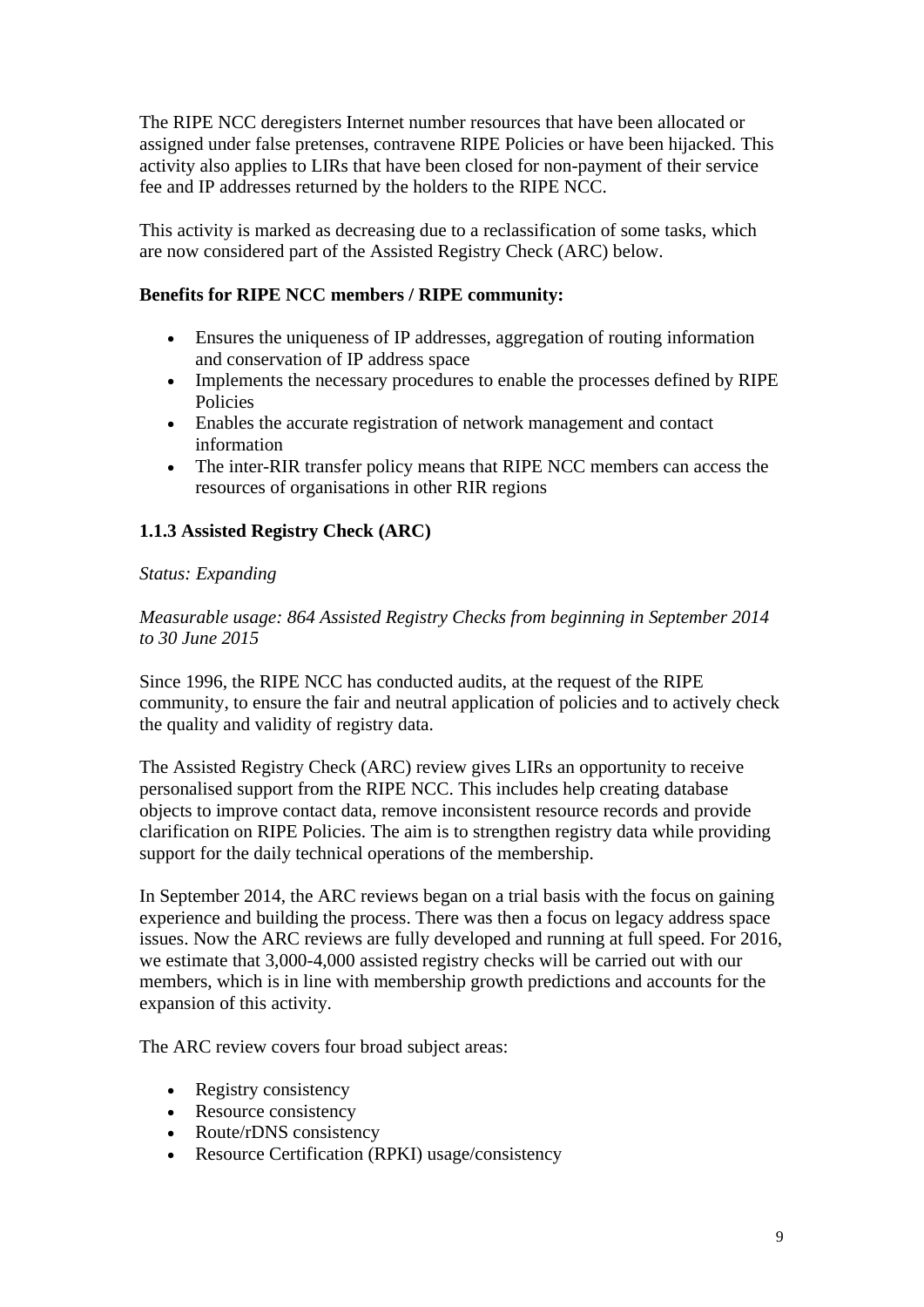# **Benefits for RIPE NCC members / RIPE community:**

- Helps RIPE NCC members to maintain accurate registry data
- Provides RIPE NCC members with an overview of how their networks are perceived by an independent entity
- Provides personalised support to members
- Provides an incentive and an easy way for LIRs to keep their RIPE Database objects up to date
- Increases the overall accuracy of the RIPE Database
- Allows the RIPE NCC to stay in more frequent contact with its members

### **1.1.4 Maintenance of Contractual Information on End Users and Sponsoring LIRs**

#### *Status: Ongoing*

### *Measurable usage: Contracts for approximately 49,000 End User Internet number resource records are overseen by the RIPE NCC.*

Subject to the RIPE Policy on contractual requirements for holders of independent resources (ripe-637), the RIPE NCC ensures that changes to contractual arrangements between sponsoring LIRs and End Users are followed up on and the appropriate administrative action taken.

In 2015, the RIPE NCC finalised the process of implementing the RIPE Policy related to establishing an indirect or a direct contractual link between the End Users of independent Internet number resources and the RIPE NCC (ripe-637). All independent resources are now covered by a contractual relationship that the RIPE NCC will follow up on.

# **Benefits for RIPE NCC members / RIPE community:**

- Ensures that Internet number resources are registered to the legitimate End Users or legacy resource holders
- Ensures that all resources are covered by a contractual relationship
- Maintains the accuracy of the RIPE Registry

#### **1.1.5 Establishing Contractual Relationships With Legacy Internet Number Resource Holders**

#### *Status: Decreasing*

*Measurable usage: The total number of legacy Internet resources within the RIPE Registry is approximately 4,200 parent IP blocks and 35,000 more specific blocks. Furthermore, there are 740 legacy AS Numbers. Up to 30 June 2015, approximately 25% of legacy address space in the RIPE NCC service region is registered either directly or via a sponsoring LIR.*

Historically, legacy resources have been held without any formal relationship existing between their holders and the RIPE NCC. In order to improve the accuracy and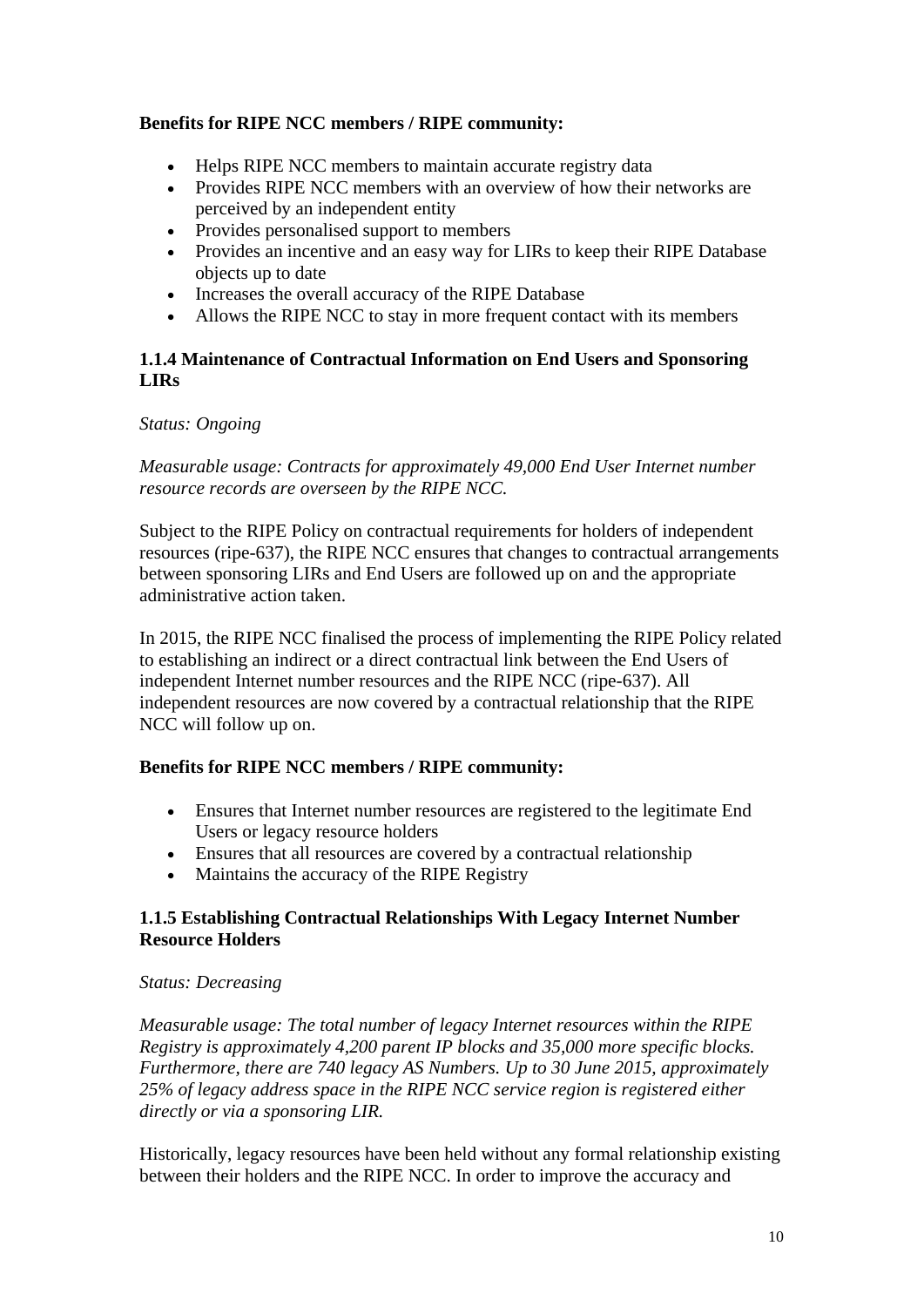trustworthiness of registry data, the RIPE community created the policy, "RIPE NCC Services to Legacy Internet Resource Holders" to allow for a formal relationship to be established between legacy resource holders and the RIPE NCC.

In 2014, the RIPE NCC began to implement this policy, which involved offering legacy holders the option of establishing an indirect or a direct contractual link with the RIPE NCC. In 2015, we finished contacting all holders of legacy Internet number resources and many of these will continue to reply to the RIPE NCC over the coming period. With all legacy holders having been contacted, this activity is decreasing, though maintaining these contractual relationships will continue to exist as an ongoing activity.

# **Benefits for RIPE NCC members / RIPE community:**

- Ensures that Internet number resources are registered to the legitimate legacy Internet resource holders
- Safeguards the resources of the legitimate resource holders from hijackings
- Creates a formal relationship between legacy Internet resource holders and the RIPE NCC
- Maintains the accuracy of the RIPE Registry

# **1.1.6 Internet Number Resource Investigations, and Dispute and Hijacking Handling**

# *Status: Decreasing*

*Measurable usage: The RIPE NCC has investigated 252 potential hijacks since 2012. From 1 July 2014 to 30 June 2015 the RIPE NCC handled 85 investigations. The RIPE NCC received and investigated 572 abuse reports from 1 July 2014 2014 to 30 June 2015.*

Since September 2012, the RIPE NCC has seen a significant increase in the number of attempted IP address hijackings taking place in its service region. Due to the increasing scarcity of IPv4 address space, the RIPE NCC expects that the number of hijacking cases will continue to grow exponentially. Over the course of 2014 and 2015, there were a number of incidents where hijackers attempted to impersonate resource holders – either to gain control of their resources in the RIPE Database or to sell them to third parties who were unaware that they were not the legitimate holder.

The hijackers mostly targeted apparently unannounced (legacy) resources. Due to the fact that hijackers use sophisticated methods to gain access to the resources, such as test announcements to verify usage, falsified documents, re-registering domains and making copies of websites, these investigations are time-consuming and labour intensive, involving several divisions within the RIPE NCC. Especially where it involves legacy space, the investigations are complex as the RIPE NCC has not issued the resources and has therefore no authoritative documentation of the original distribution and changes in holdership over time. Legacy resources are particularly susceptible to hijacking attempts.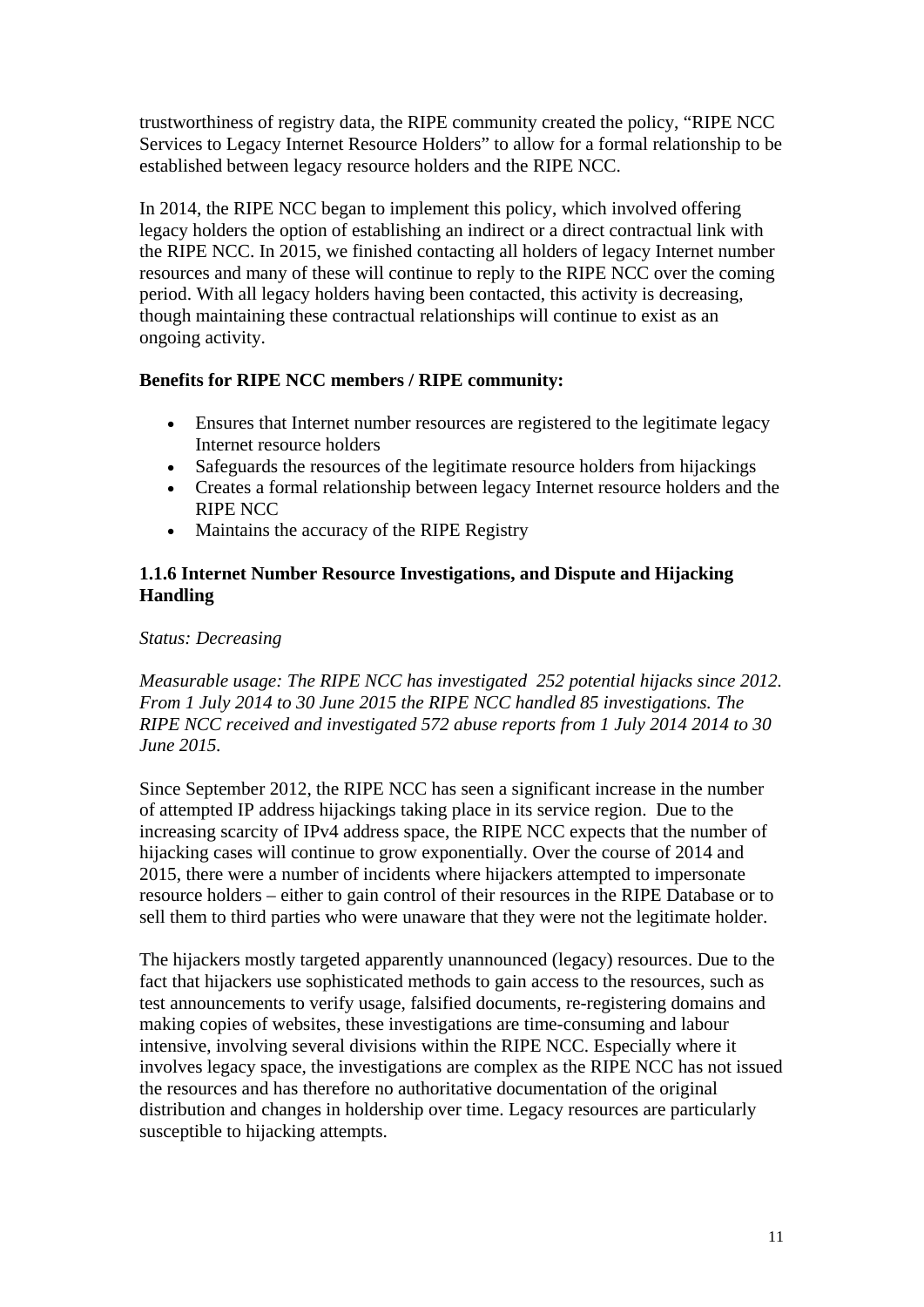The RIPE NCC also checks for unauthorised changes to RIPE Database objects for which it is administratively responsible (mainly independent Internet number resources).

While it is expected that the number of these cases will continue to increase, this activity is considered to be decreasing in terms of the resources allocated to it. This is due to the RIPE NCC becoming more efficient at investigating potential hijackings and related issues, using the experience gained from previous cases.

# **Benefits for RIPE NCC members / RIPE community:**

- Safeguarding the resources of legitimate resource holders
- Maintaining the accuracy of the RIPE Registry
- Executing the policies decided on by the RIPE community

#### **Registry Maintenance Costs for 2016:**

| Activity                    | <b>FTEs</b> | Costs | Capital<br>Expenditure   |
|-----------------------------|-------------|-------|--------------------------|
| <b>Registry Maintenance</b> | 33.5        | 3,096 | $\overline{\phantom{0}}$ |

#### <span id="page-11-0"></span>**1.2 RIPE Database**

#### *Status: Ongoing*

#### *Measurable usage: Approximately 18,000 RIPE Database queries per minute at 30 June 2015.*

The RIPE Database contains information about the IP addresses and AS Numbers used by networks within the RIPE NCC service region. For these resources, the database carries information about their current holders along with contact details and related attributes. Resource holders are responsible for maintaining the information in the database, while the role of the RIPE NCC is as data controller.

The RIPE Database provides information that is crucial for network troubleshooting and determining abuse contacts. The database has a wide range of users, including network engineers, system administrators and researchers. The service is available for anyone that needs information about networks and Internet number resources.

The RIPE Database also includes the RIPE Routing Registry, which is part of the global Internet Routing Registry (IRR). The IRR ensures the stability and consistency of global Internet routing by sharing information between network operators. The IRR consists of several databases, including the RIPE Routing Registry, in which network operators can publish their routing policies and routing announcements.

The first priority of the RIPE NCC is to ensure that the RIPE Database remains a high-quality service with close to 100% uptime. The RIPE NCC has staff on 24/7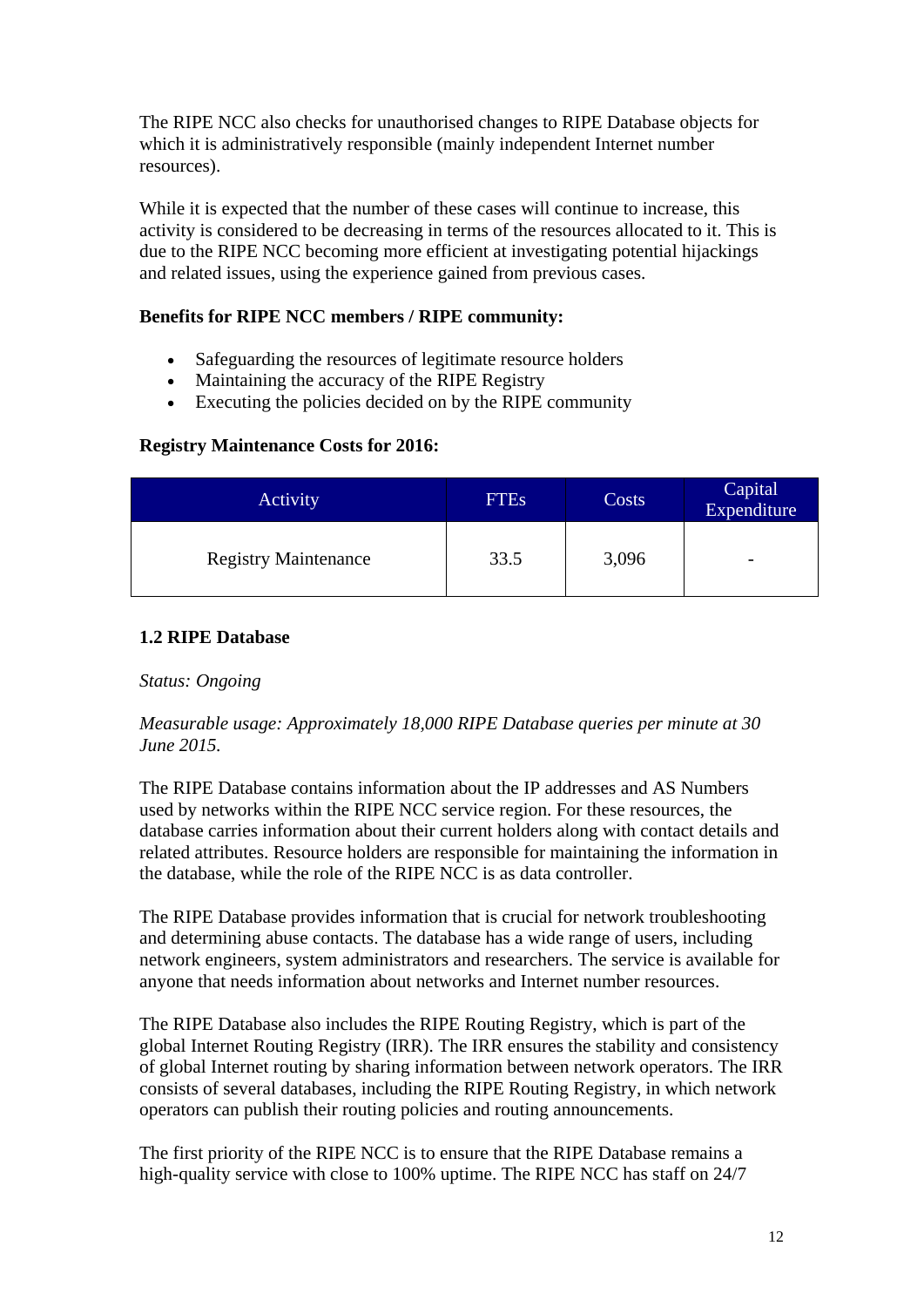support to ensure that any possible incidents are addressed with the highest priority. However, almost all the effort in this regard is spent pro-actively: by managing hardware, operating systems and software life cycle, carefully testing any new releases in the Release Candidate environment, as well as monitoring the service and planning for resilience and scalability.

The second priority of the RIPE NCC is to take on board and implement the wishes of the RIPE community with regards to the database. This involves working on features and changes requested by the RIPE Database Working Group, supporting RIPE policies emerging from other working groups, and keeping up with technical standards discussed in the IETF and among the RIRs.

Finally, the RIPE NCC uses any remaining time for other improvements and feature implementations. These may be focused on improving the internal processes of the RIPE NCC, but a lot of effort is also spent on improving the usability of the RIPE Database. Priority setting for these improvements is done on the basis of measurements of time spent on processes, as well as questions and requests we receive from users of the database, and feedback that we get from individual users – for example at RIPE Database trainings and in discussions at various meetings.

# **Benefits for RIPE NCC members / RIPE community**

- Enables a range of users, including network engineers, system administrators, researchers and End Users, to find the information they need for network troubleshooting or determining abuse contacts
- Ensures the stability of global Internet routing
- Makes sure the RIPE Database is robust and secure
- Provides greater integration with the LIR Portal

# **1.2.1 Outreach and Support**

# *Status: Ongoing*

The RIPE NCC is committed to supporting users of the RIPE Database. Training courses on how to use the RIPE Database are provided to RIPE NCC members. Furthermore, the RIPE NCC responds to user requests through the [ripe-dbm@ripe.net](mailto:ripe-dbm@ripe.net) ticket queue. Requests sent there range from users that have lost access to a maintainer object to users who have problems setting up reverse DNS, to more general questions about the RIPE Database.

The development of the RIPE Database is done in close collaboration with all stakeholders. New features of the core database services are suggested, discussed and approved by the RIPE Database Working Group before they are implemented. New services that integrate with or extend the database software can also be initiated and defined in other forums such as the IETF or from feedback from training courses and direct customer contact.

In 2016, the RIPE NCC will continue to reach out to database users. The only way to create and provide an excellent service is by knowing the users and by involving them in the entire process. New features of the core database services are suggested,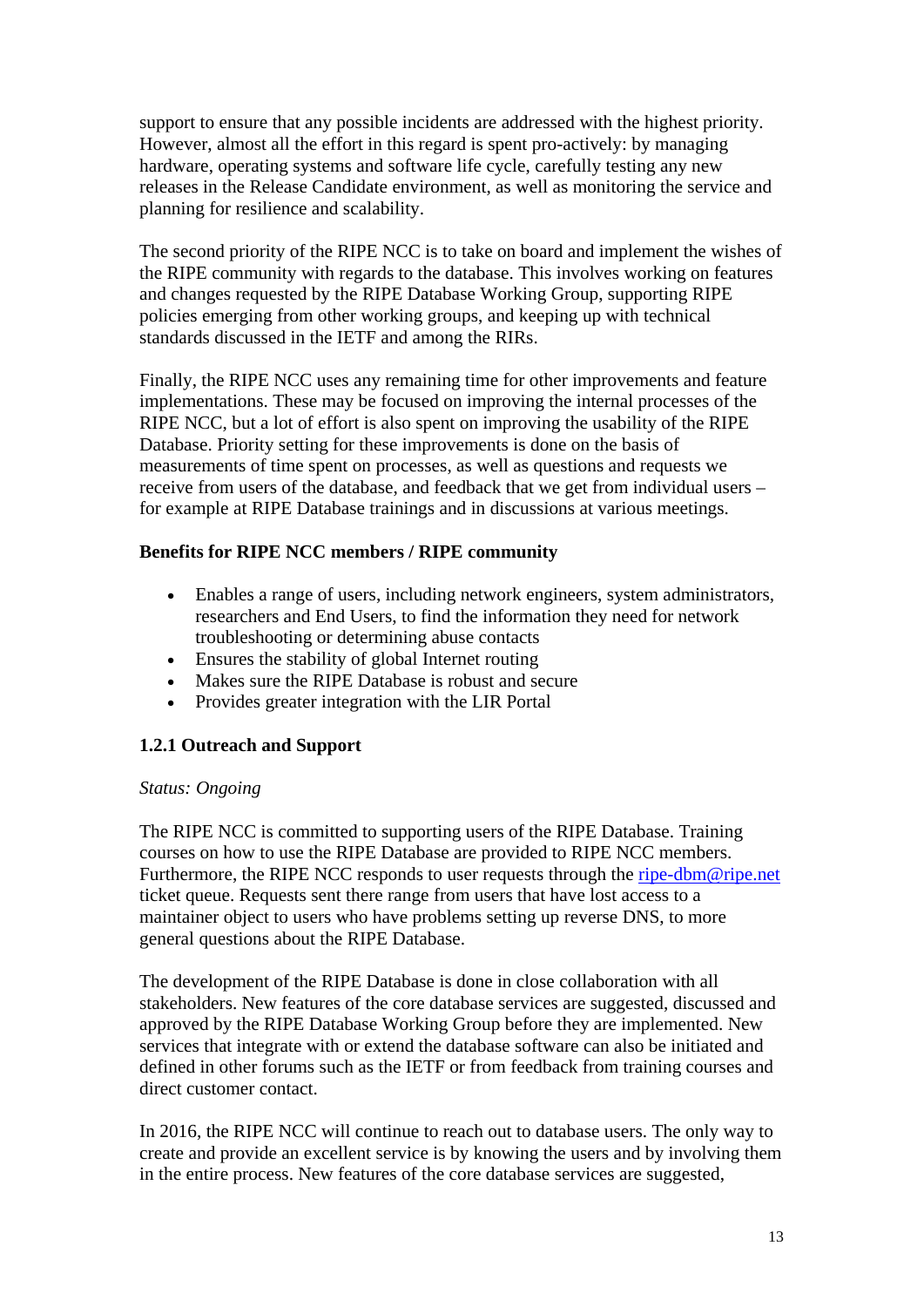discussed and approved by the RIPE Database Working Group before they are implemented. In addition to this, the RIPE NCC is also actively engaged with the technical community through the IETF and various industry meetings. The RIPE NCC is in contact with end users of the Database through training courses and support requests.

The RIPE NCC is committed to providing transparency by having the software available as open source. This also enables third-party developers to contribute to the development of the database.

# **Benefits for RIPE NCC members / RIPE community:**

- Provides transparency and awareness relating to the ongoings related to the RIPE Database
- Ensures up-to-date and modern services
- Ensures that the RIPE NCC's priorities for the database match the RIPE community's
- Ensures that users receive training on how to use the RIPE Database
- Ensures that users are supported when they have issues with using the RIPE Database

# **1.2.2 New Feature Development**

# *Status: Ongoing*

# *Measurable achievements: Five releases from 1 July 2015 to 30 June 2015*

Improvements to the RIPE Database are made on a continuous basis. The RIPE NCC works closely with the RIPE community to implement new features and priorities are established in cooperation with the appropriate RIPE Working Groups. The RIPE NCC closely monitors new policies and assesses any impact they might have on the database software and suggests implementation plans.

Possible work items for 2016 that are currently being discussed in working groups include: UTF8 support, abuse clean-up, IRR homing project, changing requirements for route object authorisation, showing deleted objects and transfer policies. Of course, other topics may be added to this list if the working groups approve new policies.

The RIPE NCC will also continue to identify where other improvements can be made. Based on user requests, training courses and user feedback, the RIPE NCC began a major effort in 2015 to make the RIPE Database easier to use. This benefits the users and the quality of the data in the RIPE Database. In addition, it creates efficiencies by reducing the support and training that the RIPE NCC needs to provide.

In 2015, there has been a focus on improving the integration of the RIPE NCC Access single sign-on (SSO) authentication in the web interface. We plan to further improve the management of authorised persons on maintainer objects in the remainder of this year. For 2016, we have identified a number of other areas where more intuitive user interfaces can be provided: contact information management, route object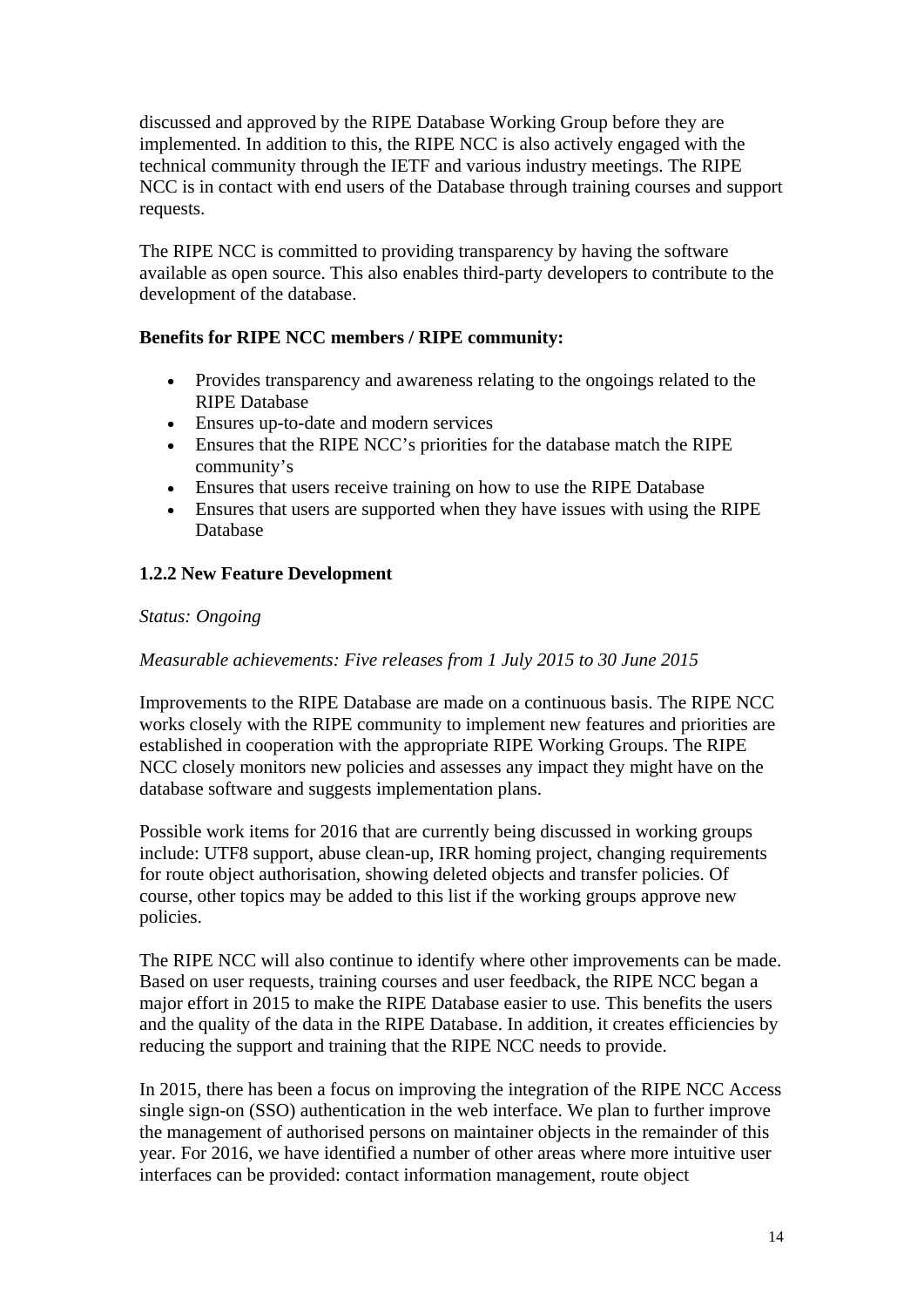maintenance in relation to BGP, setting up reverse DNS and maintenance of inet(6)num objects. The RIPE NCC's ability to implement these improvements in 2016 will depend largely on developments in the working group, which may take precedence.

### **Benefits for RIPE NCC members / RIPE community:**

- Provides support to RIPE Database users in their daily operations
- Simplifies use of the database
- Creates new ways to use the database and new interfaces
- Provides an overview of member resources in one location

# **RIPE Database Costs for 2016:**

| Activity             | <b>FTEs</b> | Costs | Capital<br>Expenditure   |
|----------------------|-------------|-------|--------------------------|
| <b>RIPE Database</b> | 7.6         | 908   | $\overline{\phantom{0}}$ |

# <span id="page-14-0"></span>**1.3 Resource Certification (RPKI)**

#### *Status: Decreasing*

# *Measurable usage: 2,932 resource certificates created by 30 June 2015*

In 2011, the RIPE NCC launched a community-driven system that allows all resource holders to request a digital certificate listing the Internet number resources they hold. This Resource Certification (RPKI) system uses open standards that were developed in the Secure Inter-Domain Routing (sidr) Working Group in the IETF. All Regional Internet Registries (RIRs) are committed to operating a resource certification system, making this a global effort.

A resource certificate offers proof of holdership of a resource's allocation or assignment by an RIR. It allows the holder of the certificate to make statements – formally known as attestations – with regards to the resources listed on the certificate.

These statements could be about anything related to the resources, but the practical application offered today is the ability to use the certificates to help secure Internet routing, particularly BGP origin validation.

By 2015, the RPKI system had been fully developed into a mature system and the RIPE NCC does not see the need for significant RPKI development next year, which accounts for the decrease in this activity. In 2016, the Resource Certification service will focus on stability, scalability and robustness. In addition, the goal is to integrate the functionality that the Internet Routing Registry (IRR) offers into the RPKI workflow.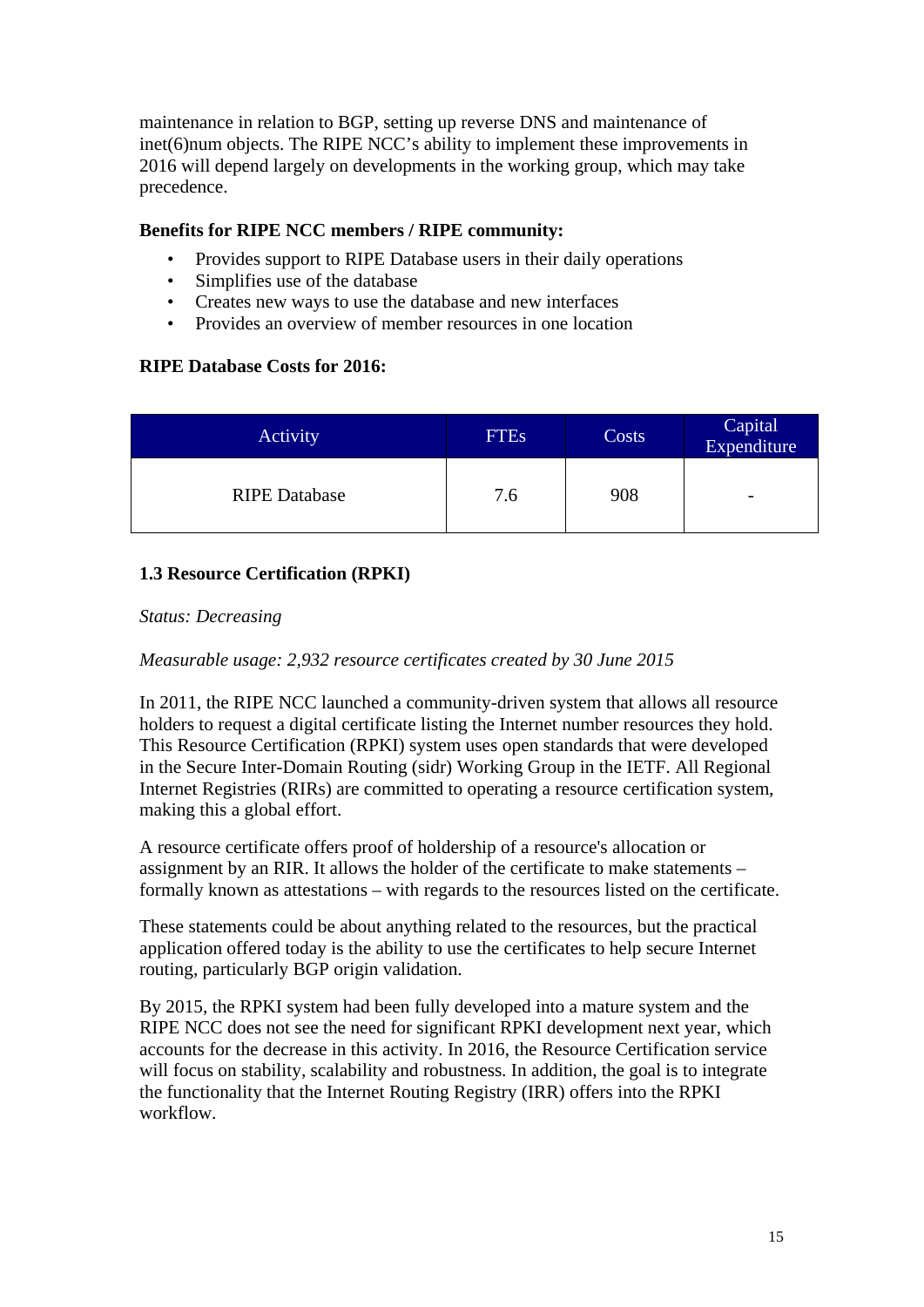Lastly, the RPKI Validator software package will be expanded to make sure other types of resource data can be included in the decision making process that operators need for their BGP workflow.

### **Benefits for RIPE NCC members / RIPE community**

- Offers network operators a reliable system for performing BGP Origin Validation based on the RPKI data set
- An easy to use hosted interface to create statements with regards to BGP origination.
- The option to run a self-hosted open source package for running a local certificate authority
- A robust, open source validation package for using RPKI data, optionally in conjunction with supported router hardware
- A stepping stone towards full BGP security, including path validation, as developed by the sidr working group in the IETF

#### **Resource Certification (RPKI) Costs for 2016:**

| Activity                             | <b>FTEs</b> | Costs | Capital<br>Expenditure   |
|--------------------------------------|-------------|-------|--------------------------|
| <b>Resource Certification (RPKI)</b> |             | 157   | $\overline{\phantom{0}}$ |

# <span id="page-15-0"></span>**1.4 LIR Portal**

# *Status: Expanding*

*Measurable usage: ~140,000 (logged in) page views per month; 2,276 accounts with two-factor authorisation at 30 June 2015*

The focus of the LIR Portal has shifted from requesting resources to managing them. The functionality that the LIR Portal provides through the IPv4 Analyser is geared towards increasing data quality in the registry and the RIPE Database, allowing members to make the most efficient use of the remaining IPv4 address space that LIRs hold. In addition, the IPv6 Analyser is helping users to manage their IPv6 address space or take their first steps in making assignments, by offering a visual insight into the address space and integrating with the RIPE Database. Lastly, seamless Live Chat functionality allows LIRs to quickly talk to an expert in the RIPE NCC if they need help.

Feedback from RIPE Meetings and other direct member feedback has consistently indicated a desire to see further LIR Portal development. This was also clear from the RIPE NCC Consultations Report 2015. Based on this, RIPE NCC Management has decided to focus more resources on LIR Portal development as an activity in 2016.

In 2016, the focus of LIR Portal developments will be on helping LIRs with their address management by offering a single, integrated workflow for managing resources, fixing problems, updating the RIPE Database and setting up routing and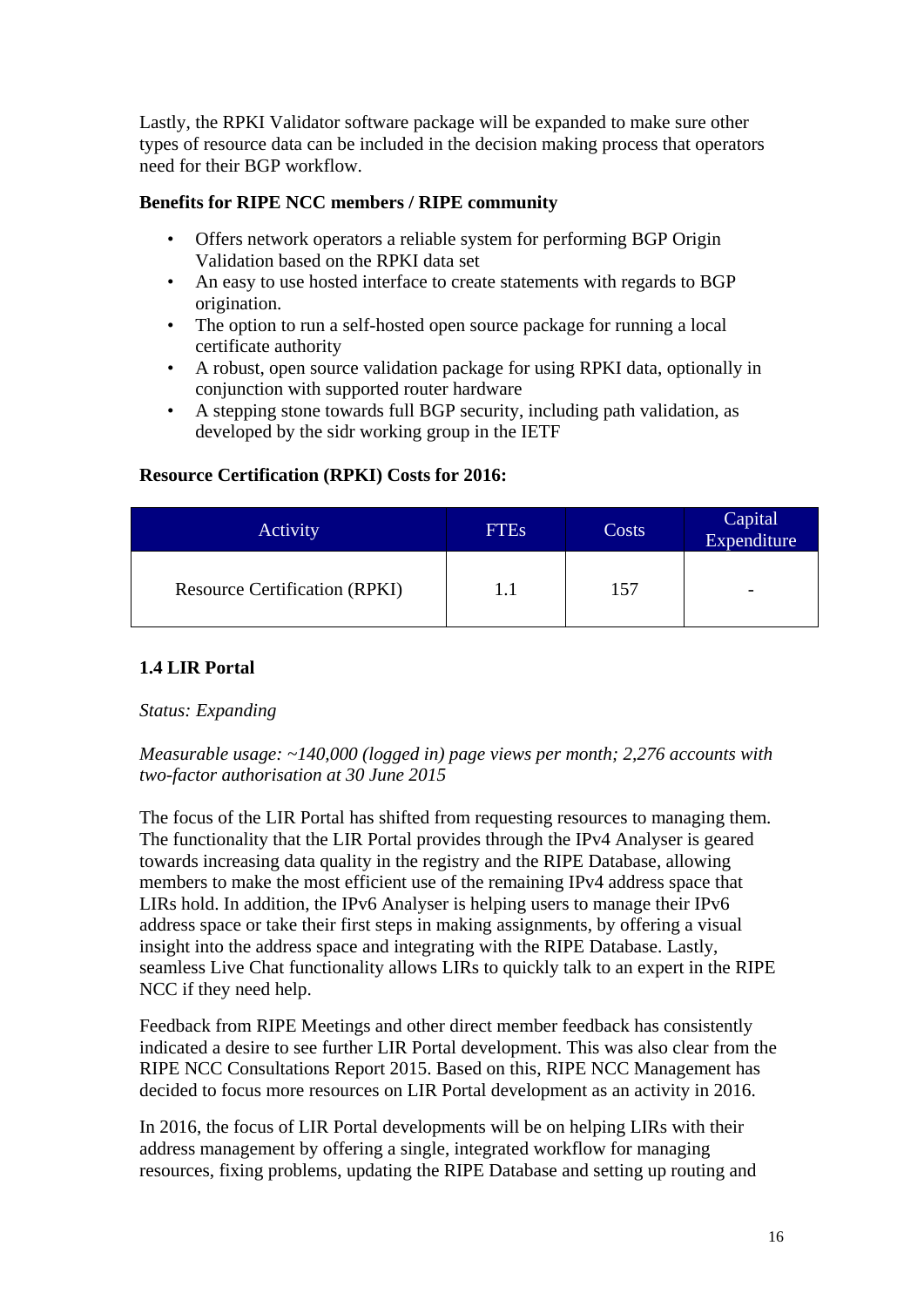DNS configuration. There will be a further focus on unlocking resource data through an API, to allow for more integration with the IP address management workflows that operators have.

As the main member interface with the RIPE NCC, there will also be a focus in 2016 on developing the LIR Portal to ensure members are better able to manage their registration information. The development of the portal will also need to take into account resource transfers, inter-RIR transfers, and changes resulting from mergers and acquisitions. The LIR Portal also contains the IP Analyser and IPv6 Analyser, which are toolsets that offer our members a visual insight into all the allocations, aggregations and assignments they have made. The RIPE NCC intends to expand the functionality of these tools to allow IP address management functions.

Next year, the RIPE NCC will also work to further improve contact management in the LIR Portal following the consolidation of user categories in 2015. This work will make it easier for members to interact with the RIPE NCC and allow users to more easily administer their accounts.

All of the work carried out in relation to the LIR Portal will be done with the goal of making it easier for members to manage their operations effectively and easily.

#### **Benefits for RIPE NCC members / RIPE community**

- A single place to manage Internet number resources
- Clean user interface, easy to use wizards and tight integration with the RIPE Database
- Strong security with two-factor authentication
- User friendly Live Chat service that allows users to easily talk with an expert

# **LIR Portal Costs for 2016:**

| Activity          | <b>FTEs</b> | Costs | Capital<br>Expenditure   |
|-------------------|-------------|-------|--------------------------|
| <b>LIR</b> Portal | 2.6         | 425   | $\overline{\phantom{a}}$ |

# <span id="page-16-0"></span>*2) Services*

# <span id="page-16-1"></span>**2.1 Training**

#### *Status: Ongoing*

*Measurable usage: From 1 July 2014 to June 2015, Training Services delivered the following: 104 training courses and workshops, 53 webinars, three training courses for law enforcement officials and other stakeholders, and seven tutorials/workshops alongside RIPE and RIPE NCC Regional Meetings*

The RIPE NCC provides regular face-to-face training courses within its service region on daily operations and specialised areas, such as IPv6 and routing security. The goal of this training is to increase efficiency, raise members' awareness of their role as part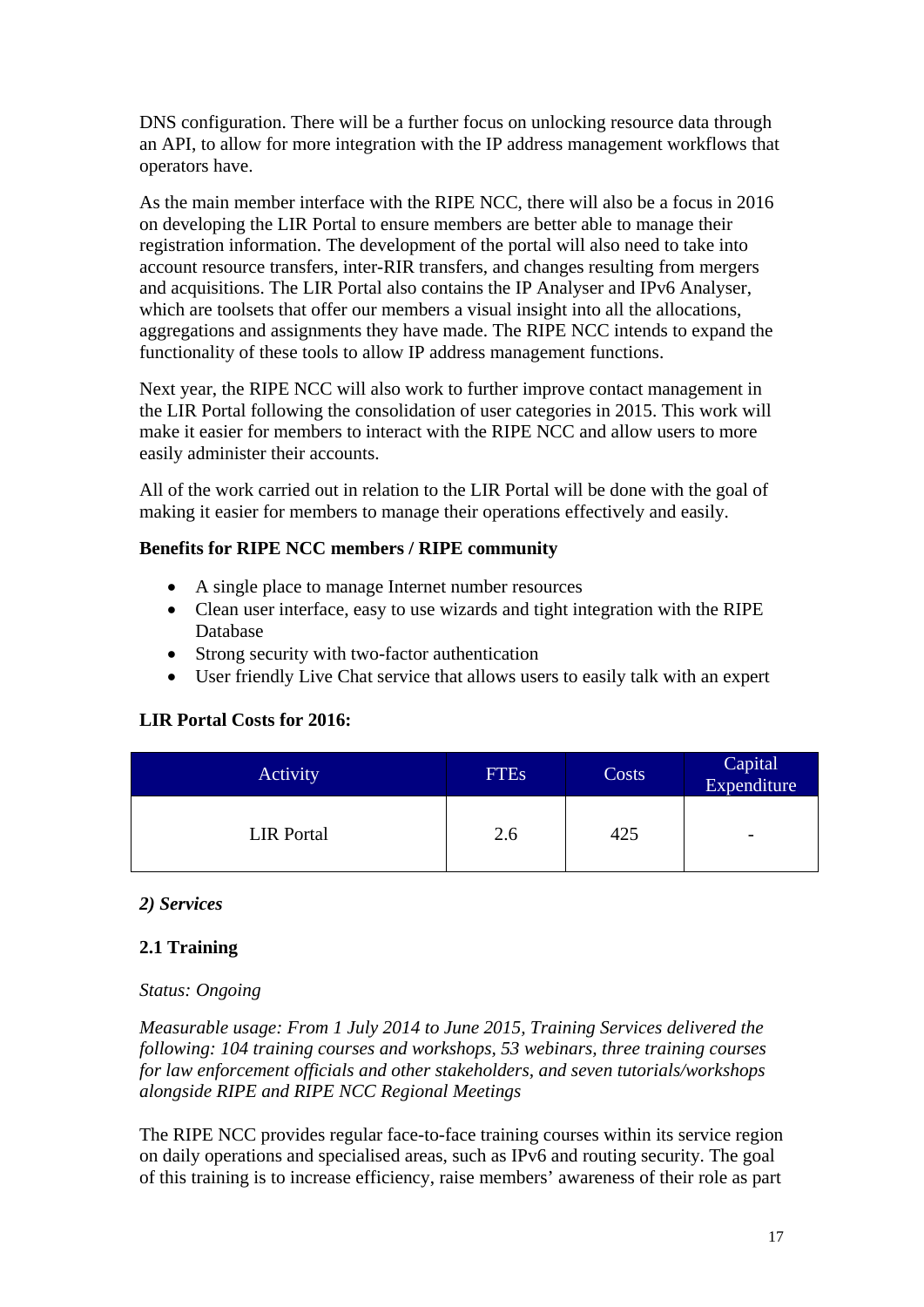of the RIPE community and improve understanding of the RIPE NCC's procedures and tools. This also leads to a reduced workload for the RIPE NCC's internal departments.

In addition to the face-to-face courses, the RIPE NCC provides training courses and learning resources online, including certified training through the RIPE NCC Academy. In 2016, the RIPE NCC will further develop its online learning options, allowing members and the RIPE community to easily follow training courses and share best current practices online while allowing the RIPE NCC to reach members outside regular destinations.

The RIPE NCC is also coordinating with technical experts and trainers in several regions on a "Train the Trainer" program. This initiative prepares teams of local trainers to spread the technical knowledge required to build and operate IPv6 networks far beyond what might be achieved by the RIPE NCC alone.

# **2.1.1 Training Courses and Workshops**

#### *Status: Ongoing*

*Measurable usage: From 1 July 2014 to 30 June 2015, the following courses were given: LIR Course – 30; Basic IPv6 – 27; Advanced IPv6 – 6; RIPE Database – 20; Routing Security – 12; DNSSEC – 4; RIPE Atlas Tool – 1; BGP – 1; Training for Law Enforcement and Government – 3; Workshops/tutorials alongside RIPE NCC Regional Meetings - 7*

The RIPE NCC offers the following training courses to its members:

- The one-day Local Internet Registry (LIR) Training Course introduces members to the administrative procedures and policies related to obtaining and distributing Internet number resources and operating an LIR
- The IPv6 Training Course is a one-day session for members who are planning to deploy IPv6
- "Advanced IPv6" is a two-day IPv6 course. Topics include IGP, BGP, security and configuration
- The Routing Security Training Course is a one-day introductory course for members, covering usage of the Internet Routing Registry (IRR), Routing Policy Specification Language (RPSL) and Resource Certification (RPKI)
- The RIPE Database Training Course is a practical introduction for members on usage of the RIPE Database that includes hands-on exercises
- The RIPE NCC provides tutorials and workshops covering best current practices and popular topics such as IPv6, DNSSEC, Routing, Security and others
- The DNSSEC Training Course covers basic DNS theory, public key encryption basics and guides the participants in securing their domain name servers and zones

In 2016, the RIPE NCC also plans to rewrite the Routing Security Training Course to include more BGP content and will expand this from a one-day course to two days.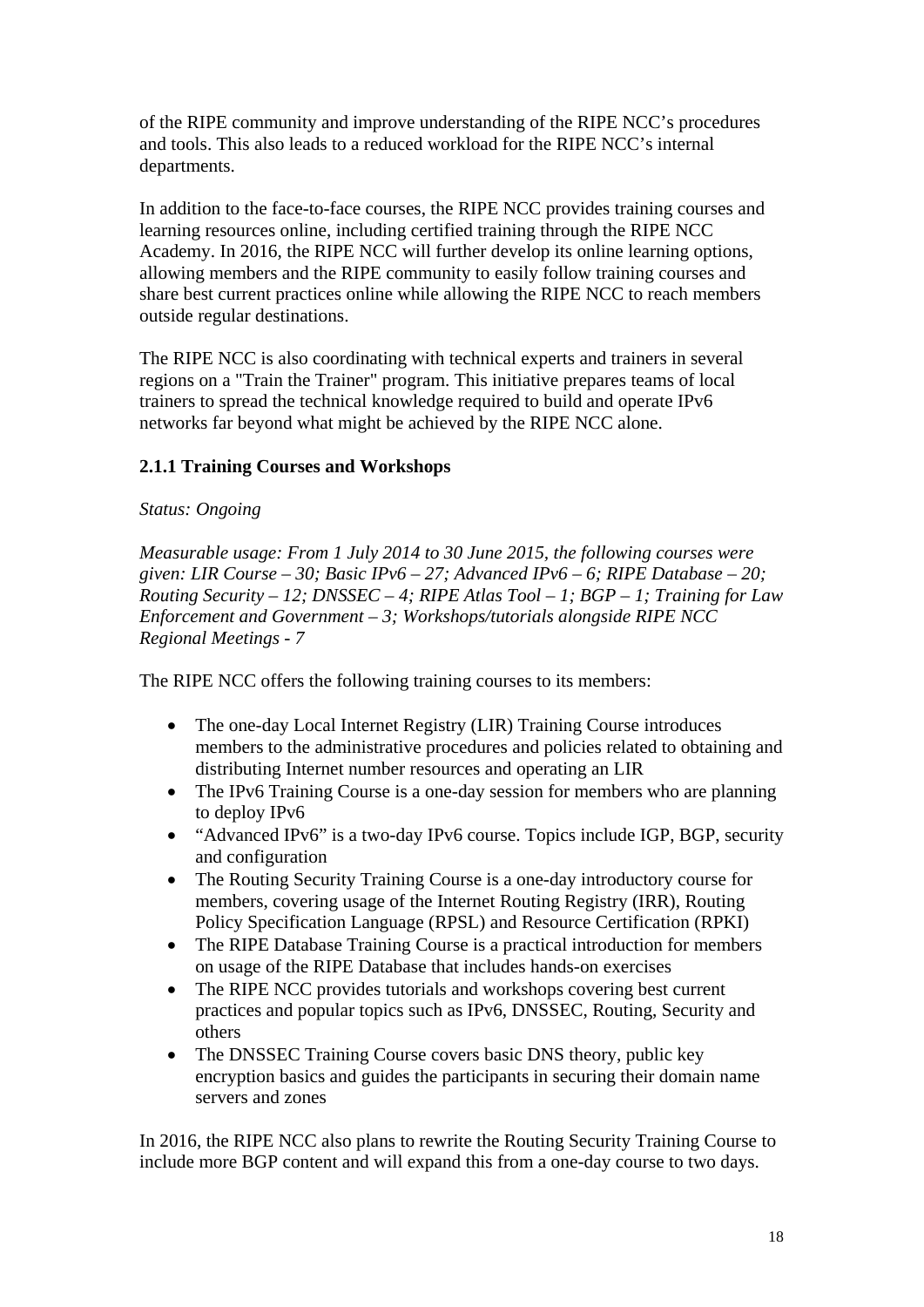Workshops and presentations will also be given at RIPE Meetings and other industry events.

# **Benefits for RIPE NCC members / RIPE community:**

- Helps members to understand the RIPE NCC's processes and how to request Internet number resources
- Increases awareness of the importance of a high-quality registry
- Builds awareness about IPv4 exhaustion and the need for IPv6 deployment
- Assists with the IPv6 deployment process
- Teaches members how to make Internet routing more secure and reliable using the Routing Registry and the Resource Certification (RPKI) system
- Increases awareness of the function, scope and importance of the RIPE Database
- Builds knowledge of upcoming technologies, best practices, protocols and RIPE Policies
- Increases awareness of the tools and services provided by the RIPE NCC
- Allows members to understand the basic concepts of DNS Security

# **2.1.2 E-Learning**

The RIPE NCC provides a wide range of training courses and learning resources online, including certified training through the RIPE NCC Academy. In 2016, the RIPE NCC will further develop its online learning options, allowing members and the RIPE community to easily follow training courses and share best current practices online while allowing the RIPE NCC to reach members outside regular destinations.

# **2.1.2.1 RIPE NCC Academy**

# *Status: Expanding*

# *Measurable usage: RIPE Database Expert Course (launched October 2014): 783 participants; Introduction to IPv6 Course (launched June 2015): 445 participants*

The RIPE NCC has been offering learning resources online for several years. These resources included instructional videos, documentation and live webinars, allowing participants to interact with RIPE NCC trainers remotely.

Following feedback showing that members wanted the RIPE NCC to provide more online learning options, the RIPE NCC worked on the implementation of a virtual learning environment, the RIPE NCC Academy, which was launched at the end of 2014. The RIPE NCC Academy allows the RIPE NCC to offer more learning modules and training courses through an interactive portal. Members are able to test and certify their knowledge and interact with the RIPE NCC and each other, sharing best current practices and experiences. In 2016, the RIPE NCC will continue to develop content for the RIPE NCC Academy and, based on membership feedback and the results of the consultation groups carried out earlier this year, the RIPE NCC will also launch two new courses: RIPE Atlas Tools and the LIR Training Course.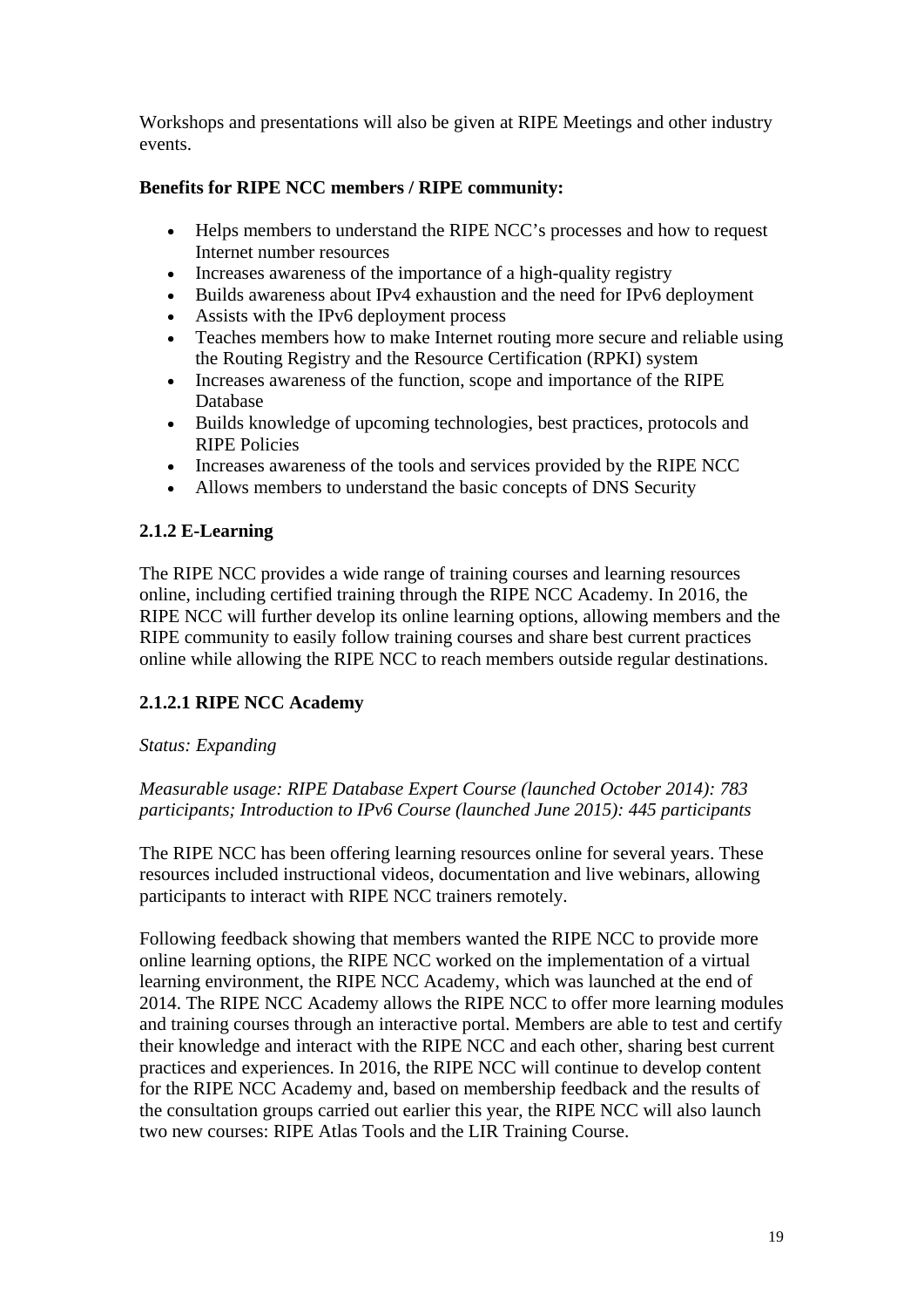# **Benefits for RIPE NCC members / RIPE community:**

- Members and non-members can conveniently access learning materials online
- Members have the opportunity to gain certificates demonstrating their knowledge
- Members and non-members can share best current practices and experiences with each other
- Members can interact with RIPE NCC trainers without having to travel

# **2.1.2.2 Webinars**

# *Status: Expanding*

#### *Measurable usage: 53 webinars were given from 1 July 2014 to 30 June 2015*

The RIPE NCC organises weekly one-hour interactive webinars, offering members the opportunity to learn from RIPE NCC trainers, watch live demonstrations and have their questions answered online. The number of participants is limited to 15 so that the trainers have enough time to address individual questions. Topics covered are:

- Introduction to the RIPE Database
- RIPE Database Advanced Topics
- IPv6 in the RIPE Database
- IPv6 Addressing Plan Webinar
- Webinar for New LIRs
- Resource Certification (RPKI)

In 2016, the RIPE NCC will also have webinars on RIPE Atlas and tools such as RIPEstat, which have been frequently requested by members.

# **Benefits for RIPE NCC members / RIPE community:**

• Enables interaction with RIPE NCC trainers on a variety of topics without having to travel

# **2.1.3 Hands-on Technical Workshops**

#### *Status: Ongoing*

The RIPE NCC delivers technical workshops and tutorials alongside regional meetings, conferences and on request. Feedback from members has indicated a need for hands-on training courses on various technical subjects in certain parts of the RIPE NCC service region. The RIPE NCC will continue to provide tutorials and workshops covering best current practices and popular topics such as IPv6, DNSSEC, Routing, Security and others.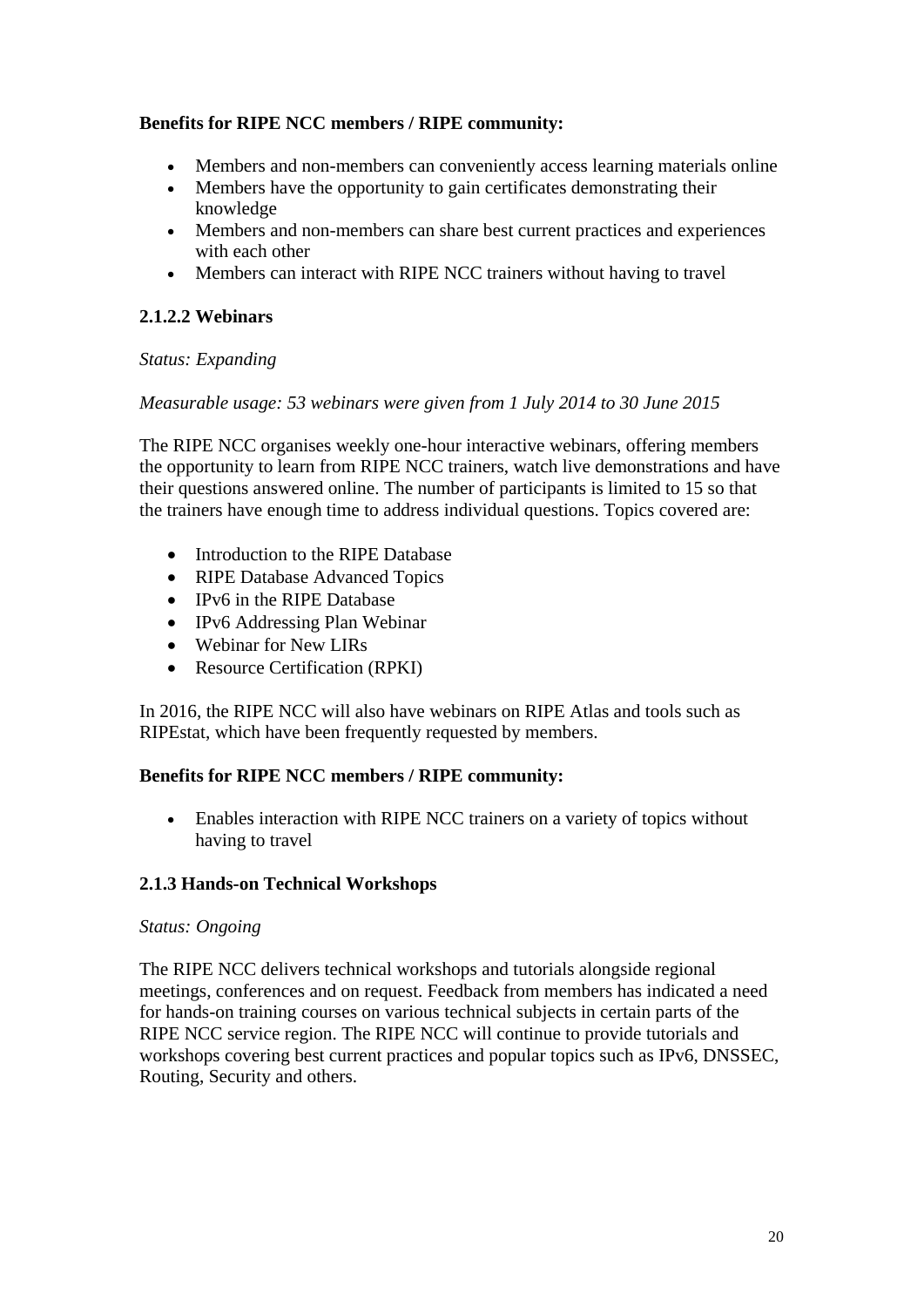# **Benefits for RIPE NCC members / RIPE community:**

- Builds knowledge of upcoming technologies, best practices, protocols and RIPE Policies
- Increases awareness of the tools and services provided by the RIPE NCC

# **Training Costs for 2016:**

| Activity | <b>FTEs</b> | Costs | Capital<br>Expenditure   |
|----------|-------------|-------|--------------------------|
| Training | 8.2         | 1,019 | $\overline{\phantom{a}}$ |

# <span id="page-20-0"></span>**2.2 RIPEstat**

# *Status: Ongoing*

#### *Measurable usage: 4 million queries per day at 30 June 2015*

In 2014, the RIPE NCC focused on migrating backends from legacy and prototype systems to its consolidated data provisioning system, RIPEstat, which provides the data collected by many of the RIPE NCC's measurements systems, including RIPE Atlas and the Routing Information System (RIS). This migration greatly improved the consistency, stability and performance of RIPEstat and will radically bring down the maintenance and expansion costs of the system for the coming years.

With this migration completed, in 2015 the focus was on integrating different data sources within the RIPE NCC as well as data from third parties. RIPEstat will allow different target groups to access the information they need in the most useful format with the main focus on RIPE NCC members and small and medium-sized service providers, who form the majority of the membership and can get the most value from an open and public tool like RIPEstat.

The current datasets will be consolidated and new data sources will be added, both from the RIPE NCC and relevant external parties, with RIPE Atlas providing much of the data for RIPEstat. The main goal in 2016 will be to provide a tool and an interface that is useful for operators and will help them with their own work. There will be a meaningful and useful relation between available datasets and maximising the value of these combined visualisations for end users. The platform will also be the entry point for RIS data as well as improved visualisations of public RIPE Atlas data and data from other sources.

More resources and effort will be expended in 2016 to create an interface that focuses on comparisons and country-specific reports. The service itself is considered very stable due to the backend migration that has taken place and the consolidation of source data storage.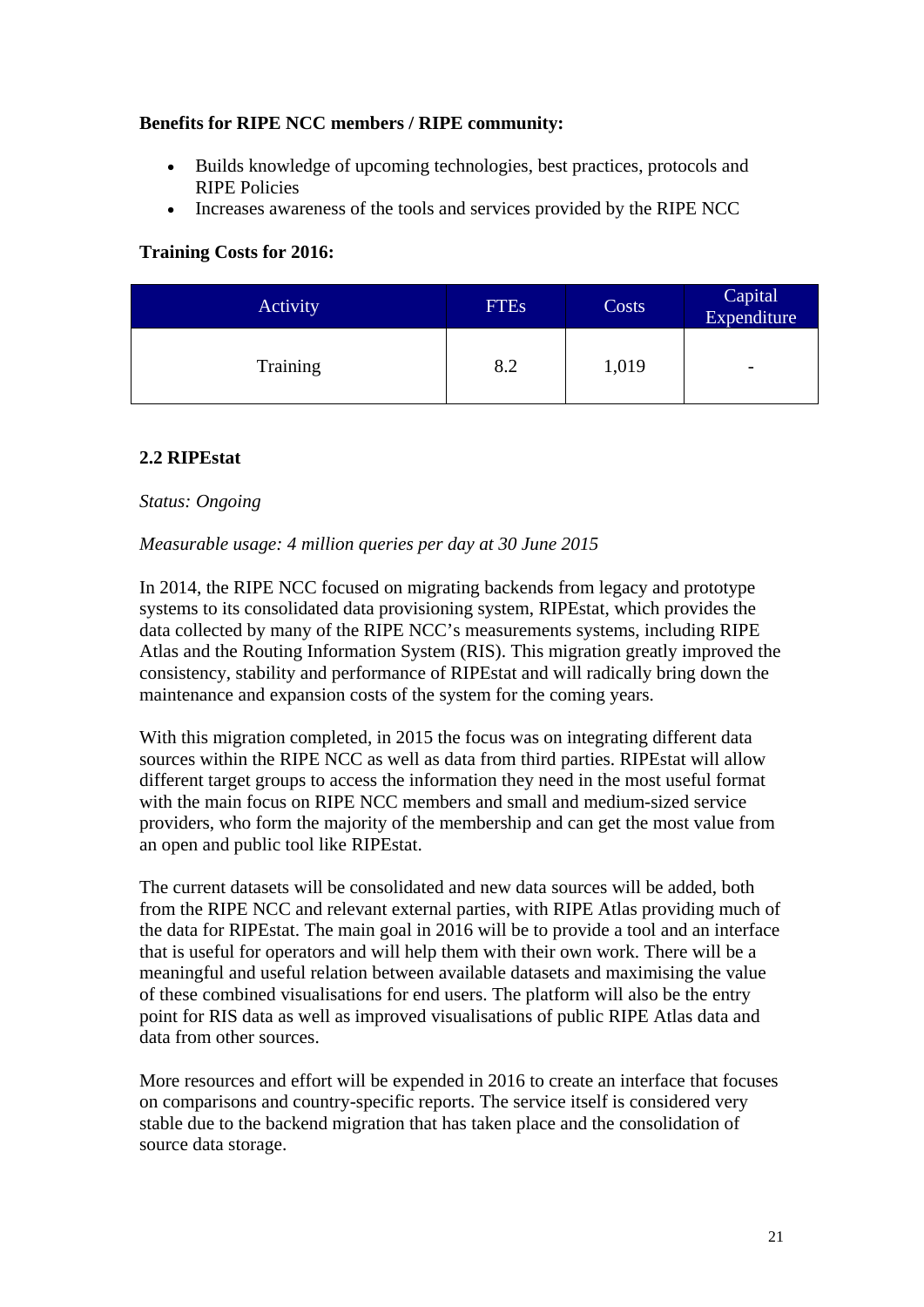Using feedback from RIPEstat users, the RIPE NCC will continue to evaluate other tools and features that can be incorporated into RIPEstat to make the service more useful to members and the RIPE community.

# **Benefits for RIPE NCC members / RIPE community:**

- Provides current and historical information about Internet number resources, including those the user is responsible for
- Will provide members with routing-specific functions, such as alarms
- Additional targeted analysis options provided specifically for members
- Provides a single, consolidated interface for accessing all RIPE NCC public data

# **RIPEstat Costs for 2016:**

| Activity        | <b>FTEs</b> | Costs | Capital<br>Expenditure |
|-----------------|-------------|-------|------------------------|
| <b>RIPEstat</b> | 6.5         | 699   | 307                    |

# <span id="page-21-0"></span>**2.3 RIPE Atlas and RIS**

# *Status: Decreasing*

*Measurable usage: Approximately 250 million measurement results per day and approximately 1 million measurements performed up to 30 June 2015; approximately 10,000 active probes forecast for 2016*

At RIPE 61 in 2010, the RIPE NCC announced that it intended to start the RIPE Atlas measurement network and the RIPE NCC Executive Board later gave the project its approval. In the period since, the RIPE NCC has managed to build a leading Internet active measurement network that collects unique data, providing valuable live and historical information about the reliability of networks and the Internet's reachability and connectivity. In 2015, RIPE Atlas graduated to a production service at the RIPE NCC.

RIPE Atlas has proven to be a very useful measurement infrastructure used by operators and scientists to observe the Internet, track changes in networks and diagnose networking issues, among other things. The RIPE NCC has received very positive feedback on the value of RIPE Atlas from different groups, including RIPE NCC members, Internet Service Providers around the globe, press agencies, and researchers and scientists.

The RIPE NCC has already introduced features such as RIPE Atlas status checks, which integrate the power of the RIPE Atlas global network into end users' existing monitoring tools and infrastructure. This is an extremely valuable tool for service providers and the RIPE NCC will continue building tools and services aimed at providing direct value for our members and service providers in general. This will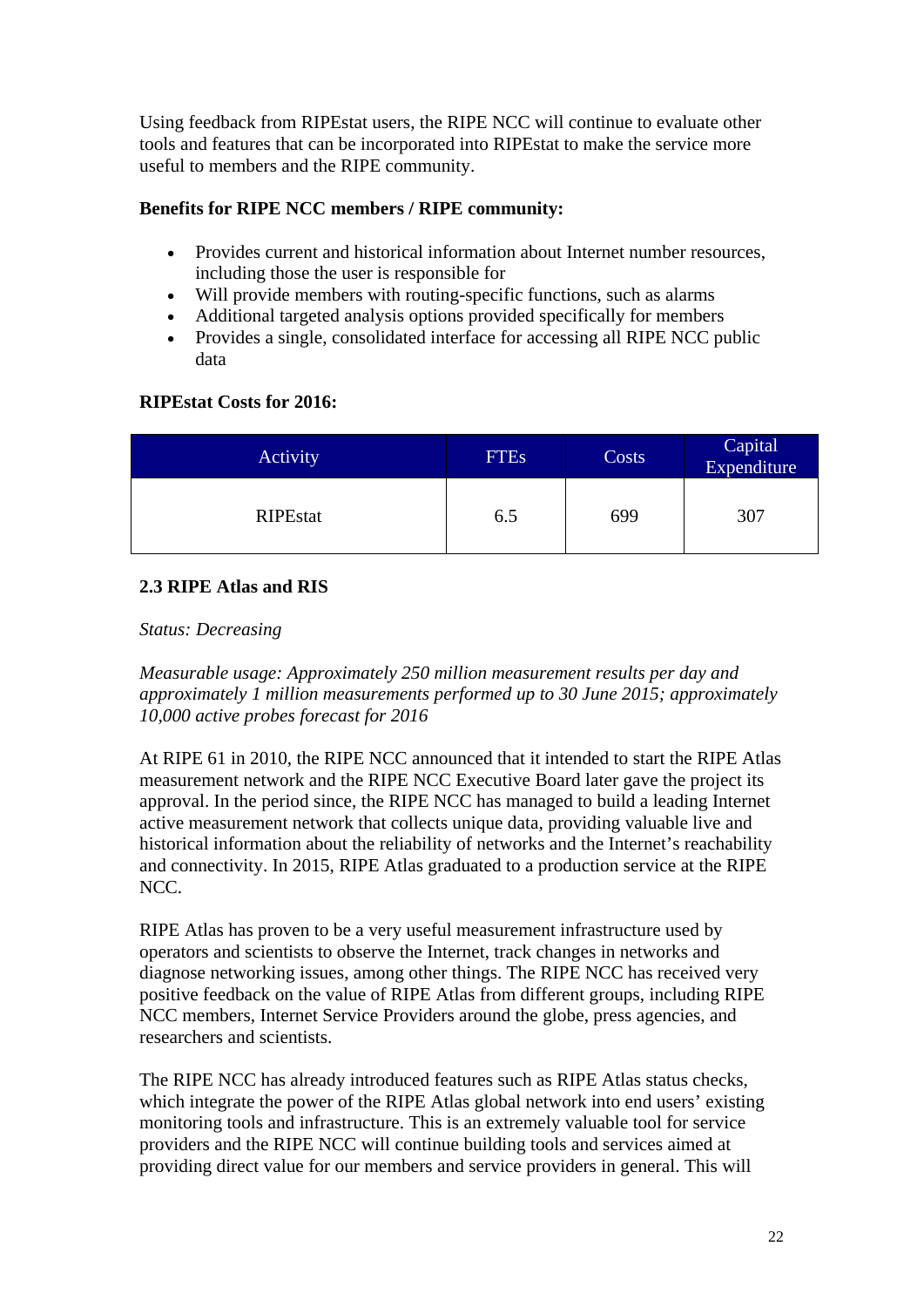help to improve the general stability and resiliency of the Internet by empowering service providers with unique tools to monitor global network behaviour and act proactively in case of issues.

RIPE Atlas currently allows users to run their own measurements that test reachability and round-trip times, traceroutes, DNS, NTP measurements and more – from thousands of vantage points around the globe. All measurements are aggregated and provide a big-picture view of the Internet available in several formats, including "traffic maps".

In 2015, the RIPE NCC continued to expand the RIPE Atlas infrastructure to accommodate the growing number of probes. The RIPE NCC started to purchase probes using only external funding from 2014 and that trend will continue in 2016. When the target of 10,000 active probes is met, the RIPE NCC will review its distribution strategy to target covering as many ASNs as possible. The experience gained by the RIPE NCC and the move to external funding of the service means that further efficiencies can be introduced while maintaining value for users.

In 2016, the RIPE NCC will continue working on features and extensions to make it easier for users, especially RIPE NCC members, to extract value from RIPE Atlas. Specifically, we will work to provide more automated features and streamlined interfaces to understand actual network behaviour, such as DNS zone checks, measurement visualisations and "single-click" measurements.

Development will also continue, with ongoing improvements and additional features such as Wi-Fi measurements and virtual machine probes being considered for development pending approval from the community. In addition, a selection of previously developed prototype tools (such as OpenIPMap) will be further developed and integrated with RIPE Atlas.

It is envisioned that overall development of RIPE Atlas will be less resource-intensive in 2016 due to the stability of the service. Funding through sponsorship from external parties is also expected to increase and there are plans to boost efforts to attract funding.

The RIPE NCC will maintain a public roadmap for RIPE Atlas and will hold continued dialogue with the RIPE community, especially the RIPE MAT Working Group, on future developments and functionality.

# **Benefits for RIPE NCC members / RIPE community:**

- Provides timely, hard data on topical issues such as country-wide Internet outages
- Offers topical measurements and data analysis for RIPE NCC members
- Interfaces with network monitoring tools and adds global-monitoring capabilities to such tools
- Reinforces the credibility and standing of the RIPE NCC by providing a neutral, transparent data collection infrastructure
- Provides datasets that can be used to analyse the operation and growth of the Internet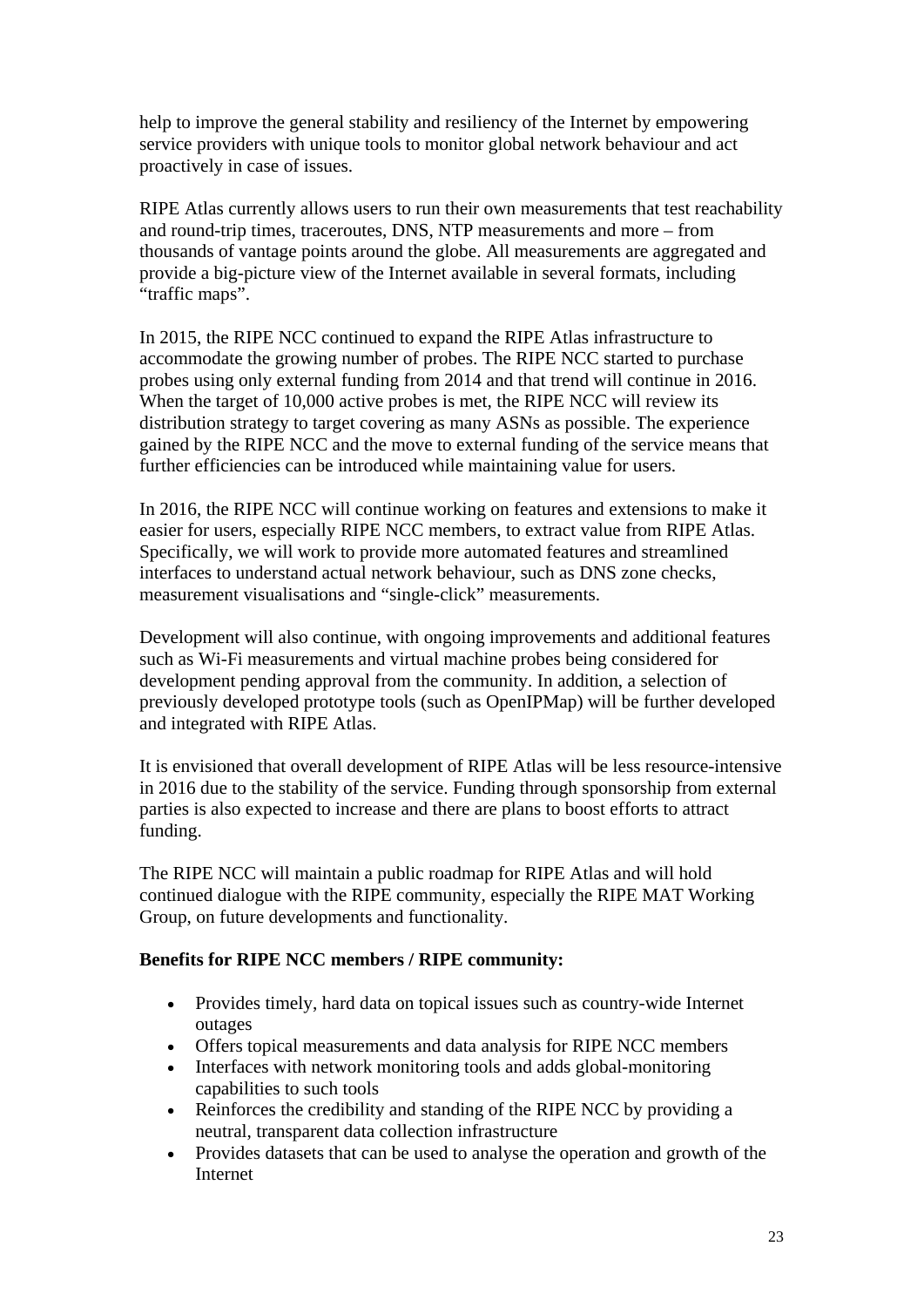• Collects measurement data on the state of the Internet, using active data collection methods

# **2.3.1 RIPE Atlas Anchors**

### *Status: Ongoing*

### *Measurable usage: Approximately 125 RIPE Atlas Anchors deployed by 30 June 2015*

RIPE Atlas anchors are essentially enhanced probes with far greater measurement capacity than regular RIPE Atlas probes. They have replaced the old Test Traffic Measurement (TTM) machines and basically provide two functions: they perform far more measurements than regular probes and act as stable, cooperating regional targets for measurements originating from probes throughout the RIPE Atlas network. This allows users to examine measurement traffic at both the source and the destination. RIPE Atlas anchors are hosted by interested organisations (mostly data centres and IXPs), which receive additional benefits for their contribution. RIPE Atlas anchors are also used as vantage points for DNS Monitoring – the old DNSMON service was integrated into RIPE Atlas in 2014.

In 2015, the RIPE NCC continued to deploy RIPE Atlas anchors in various partnering networks in order to provide a wider distribution of measurement targets. Hosting and the hardware for RIPE Atlas anchors is funded by interested parties, except for strategic locations where the RIPE NCC has direct interest in monitoring the network connectivity, such as where we host essential equipment like resiliency servers or global K-root nodes. This activity is expected to continue in 2016.

# **2.3.2 Routing Information Services (RIS)**

#### *Status: Ongoing*

The RIPE NCC operates globally distributed measurement networks for the purpose of collecting data on Internet infrastructure, usage and development.

During 2015, the RIPE NCC worked with a range of stakeholders to unify, optimise and develop new interfaces for this data, while also performing life-cycle maintenance on the collector hardware. Data collectors and back-end systems have been replaced by a new hardware platform that is easier to deploy and maintain and which is capable of providing near real-time route updates to the RIPE NCC back-end infrastructure. The collected data is and will be accessible via RIPEstat as outlined in the sections above.

In 2016, in line with explicit requests from the RIPE community, the emphasis will be on further expansion of the RIS data collection infrastructure and improving the scalability of the back-end infrastructure. The RIS collector network will be expanded with a maximum of five nodes in areas not currently covered following feedback received in the Routing Working Group at the RIPE 71 Meeting.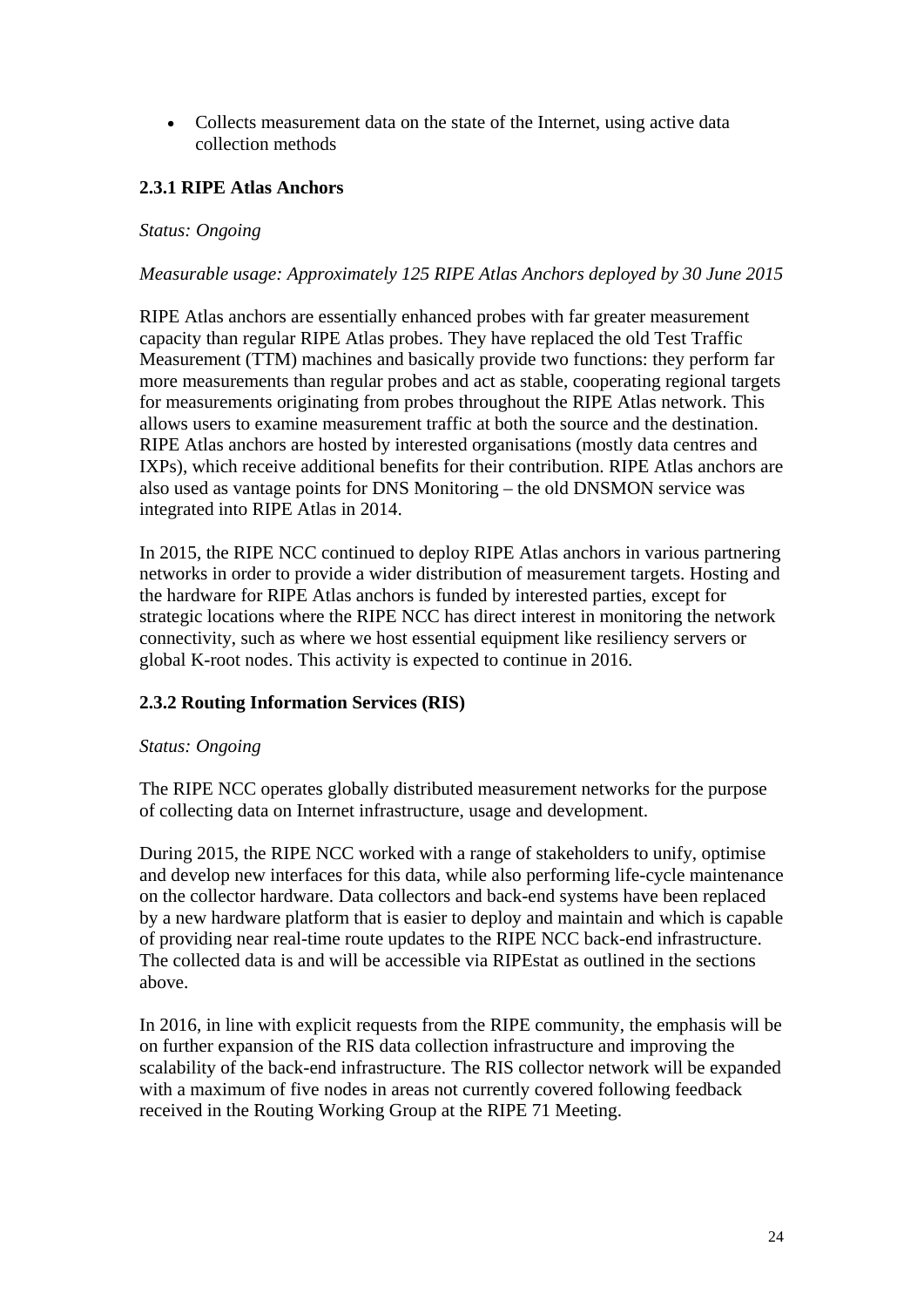# **Benefits for RIPE NCC members / RIPE community:**

- Provides datasets that can be used to analyse the operation and growth of the Internet
- Provides data that can be used in tools such as RIPEstat and RIPE Atlas

# **RIPE Atlas and RIS Costs for 2016:**

| Activity                  | <b>FTEs</b> | Costs | Capital<br>Expenditure |
|---------------------------|-------------|-------|------------------------|
| <b>RIPE Atlas and RIS</b> | 9.3         | 943   |                        |

# <span id="page-24-0"></span>**2.4 Other Services**

# **2.4.1 Membership Lifecycle Management**

# *Status: Expanding*

*Measurable usage: 12,000 members; 2,398 membership applications, 2,032 accounts activated; 33,359 member enquiries*

The RIPE NCC manages the complete lifecycle of RIPE NCC memberships and of those wishing to take advantage of RIPE NCC Services (e.g., legacy resource holders). Support and advice is given throughout the contractual relationship, including queries from potential members, applications, administrative and contractual changes, billing enquiries and account closure.

In 2016, the RIPE NCC expects to see a further substantial increase in the number of members (around 12%), leading to a greater number of applications and opportunities for support. Furthermore, the growing IPv4 transfer market is expected to continue resulting in high numbers of requests to update the registry as members get their administration in order. In 2016, the increases in both these areas are expected to result in the need for additional FTEs.

New systems and processes will be introduced (for example, a new ticketing system) that will lead to an improved customer experience in addition to gaining efficiency. Customer feedback will be sought, tracked and shared internally in order to remain aware of external perceptions and ahead of customer expectations.

# **Benefits for RIPE NCC members / RIPE community:**

- Potential members receive advice regarding membership
- New customers are guided through the application process
- Support is given when administrative or financial questions arise
- Members are kept aware of services, tools and features that provide value for money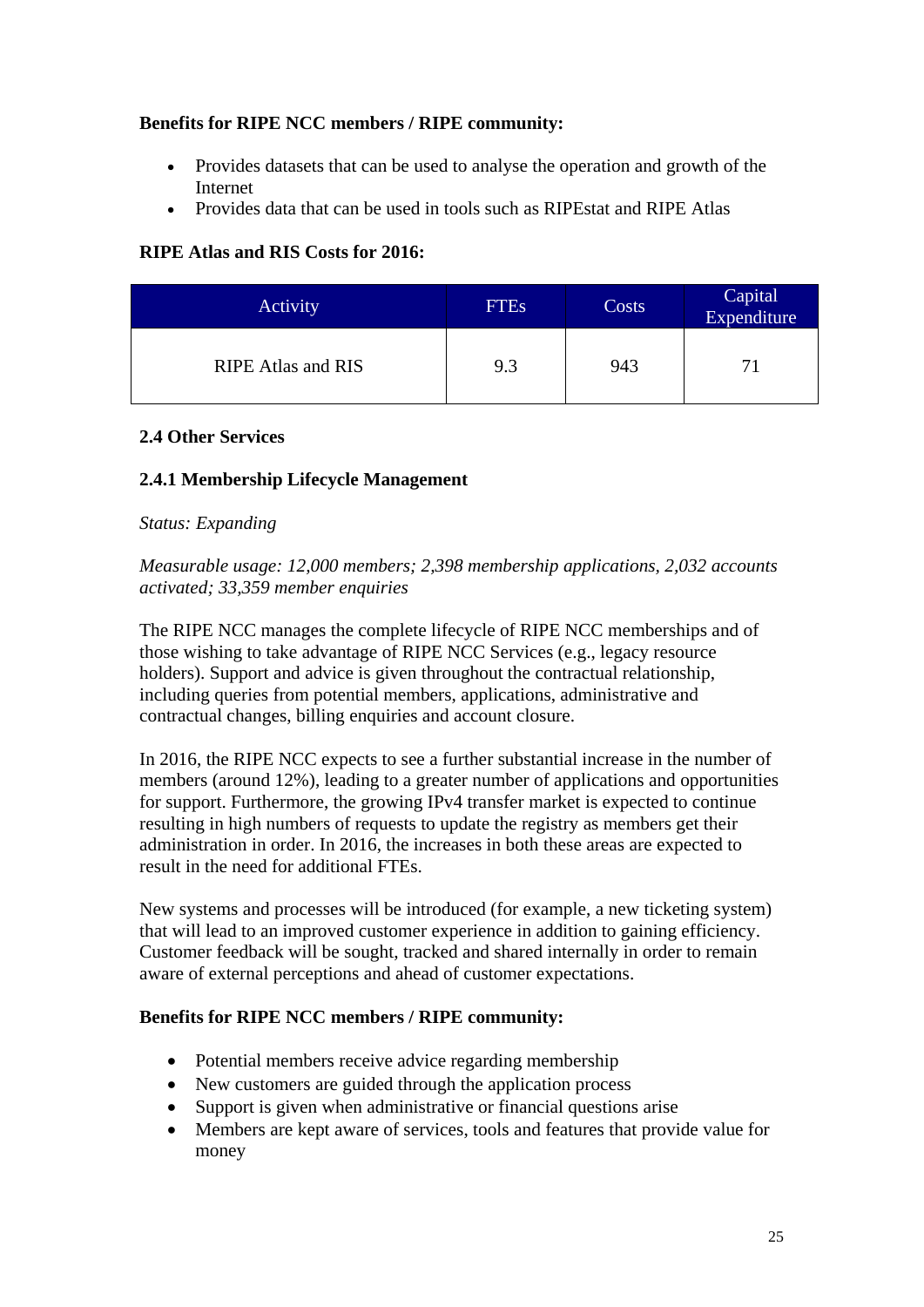• Members can receive personal support via Live Chat and in other languages where possible

# **2.4.2 RIPE Database Proxy Service**

#### *Status: Ongoing*

#### *Measurable usage: 8 contracts have been signed; 6 actual users of the service*

The RIPE Database Proxy Service is for third parties who send queries to the RIPE Database on behalf of their clients. It ensures that the daily access limits for users of the RIPE Database are correctly applied. For example, if a third party provides their clients with a web-based gateway to the RIPE Database, the proxy service ensures that daily limits are calculated based on the clients' queries and avoids the possibility of the third party's server being denied access to the RIPE Database because of too many queries from its clients.

At the 87<sup>th</sup> Executive Board Meeting, held on 26 March 2013, the RIPE NCC Executive Board decided that the RIPE Database Proxy Service should be continued free of charge, for both members and non-members, under a formal contract with the users of the service.

#### **Benefits for RIPE NCC members / RIPE community**

- Provides third parties with a mechanism for ensuring that their clients' RIPE Database queries are not added to their daily access limit
- Helps to ensure the accessibility of query gateways to the RIPE Database that third parties provide to their clients

# **2.4.3 Near Real Time Mirroring (NRTM)**

#### *Status: Ongoing*

#### *Measurable usage: 25 users of the NRTM service*

The Near Real Time Mirroring (NRTM) service provides RIPE NCC members with a local copy of the RIPE Database. This local copy is kept up to date with modifications from the RIPE Database in near real time. The NRTM feeds do not contain any personal or private data.

#### **Benefits for RIPE NCC members / RIPE community**

- Provides members with a local copy of the RIPE Database
- Enables members to use RIPE Database data (e.g. routing data) in near real time to manage their networks without the need to continuously query the RIPE Database for changes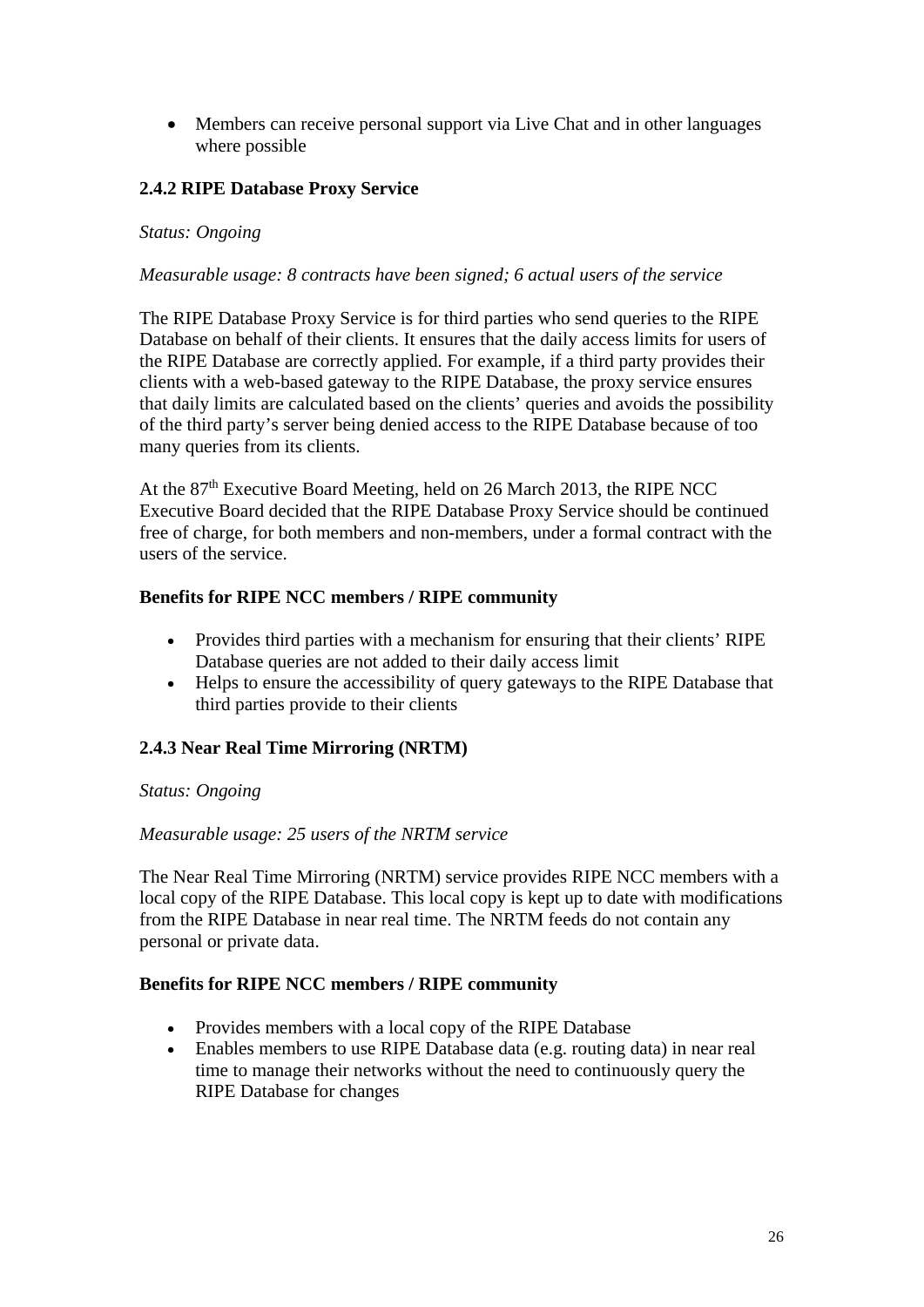# **2.4.4 LISP EID Registry**

# *Status: Ongoing*

At the IETF, an Internet Draft for the allocation of LISP EID address prefixes was submitted. LISP EID (Locator/Identifier Separation Protocol Endpoint ID) is a "mapand-encapsulate" protocol.

The basic idea behind the separation is that the Internet architecture combines two functions: routing locators (where a client is attached to the network) and identifiers (who the client is) in one number space, the IP address.

The IETF LISP Working Group has requested a trial period of three years for this protocol extension. During these three years, interested parties can request IPv6 address space from a specific designated experimental block. Management and registration of the allocation of temporary experimental address space for LISP EID will be carried out by the RIPE NCC.

# **Other Services Costs for 2016:**

| <b>Activity</b>       | <b>FTEs</b> | Costs | Capital<br>Expenditure |
|-----------------------|-------------|-------|------------------------|
| <b>Other Services</b> | 3.9         | 385   | -                      |

# <span id="page-26-0"></span>*3) Coordination Activities*

# <span id="page-26-1"></span>**3.1 DNS and K-root Operations**

# *Status: Expanding*

The RIPE NCC provides DNS coordination and support activities as well as reverse DNS services for the IPv4 and IPv6 address space that it manages. For reverse DNS (rDNS) associated with the address space managed by other RIRs, the RIPE NCC provides secondary DNS services to support the reliability of reverse lookups. The scalability of the DNS infrastructure for primary, secondary and reverse DNS services is improved based on the requirements specific to each of these services.

In 2014, the RIPE NCC finished expanding its primary and secondary DNS services by adding a third cluster node in Stockholm, in addition to those currently located in Amsterdam and London, to improve resilience and geographical coverage.

K-root and other DNS service nodes will continue to be well maintained and, as a consequence, lifecycle upgrades and replacements are planned for 2016.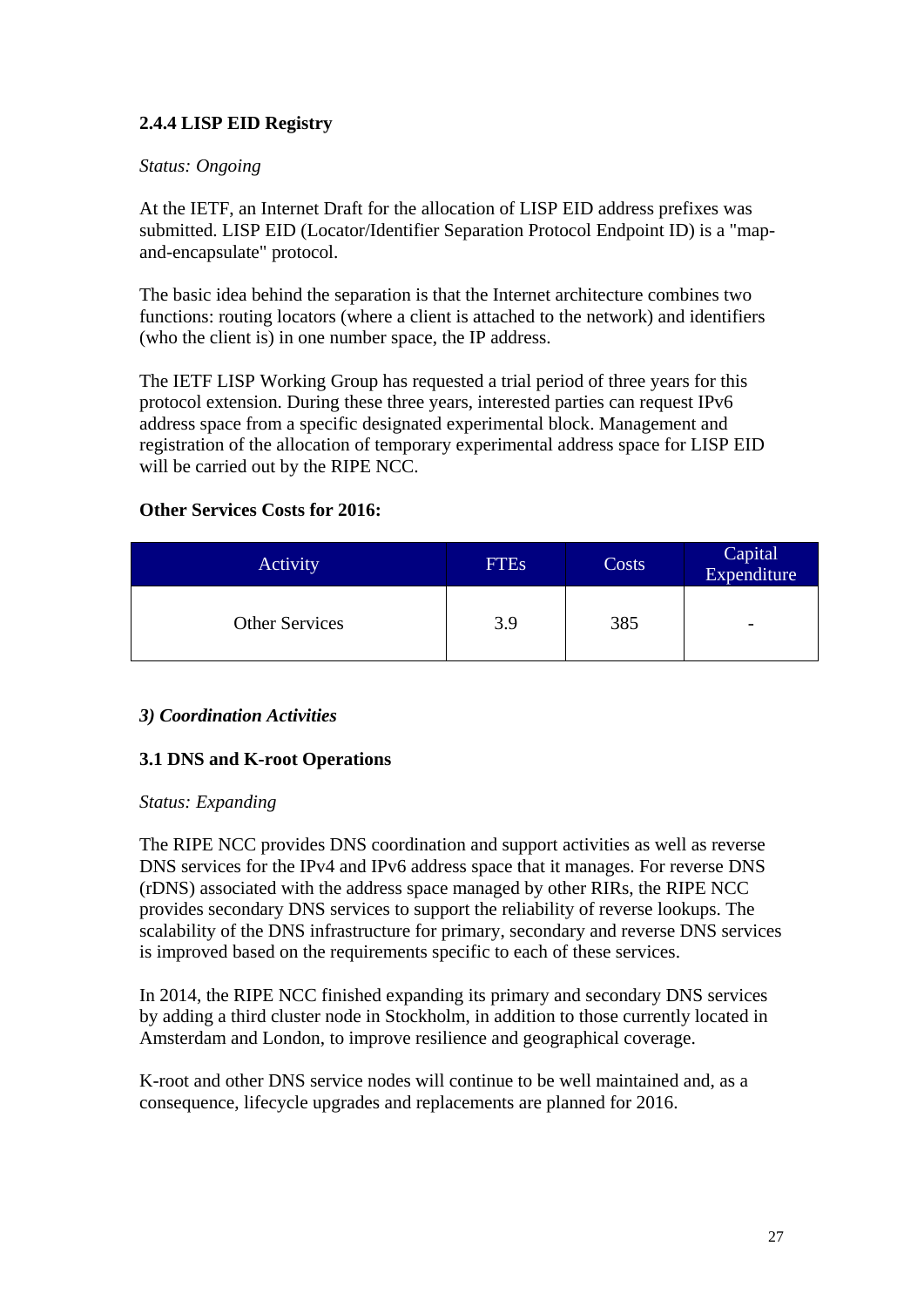Security-related aspects as well as global measurement and reporting on the RIPE NCC's DNS services, for example by providing RSSAC002 data to the public, are becoming increasingly important and will continue to be areas of focus in 2016.

This activity is expanding due to the cost of formalising hosting arrangements for Kroot global nodes. This is explained further in the K-root Operations section (3.1.4) below.

### **Benefits for RIPE NCC members / RIPE community:**

- Provides reverse DNS services for RIPE NCC members with registered IP addresses
- Ensures the stability and diversity of the DNS root name server system
- Guarantees the neutral, impartial and professional provision of key high-level DNS services
- Provides a secondary service for ccTLD operators

# **3.1.1. Reverse DNS and Reverse DNS Support**

#### *Status: Ongoing*

*Measurable usage: three reverse provisioning instances; approximately 5 billion reverse root queries daily*

The RIPE NCC delegates reverse DNS zones for the address ranges that it manages. To support this service, it provides reliable, authoritative name servers and checks all zones under its responsibility to ensure that they are properly set up and functioning correctly.

As part of its DNSSEC deployment efforts, the RIPE NCC publishes signed zones and provides tools for users to secure delegations received from the RIPE NCC. In addition, the RIPE NCC shares experience by publishing operational white papers, documentation and software toolkits.

#### **Benefits for RIPE NCC members / RIPE community:**

- Supports the proper address-to-name mapping for addresses allocated to the RIPE NCC
- Provides reliable and secure reverse DNS services
- Supports the operation and maintenance of DNSSEC

# **3.1.2 Secondary DNS Service**

# *Status: Ongoing*

#### *Measurable usage: 76 TLDs hosted as secondary*

The RIPE NCC offers a free secondary name service to the other RIRs, along with 76 country code top-level domain (ccTLD) operators who are in the start-up phase of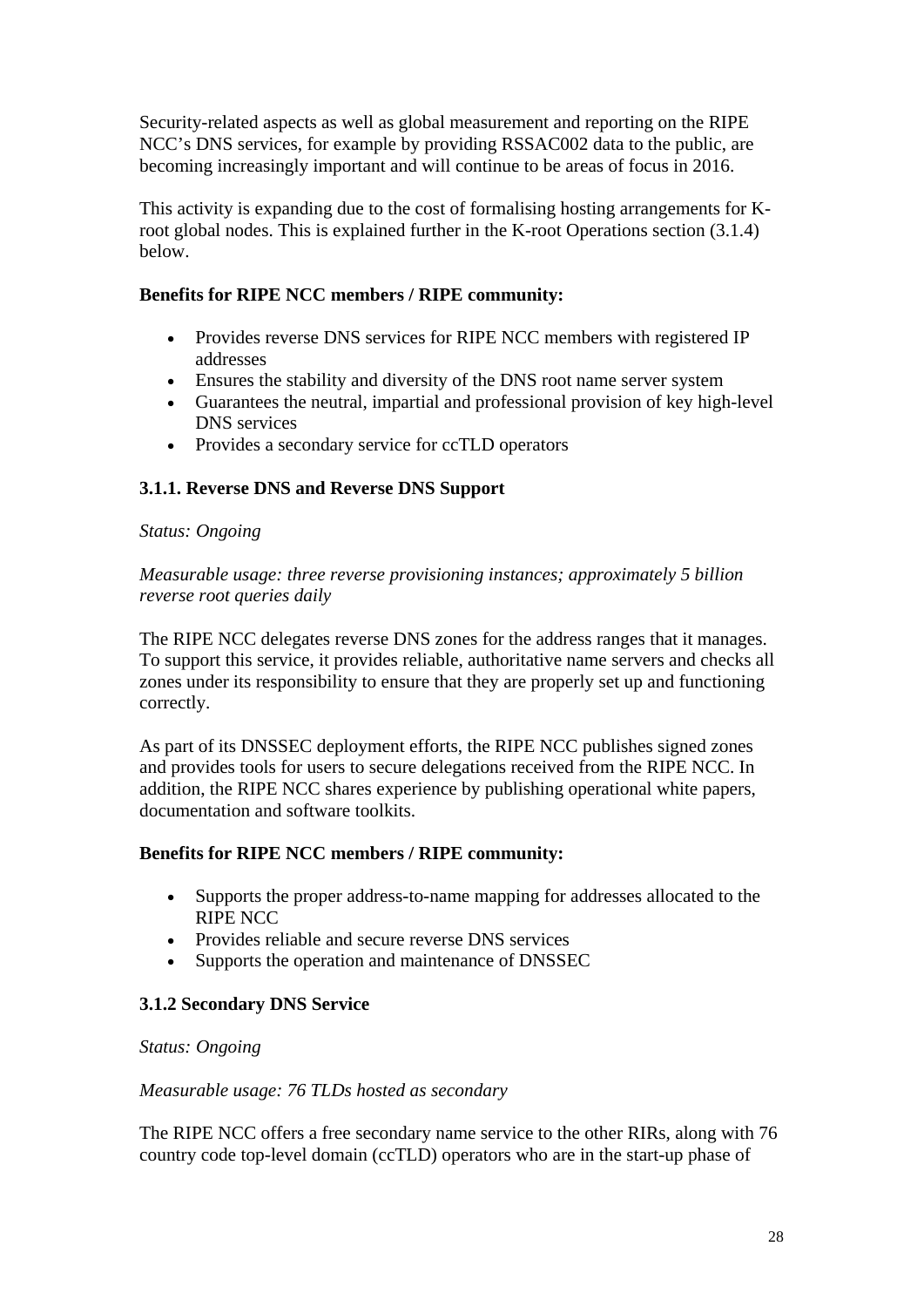their operations. The RIPE NCC no longer provides this service to well-established ccTLDs.

In 2014, the RIPE NCC approached the RIPE community for input on documenting the requirements and policies for providing such services. The community has provided feedback and the guidelines have been published. In 2016, the RIPE NCC will follow those guidelines as the process for running this service.

# **Benefits for RIPE NCC members / RIPE community:**

• Supports the stability of the global DNS by offering a professional service to the other RIRs and to developing ccTLD operators that require it

# **3.1.3 DNS Service in the e.164.arpa Domain (ENUM)**

#### *Status: Ongoing*

#### *Measurable usage: 52 delegations in the ENUM (e164.arpa) zone*

The Internet Architecture Board (IAB) has an agreement with the RIPE NCC under which the RIPE NCC provides technical operation of the e164.arpa domain. This domain implements support in the DNS for the ENUM protocol, which allows the mapping of telephone numbers to domain names in order to help facilitate services such as Voice over IP (VoIP).

### **Benefits for RIPE NCC members / RIPE community:**

- Supports the operations of one of the systems required for the deployment of the ENUM protocol, promoting increased integration between the Internet and services provided through the traditional telephony infrastructure
- Supports security of the e.164.arpa domain by deploying and maintaining DNSSEC and allowing secure delegations from ENUM operators

# **3.1.4 K-root Operations**

#### *Status: Expanding*

#### *Measurable usage: 20 K-root instances at 30 June 2015; approximately 2 billion queries daily*

The RIPE NCC operates the K-root service through a set of globally distributed anycast clusters. Root name servers are a crucial part of the Internet DNS infrastructure. The RIPE NCC has operated the K-root server since 1997, when the first server was installed at the London Internet Exchange (LINX). The RIPE NCC has since deployed five global nodes of the K-root name server. Since 2003, the RIPE NCC has also been deploying anycast instances of the K-root server with local reachability.

In 2015, the RIPE NCC proposed a plan for expansion of K-root to the community and membership. The expansion gave interested parties an opportunity to host a K-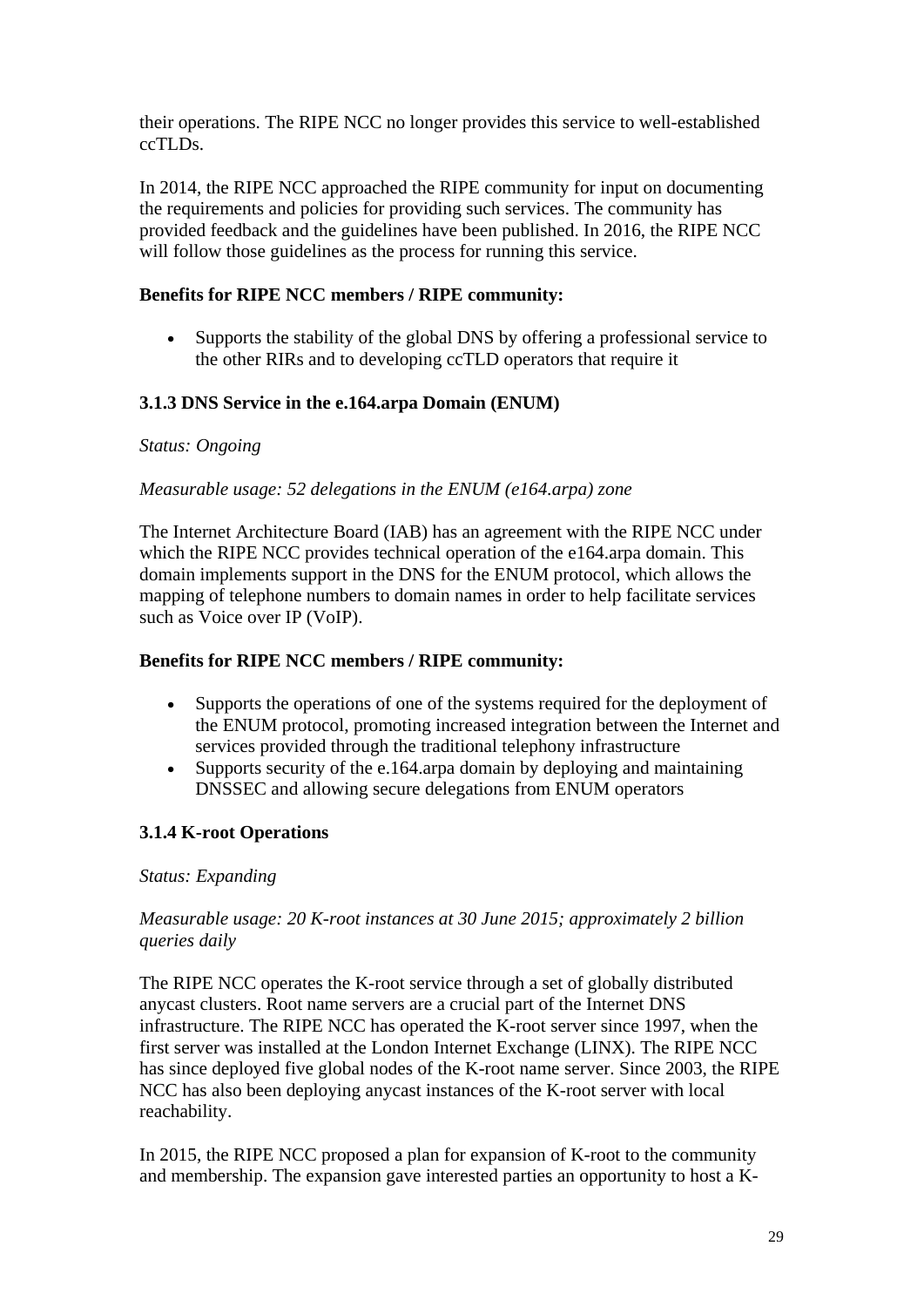root node in their own network. By the end of 2015, the RIPE NCC added 15 additional so-called K-root hosted nodes to its operations as part of this expansion plan. At the same time, the majority of the so-called K-root local instances were migrated to the new K-root hosted node model. Currently, 7 local instances have been migrated to hosted nodes and there are still 5 local nodes active.

In 2015, the RIPE NCC also began revising the agreements it has with some of the external parties that house K-root global nodes. These agreements had not been reviewed in years and needed to be updated. In some cases, this has led to increased costs to formalise these support arrangements with the local hosts, and has meant that new collocation facility costs have been incurred. As this work is ongoing, it has resulted in an increased operational cost for K-root in 2016.

In 2016, it is expected that another 15 K-root hosted nodes will be added and the remaining local instances will be migrated to hosted nodes. The cost of the hosted nodes is borne by the host themselves rather than coming from membership funds.

The RIPE NCC collects and analyses data to evaluate the performance of the existing K-root anycast nodes and to determine if additional anycast nodes should be deployed. During 2014 and 2015, there has been a gradual increase in peak load, both on K-root and other DNS services. This is mostly due to the load caused by various forms of attacks on the DNS infrastructure. Because it is a strong goal of the RIPE NCC to be always able to service its DNS query load, a modest increase in the capacity of the existing K-root global nodes and the authoritative DNS service clusters is planned.

In 2014 and early 2015, the RIPE NCC designed a new architecture for the K-root platform, which greatly reduces deployment costs of new nodes. This resulted in the aforementioned expansion of K-root without incurring significantly higher operational costs. During 2015, the RIPE NCC revised all existing nodes, performed the necessary lifecycle replacements, and renewed and unified its hosting requirements and contracts with current hosts. The RIPE NCC is also working closely with other RIRs in order to identify locations where it can benefit from a local K-root node and find possible hosts for the service.

#### **Benefits for RIPE NCC members / RIPE community:**

- Provides a resilient, efficient, secure and high-quality service
- Can help with the isolation of an "external" Denial of Service (DoS) attack and localises the impact of a "local" DoS attack
- Efficiently maintains the network of K-root any cast instances by monitoring network and instance problems, performing trend analysis and determining if, and where, other anycast nodes should be deployed.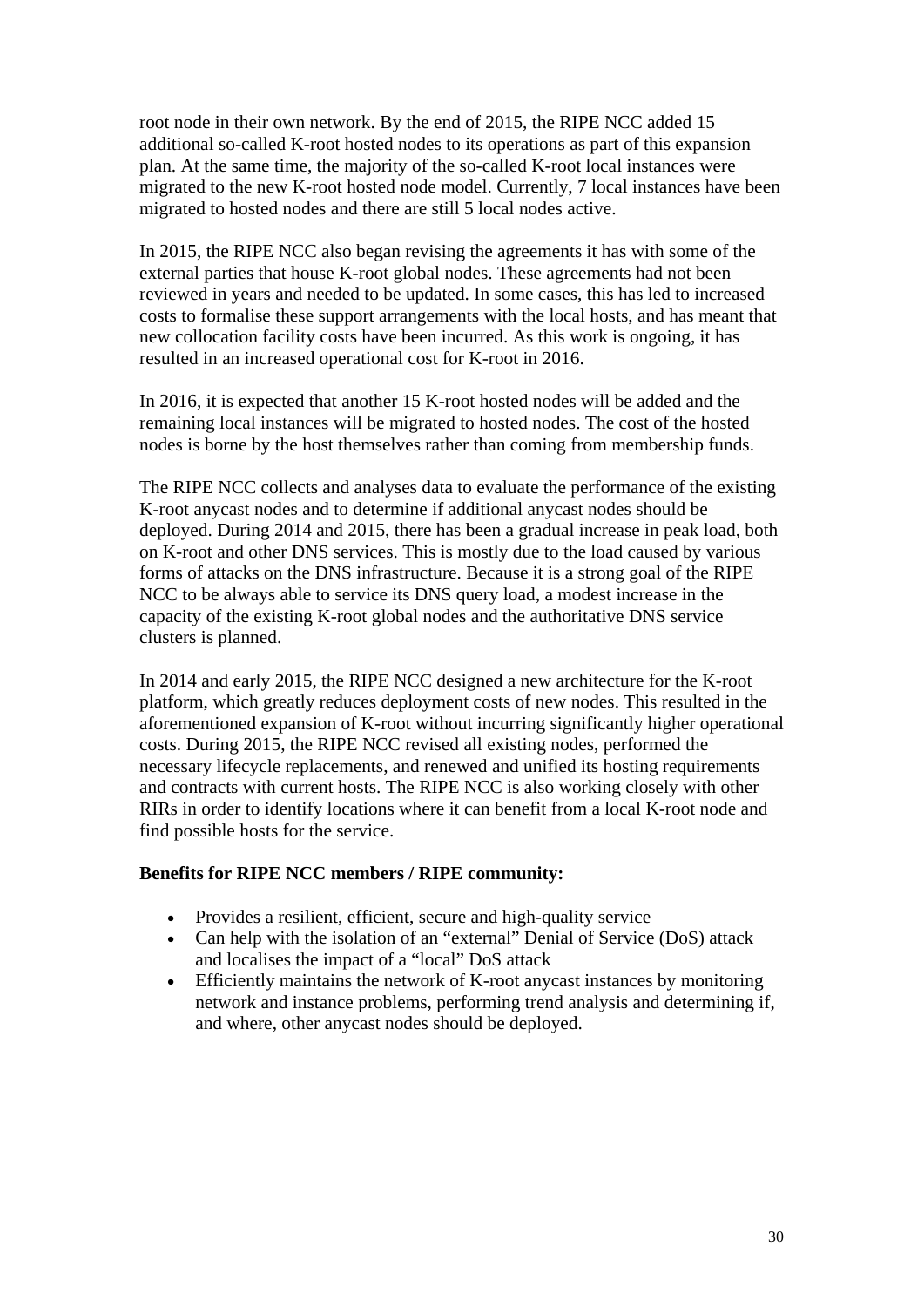# **DNS and K-root Operations Costs for 2016:**

| Activity                  | <b>FTEs</b> | Costs | Capital<br>Expenditure |
|---------------------------|-------------|-------|------------------------|
| DNS and K-root Operations | 3.2         | 504   | 60                     |

# <span id="page-30-0"></span>**\*\*\* 3.2 Data Analysis and Scientific Support \*\*\* STRATEGIC FOCUS POINT 2016**

# *Status: Ongoing*

The RIPE NCC has a long-standing tradition of providing the operator community with data analysis about the state of the Internet and providing new and innovative tools that help the community understand various aspects of routing, DNS, reachability and other topics.

In 2016, the RIPE NCC will allocate more time to these scientific publications and analyses. It will also continue to develop prototype tools that, if they show enough operational value to the RIPE NCC membership and the community at large, can be evolved into future RIPE NCC services. The RIPE NCC will also aim to work with well-known publishing outfits to keep the technical community up to date with developments and changes in the global Internet infrastructure, such as the effects of natural disasters.

# **Benefits for RIPE NCC members / RIPE community:**

- Regular reporting and analysis of various RIPE NCC-related statistics such as Internet number resource usage
- Accurate and methodological analysis of Internet events, with a particular emphasis on using data collected by the RIPE NCC's measurement systems
- Publication of interesting findings about the working of the Internet, relevant to network operators
- Prototypes of new and innovative tools that have the potential to become future RIPE NCC services

# **Data Analysis and Scientific Support Costs for 2016:**

<span id="page-30-1"></span>

| Activity                             | <b>FTEs</b> | Costs | Capital<br>Expenditure |
|--------------------------------------|-------------|-------|------------------------|
| Data Analysis and Scientific Support | 2.7         | 339   |                        |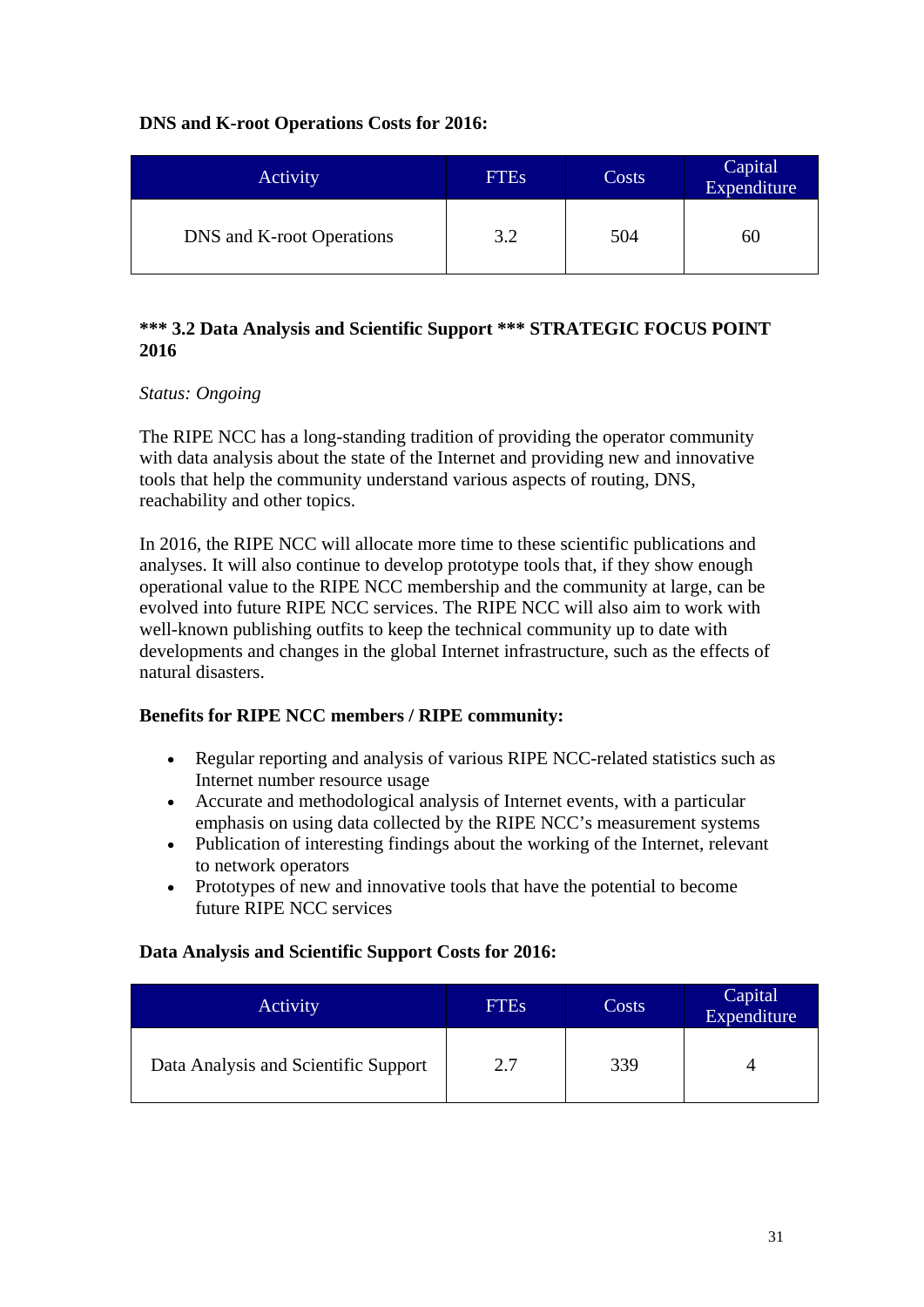# **3.3 RIPE Labs**

#### *Status: Ongoing*

#### *Measurable usage: 80 articles published in 2015; approximately 100,000 unique visitors*

RIPE Labs is a platform for network operators, developers and industry experts to expose, test and discuss innovative Internet-related tools, ideas, analysis and statistics that can benefit members and the RIPE community. These ideas are being developed both within the RIPE NCC and the community at large.

The Statistics Dashboard has been one of the most popular pages on RIPE Labs, together with articles on topics related to IPv6 and security. In 2016, the RIPE NCC will continue to reach out to the wider community and to attract content from external sources such as researchers and operators and experts (e.g. security experts).

#### **Benefits for RIPE NCC members / RIPE community:**

- Informs the community about new ideas and prototypes the RIPE NCC is working on
- Provides a platform for community members to present and discuss their research and use cases
- Provides a channel for the community to provide feedback to the RIPE NCC
- Provides a statistics dashboard showing a large range of operational statistics

#### **RIPE Labs Costs for 2016:**

| Activity         | <b>FTEs</b> | Costs | Capital<br>Expenditure |
|------------------|-------------|-------|------------------------|
| <b>RIPE Labs</b> | 1.7         | 266   | -                      |

#### <span id="page-31-0"></span>**\*\*\* 3.4 External Relations \*\*\* STRATEGIC FOCUS POINT 2016**

#### *Status: Expanding*

In recent years, the RIPE NCC has developed its capacity to engage strategically with governments, law enforcement agencies (LEAs) and inter-governmental organisations on behalf of its membership and community. With the completed expansion of the External Relations Department and staff in Amsterdam, Dubai and Moscow, we are now working to use those resources to the greatest benefit for all RIPE NCC stakeholders. The RIPE NCC is recognised as a leader and innovator in this area among its industry partners, and we will continue to maintain that position.

The RIPE NCC's liaison strategies in this area include: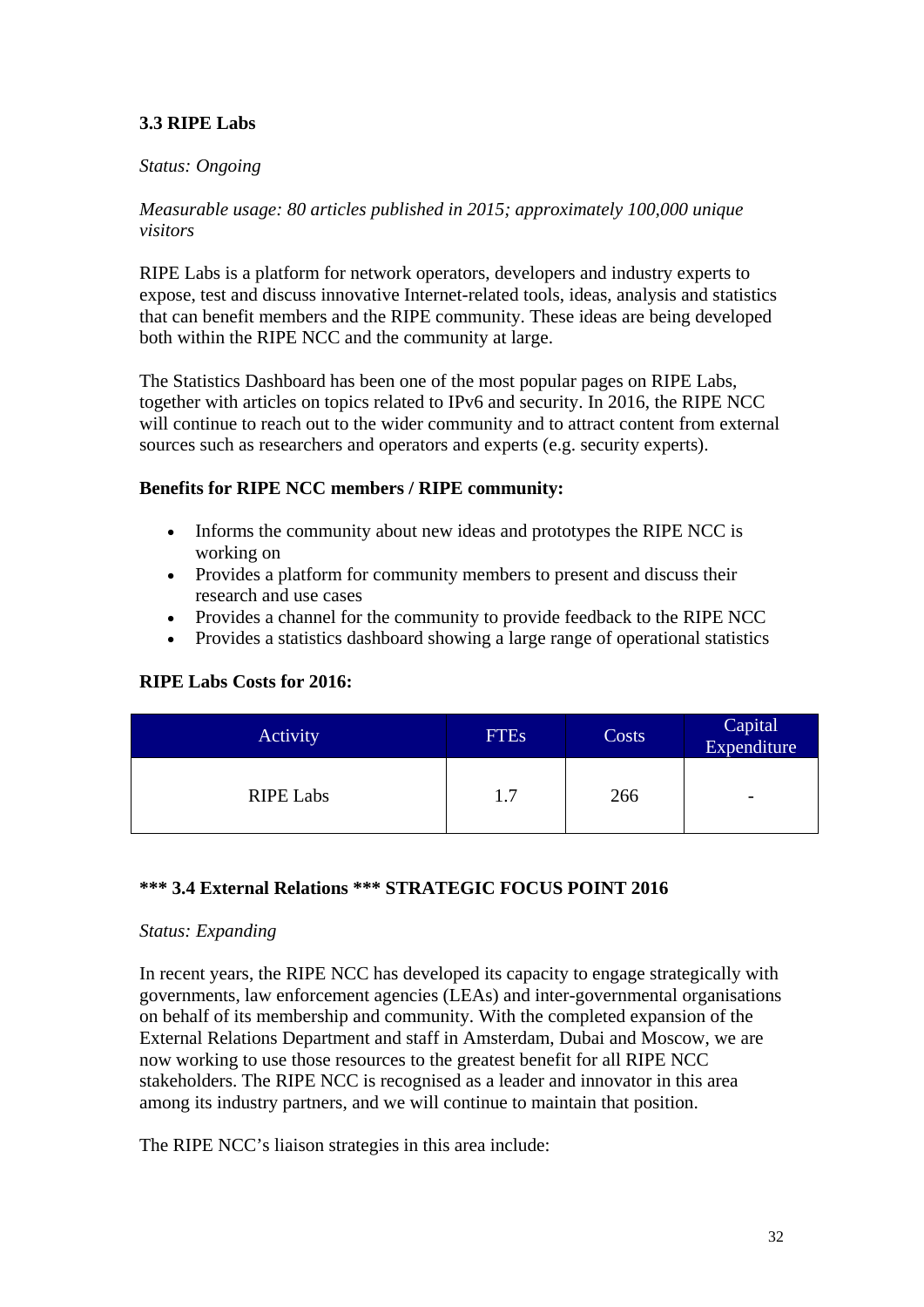- RIPE NCC Roundtable Meetings for Governments and Regulators in various regions
- Engagement with LEA representatives through our own dedicated events, direct capacity-building efforts with specific agencies and participation in events including the annual Global e-Crime Congress; the RIPE NCC will engage the services of a consultant with experience or working in the LEA arena to boost our efforts in dealing with LEA stakeholders
- Direct engagement with government agencies on issues relevant to the RIPE NCC, its membership and the RIPE community across our entire service region, as well as regional institutions such as the European Union and the Gulf Cooperation Council **(**GCC)
- Participation in international discussions of Internet-related public policy development in forums including the Internet Governance Forum (IGF), regional IGF events (EuroDIG and various national events), the International Telecommunication Union (ITU) and its regional coordination groups (the Conference of European Postal and Telecommunications Administrations Committee on ITU (CEPT Com-ITU), the Regional Commonwealth in the Field of Communications (RCC) and the Arab Group), the Organisation for Economic Cooperation and Development (OECD) and the United Nations World Summit on the Information Society (WSIS)
- Cooperative educational and capacity building initiatives with public sector organisations and industry partners. The IPv6 Roadshow initiative (see section 3.6.1) is one example of this

The transition of stewardship of the IANA functions will continue to feature prominently as an issue in 2016, with the current expectation that a global solution will be in place midway through the year. Effective communication of and around these events to all RIPE NCC stakeholders will be vital. Other priorities will be shaped somewhat by the outcome of the United Nations WSIS High Level Meeting in December 2015, which may see movement towards a further global summit on Internet governance. As leaders in the technical community's OECD engagement, we will also be working to provide useful input to the 2016 OECD Ministerial Meeting, which will be one of the year's most high-profile Internet governance events.

In 2016, the RIPE NCC will continue to focus on establishing the necessary links between our public sector engagement and informing our Executive Board, core community and membership. The External Relations Department will spearhead efforts to create and evolve strategies to achieve this, both via face-to-face engagement (Member Meetings, Member Lunches) and using email, social media and RIPE Labs.

In 2016, the RIPE NCC will increase its support for the RIPE Academic Cooperation Initiative (RACI), which aims to strengthen links between the RIPE community and the academic community. The program has proven to be popular and useful for both the RIPE community and for the Internet researchers themselves. In 2016, RACI will be established in the ENOG, MENOG and SEE communities. There will also be expansion of RACI to include hackathons to encourage use of RIPE NCC data for research as well as awards for excellent research using tools such as RIPE Atlas. The development of RACI should contribute to the long-term development of RIPE and ensure the exposure of interesting and useful research to the community.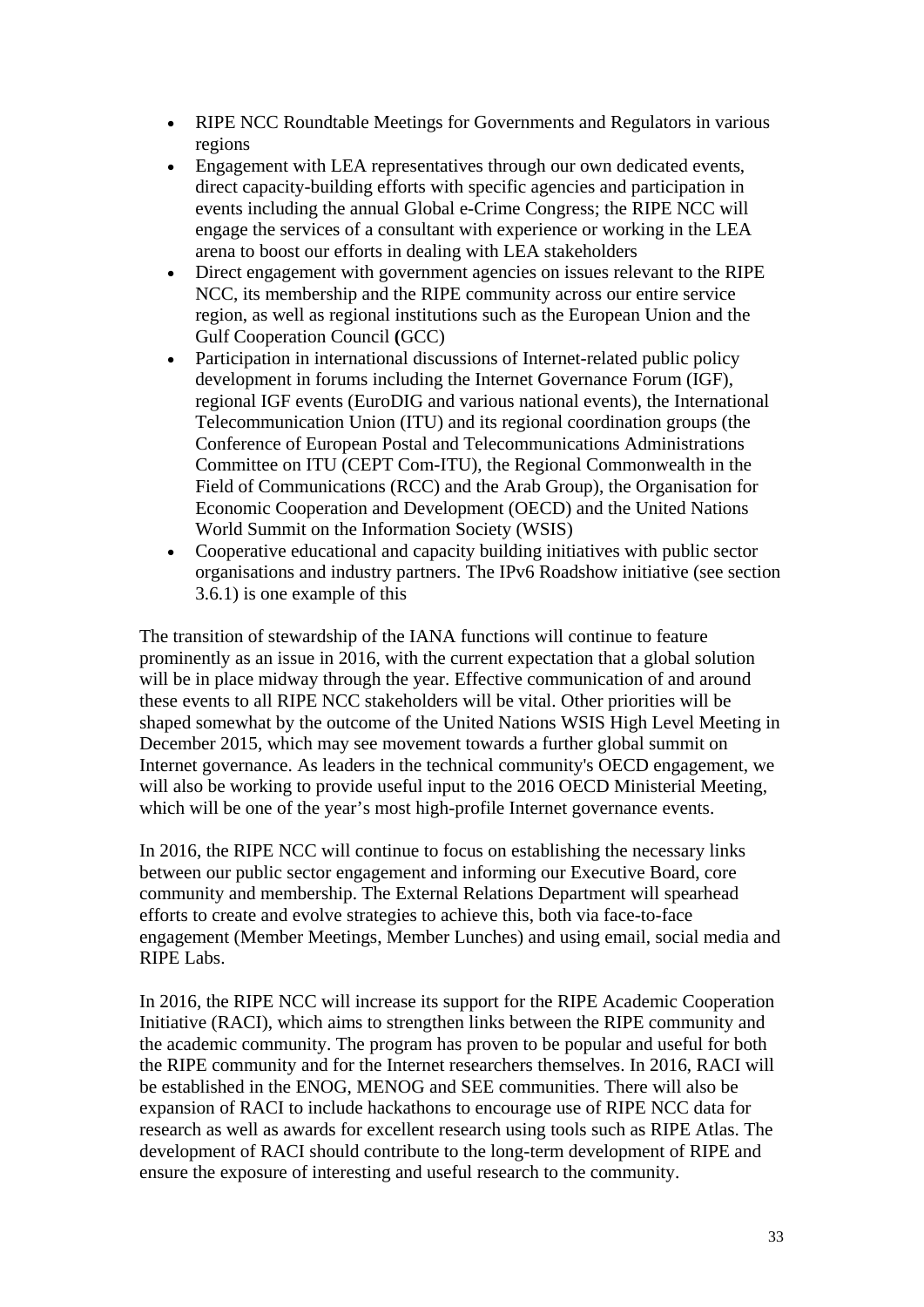# **Benefits for RIPE NCC members / RIPE community:**

- Ensures that the interests and concerns of the RIPE NCC membership and RIPE community are heard in Internet governance discussions at the national, regional and global level
- Contributes to the global legitimacy of bottom-up, community-driven policymaking processes, as practiced by the RIPE community
- Promotes openness and transparency in the development of public policy relating to the Internet as well as raising any specific concerns of the RIPE NCC membership or the RIPE community
- Ensures the RIPE NCC can inform its membership and community of relevant public policy issues or discussion

# **External Relations Costs for 2016:**

| Activity                  | <b>FTEs</b> | Costs | Capital<br>Expenditure   |
|---------------------------|-------------|-------|--------------------------|
| <b>External Relations</b> | 11.4        | 1,830 | $\overline{\phantom{a}}$ |

# <span id="page-33-0"></span>**\*\*\* 3.5 Member Outreach \*\*\* STRATEGIC FOCUS POINT 2016**

### *Status: Ongoing*

The RIPE NCC supports the open, multi-stakeholder model of Internet governance by engaging with a broad range of stakeholder groups on behalf of the membership and for the good of the Internet community. Among the stakeholder groups that the RIPE NCC has developed relationships with are:

- RIPE NCC membership
- Internet technical community (including Network Operators Groups and Internet Exchange Point (IXP) communities)
- Industry partners (RIRs, ICANN, the Internet Society etc.)
- Internet industry and professional groups
- Academia and the research community
- Public sector (governments and regulators)
- Law Enforcement Authorities (LEAs)
- The Free and Open Source Software (FOSS)

The RIPE NCC takes a tailored approach to its outreach efforts, engaging in different ways in the 76 countries of the service region depending on the local community's needs and level of development. In 2015, RIPE NCC Regional Meetings took place in Belgrade, Dubai, Kazan, Yerevan, Tehran and Odessa. In Western Europe, Member Lunches were organised in Madrid, Barcelona, Paris and Lisbon. The RIPE NCC also attended and presented at NOG, IXP and security events throughout the region, sending staff to engage with attendees and develop collaboration initiatives for the benefit of specific communities as well as the entire membership and RIPE community. Outreach also takes place beyond the RIPE NCC service region, with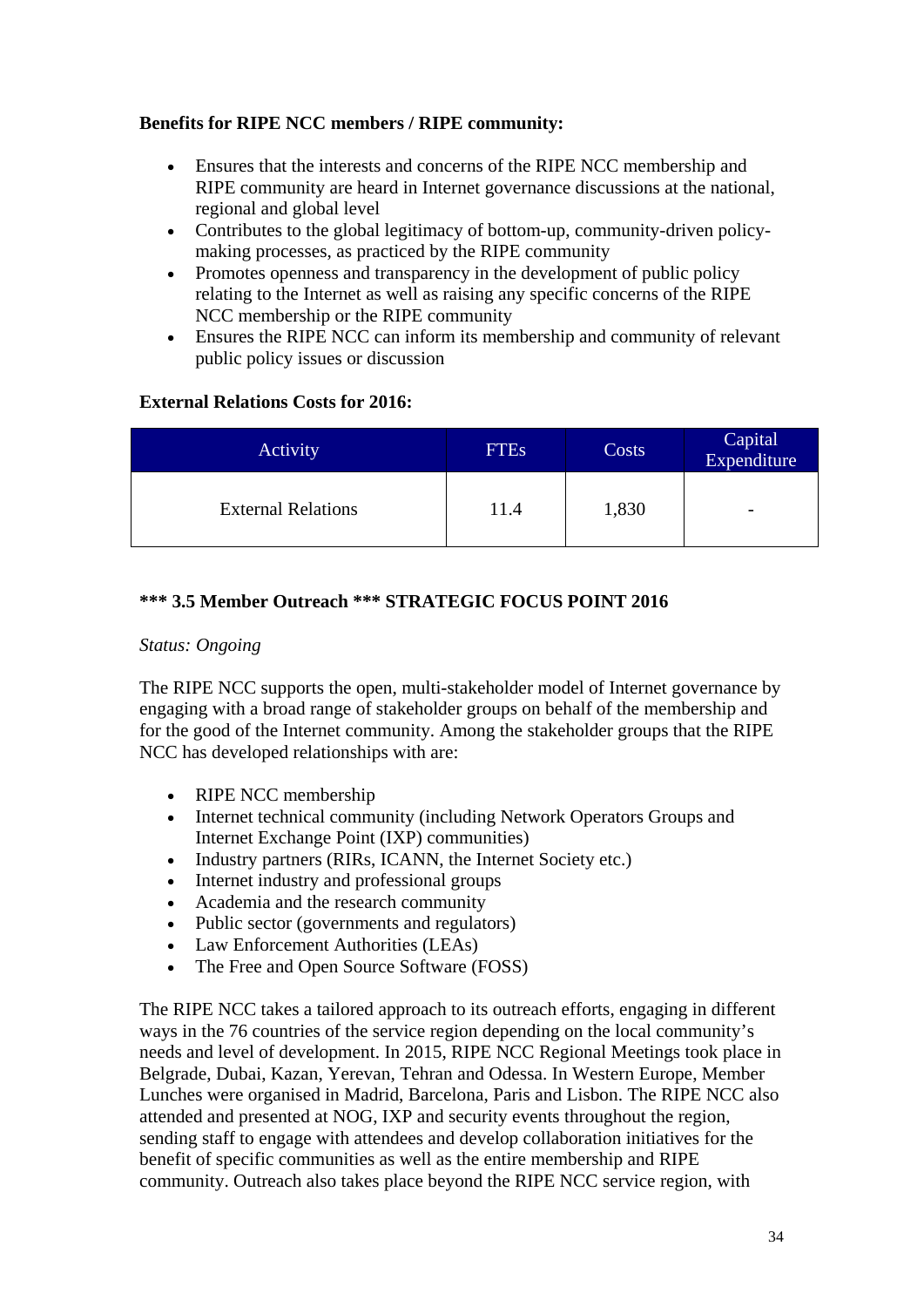staff attending events organised by the other RIRs as well as industry partners such as ICANN and the IETF.

2016 will see further development of current initiatives to build these relationships, including:

- Funding for RIPE community members to participate in the Internet Governance Forum and regional Internet governance events
- Contributions to technical community conferences and events to highlight RIPE NCC services (particularly statistics and analysis) and issues of concern (including IPv6 adoption and Internet governance discussions)

The RIPE NCC is also committed to building on its outreach efforts to the core membership by supporting Network Operator Groups (NOGs), Internet Exchange Points (IXs) and other forums in the service region through sponsorship and active participation.

Regional organisation and participation are crucial to successful community-driven, bottom-up policy development models, providing all stakeholders with the means to contribute and have their voice heard. The RIPE NCC has been very active in supporting the development of regional forums within its service region, including:

- Network Operator Groups, including the Middle East Network Operators Group (MENOG), the Eurasia Network Operators Group (ENOG) and support for national NOGs throughout the service region
- RIPE NCC Regional Meetings, including sessions attached to MENOG and ENOG, the South East European Regional Meeting (which will hold its fifth meeting in 2016), and events in central Asia and the Middle East.
- Regional Internet governance forum events (including EuroDIG, the Arab IGF and national IGF events)
- Regionally targeted educational initiatives (the RIPE NCC/MENOG/CIS IPv6 Roadshow)

Over the past several years, and in line with the feedback received in the RIPE NCC Survey 2013 and consultations held in early 2015, the RIPE NCC has been steadily increasing its outreach activities with a particular focus on the Russian and Middle East regions. Since 2012, this increase has been accompanied and facilitated by the addition of staff in Dubai and Russia. The External Relations Team has two staff in Amsterdam, four staff members in Dubai and two staff in Russia. These staff members, particularly in Dubai and Moscow, will strengthen the RIPE NCC's reach and influence with the technical community, public sector and business stakeholders in those regions.

In addition, our presence in Dubai and Russia will provide more opportunities for Amsterdam-based staff to engage with members and stakeholders across the service region.

The RIPE NCC will also carry out the RIPE NCC Survey 2016 from May to June. The 2013 survey received 3,600 responses, and this work was crucial to developing the strategic planning and service improvements that the RIPE NCC has made in the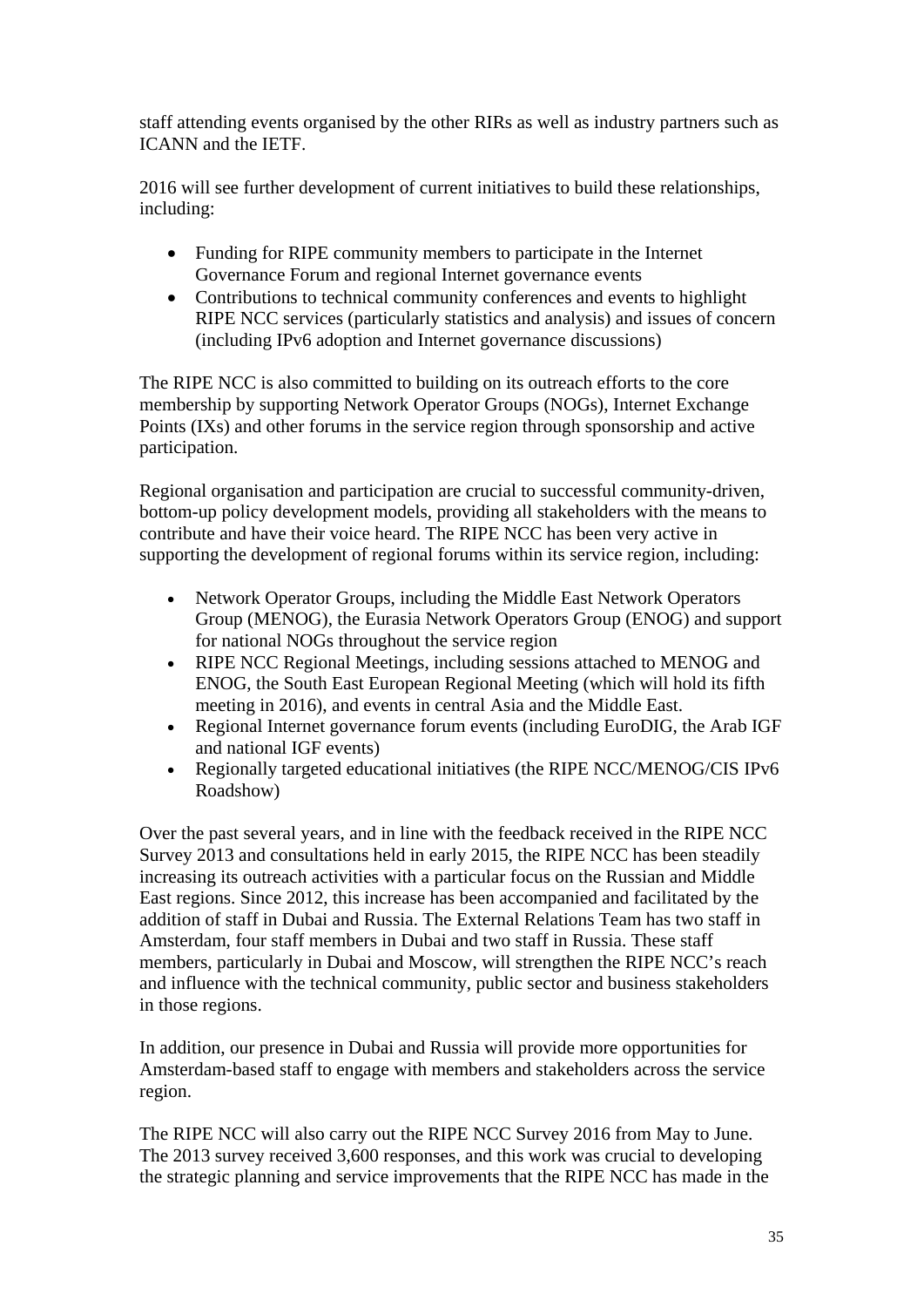previous three years. The 2016 survey will be developed with input from RIPE NCC members and community stakeholders, and it will be conducted by a third party organisation to ensure anonymity for participants as well as fair and independent analysis of the results. The results of the survey will be published in Autumn, as will a response from the RIPE NCC Executive Board and the RIPE NCC's proposed action plan to address the points raised in the survey.

Finally, the RIPE NCC will continue to build on work with industry partners, including ICANN and the Internet Society on various initiatives to build regional engagement with the Internet technical community.

# **Benefits for RIPE NCC members / RIPE community:**

- Embraces external groups and stakeholders as part of the open RIPE community, strengthening the authority and legitimacy of the RIPE bottom-up policy development process
- Ensures that all RIPE NCC stakeholders feel engaged and represented in the operation and guidance of the organisation
- Positions the RIPE NCC to facilitate expert technical input into policy and decision-making processes outside the RIPE forum that may impact on, or be affected by, IP addressing issues.
- Enables effective coordination of the Internet technical community's input into multi-stakeholder Internet governance discussions

# **Member Outreach Costs for 2016:**

| Activity        | <b>FTEs</b> | Costs | Capital<br>Expenditure   |
|-----------------|-------------|-------|--------------------------|
| Member Outreach | 4.2         | 1,286 | $\overline{\phantom{a}}$ |

# <span id="page-35-0"></span>**3.6 IPv6 Support**

# *Status: Ongoing*

The RIPE NCC will continue to focus a great deal of its outreach efforts on IPv6 awareness-raising efforts across the full range of RIPE NCC stakeholder groups. This includes work to inform and educate governments, regulators and LEAs about IPv6 deployment, engagement with national forums and task forces, and meetings with LEAs around the world. The RIPE NCC will also continue to work closely with the OECD on IPv6-related activities conducted under the remit of that organisation.

While there will remain a strong focus on the technical and operational aspects of deploying IPv6, the RIPE NCC management has decided that efforts will continue to be made to raise awareness of IPv6 among decision-makers. This will be supported by the IPv6 Program Manager, who will dedicate efforts to IPv6 awareness-raising activities.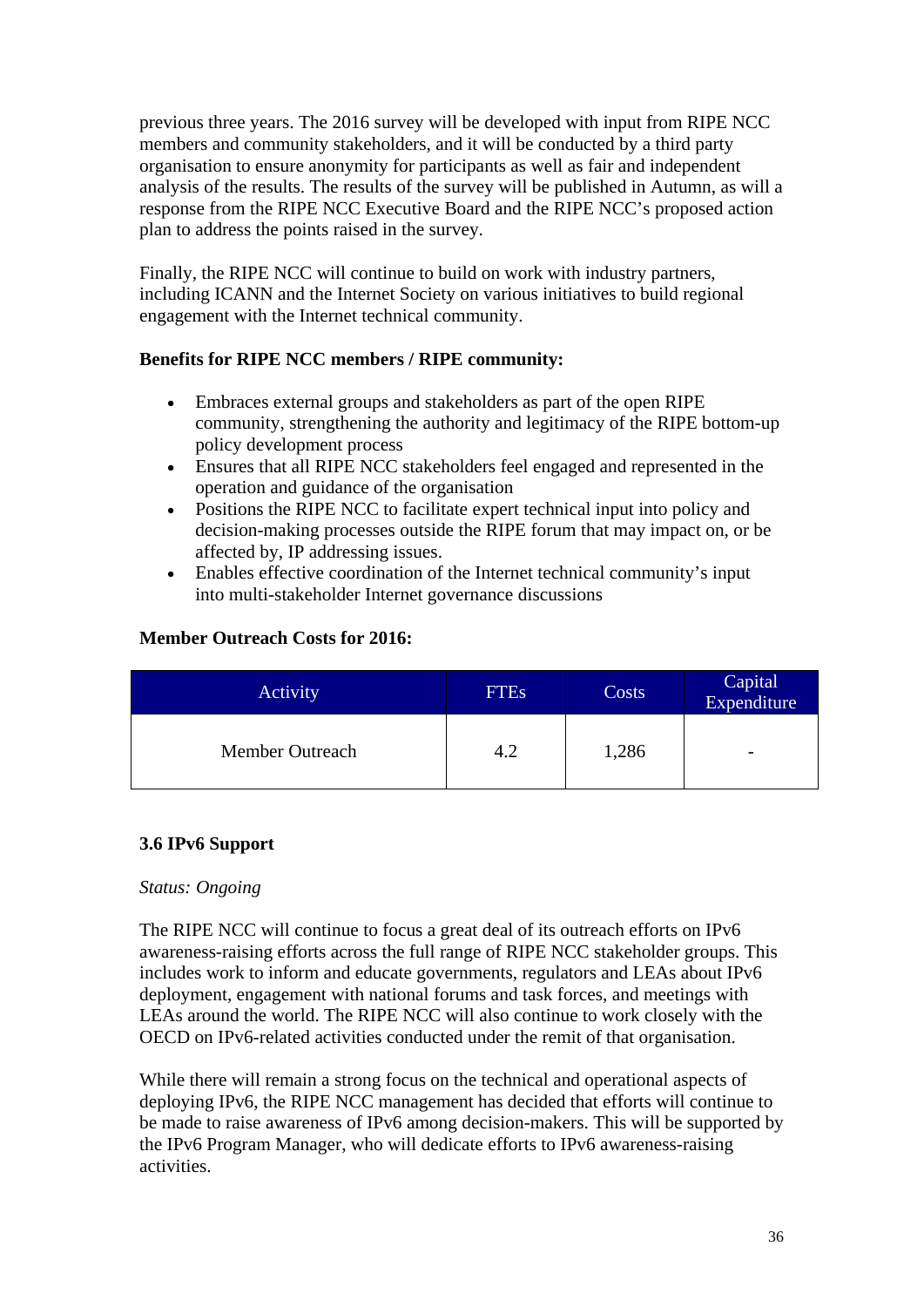# **Benefits for RIPE NCC members / RIPE community:**

- Builds awareness among all Internet stakeholders of the need to deploy IPv6
- Ensures that the interests of the RIPE NCC membership and the technical community are represented in all relevant forums
- Highlights the work being done by the RIPE NCC and RIPE community in data-gathering and analysis
- Promotes capacity building, particularly in developing areas, and facilitates knowledge sharing with global experts
- Highlights the advantages of the community-driven, bottom-up system for managing and distributing Internet number resources

# **3.6.1 Training and Education**

# **i) RIPE NCC/MENOG IPv6 Roadshows**

# *Status: Ongoing*

The IPv6 Roadshow events are a joint initiative from the Middle East Network Operators Group (MENOG) and the RIPE NCC. They consist of three-day events that provide hands-on training for network engineers involved in the operations of private and public sector networks.

In 2016, there will be around six IPv6 Roadshow events scheduled throughout the Middle East region. The RIPE NCC continues to work with local partners, including governments, to develop the Train-the-Trainer Program to broaden the pool of Arabic-speaking trainers and increase the amount of capacity building resources in the region. The goal is to create a broad pool of Arabic-speaking trainers who can assist in delivering roadshows and also carry out their own IPv6 events with RIPE NCC support.

# **Benefits for RIPE NCC members / RIPE community:**

- Provides education and capacity building in a context that recognises the Middle East region's specific needs
- Builds relationships with public sector bodies and actors in the Middle East
- Enables local trainers to acquire the knowledge and skills to educate their communities

# **ii) IPv6 Roadshows in the ENOG region**

# *Status: Ongoing*

Building on the success of the RIPE NCC/MENOG IPv6 Roadshows and learning from the experience of their launch, these events will be further rolled out in 2016. Recognising the needs of operators in this region, the IPv6 Roadshow events will be delivered by Russian-speaking trainers. To enable this, the RIPE NCC is working together with regional communities such as ENOG to recruit potential trainers to participate in a Train-the-Trainer Program facilitated by the RIPE NCC. In 2016, these activities will continue and the RIPE NCC will be working on extending the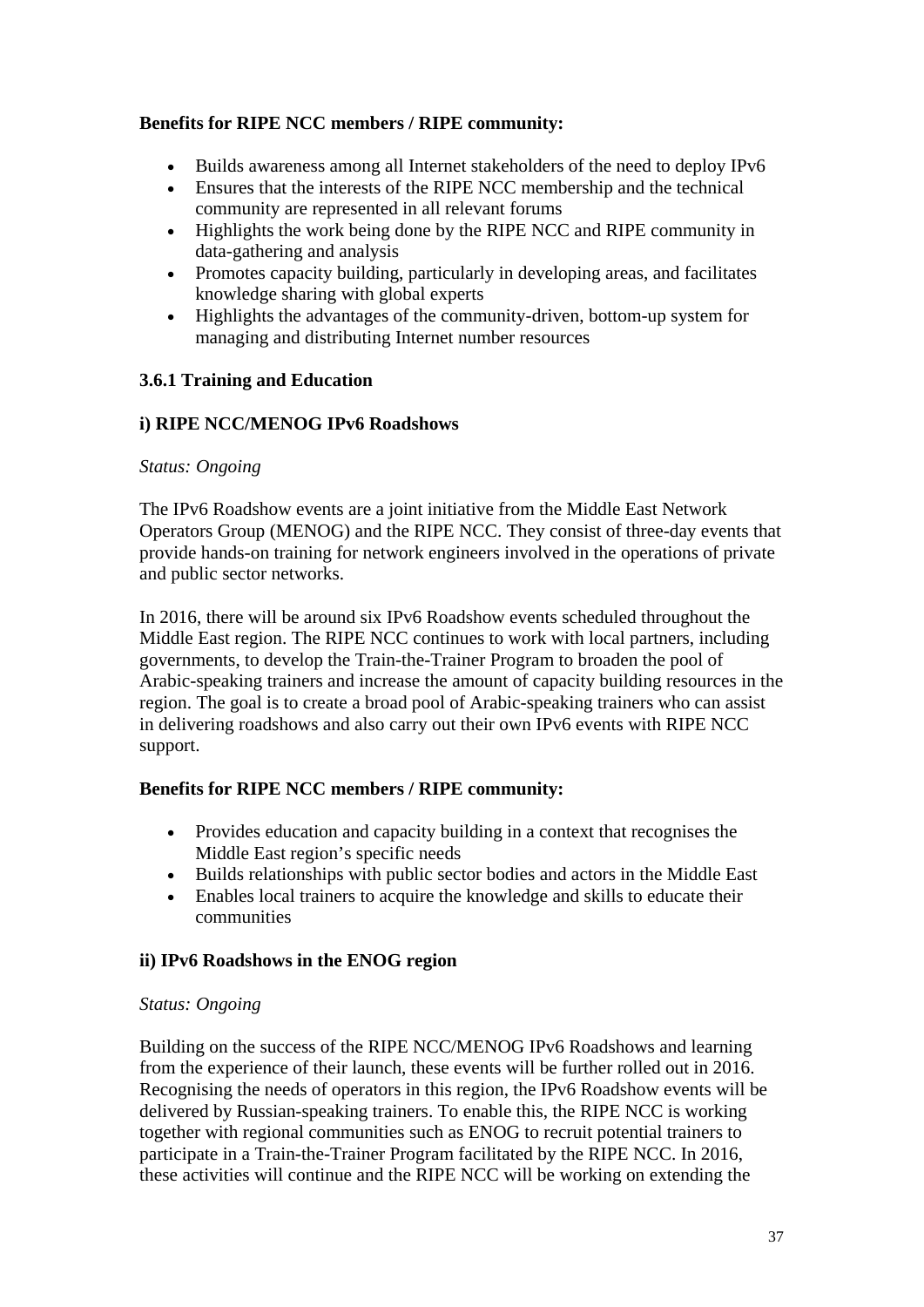pool of trainers and continue the efforts in providing them with updated training materials as well as additional resources that can help to increase the understanding or awareness of IPv6 deployment.

# **Benefits for RIPE NCC members / RIPE community:**

- Provides education and capacity building in a context that recognises the specific needs of stakeholders in Russia, Ukraine and surrounding countries
- Builds relationships with public sector bodies and actors in the region
- Enables local trainers to acquire the knowledge and skills to educate their communities

# **3.6.2 Online IPv6 Resources, Measurements and Analysis**

#### *Status: Ongoing*

The RIPE NCC supports IPv6 adoption by providing resources, measurements and analysis to its membership and the wider RIPE community. This activity includes maintenance of the IPv6ActNow section of the website, the provision of IPv6-related statistics and the IPv6 RIPEness rating system, which measures and ranks the IPv6 preparedness of individual RIPE NCC members based on a number of specific indicators.

Recognising the advances being made in the deployment of IPv6 in several markets in the RIPE NCC service region, the RIPE NCC will continue working on including case studies and background information about successful IPv6 deployments on the IPv6ActNow section of the website and RIPE Labs. In collaboration with local and regional communities the RIPE NCC will encourage and facilitate community members to share their operational experience with IPv6.

Monitoring and measuring the level of IPv6 deployment among members and Internet end users in general remains an important focal point. These measurements will provide an important basis to monitor progress as well as help the community to measure the quality of IPv6-based communications. With significant advances in the deployment of IPv6 in several networks and markets, RIPE NCC management has decided to put additional focus on providing statistics that can help the public sector to evaluate and identify successful programmes to incentivise IPv6 deployment.

# **Benefits for RIPE NCC members / RIPE community**

- Provides comprehensive, impartial information to assist in deploying IPv6
- Provides analysis on the rate of IPv6 deployment
- Establishes the RIPE NCC and the RIPE community as authoritative sources of data and analysis
- Encourages RIPE NCC members to become IPv6-ready and rewards them for doing so
- Provides a unique indicator of IPv6 readiness across the RIPE NCC service region (and at more specific levels, including by country, sector, LIR size)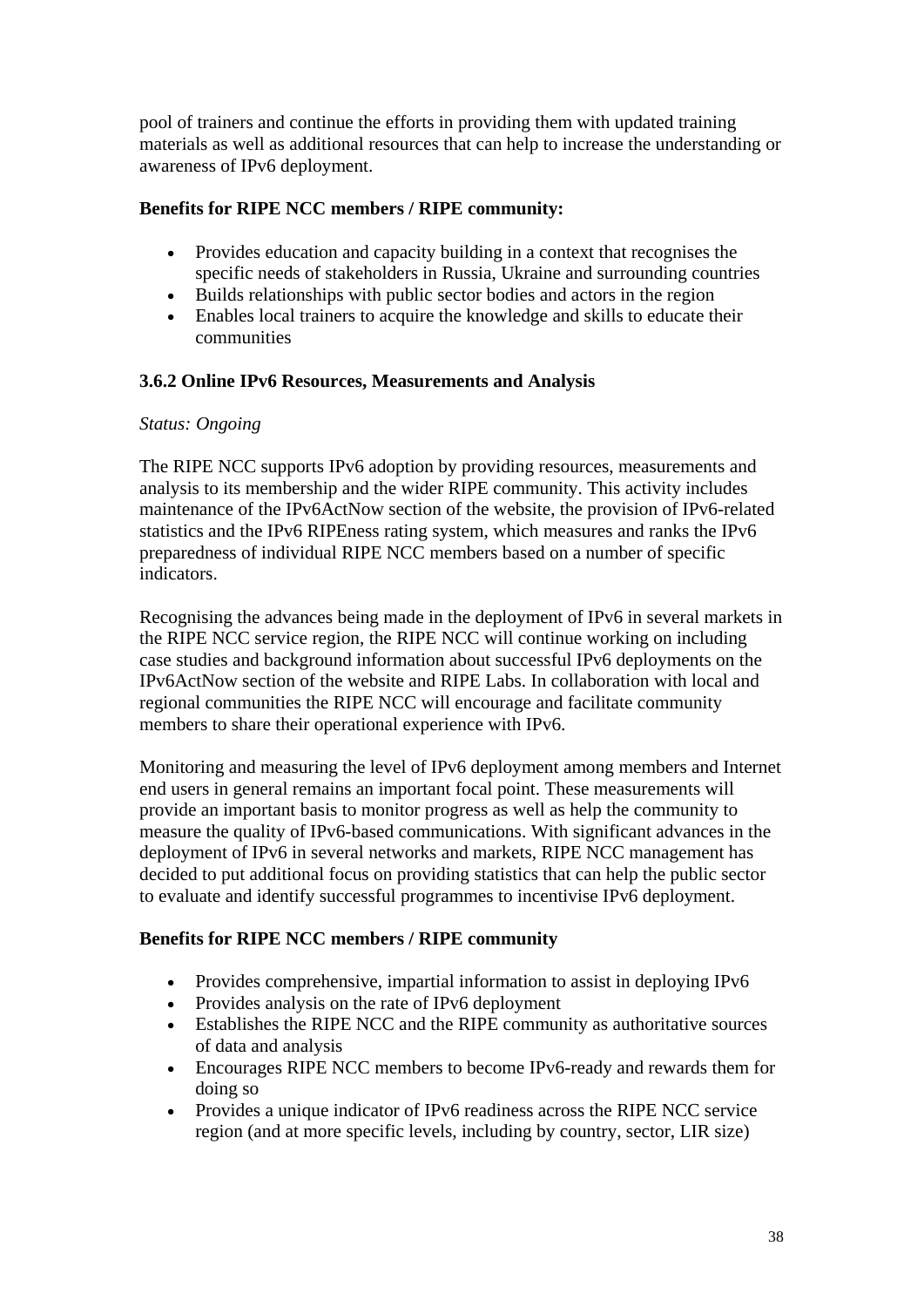# **IPv6 Support Costs for 2016:**

| Activity            | <b>FTEs</b> | Costs | Capital<br>Expenditure   |
|---------------------|-------------|-------|--------------------------|
| <b>IPv6</b> Support | 1.4         | 153   | $\overline{\phantom{0}}$ |

# <span id="page-38-0"></span>**3.7 RIPE Meetings**

# *Status: Expanding*

*Measurable usage: 650+ attendees per meeting; 1,000+ remote participants*

The RIPE NCC organises two five-day RIPE Meetings each year at various locations throughout its service region, trying to vary these geographically. RIPE Meetings bring together Internet Service Providers (ISPs), network operators and other interested parties from all over the world. The RIPE NCC provides all administrative, logistical and technical support.

The RIPE NCC sends staff to RIPE Meetings who are available for face-to-face consultation about: Internet resource requests, the RIPE Database, billing queries, RIPE NCC training services, RIPE NCC tools and measurement services, RIPE Labs, and any other services that are made available to members or the wider community.

The RIPE NCC expects that both RIPE Meetings in 2016 will receive attendance in excess of 600 people. For those that are unable to physically attend RIPE Meetings, state of the art webcasting services and live transcription will be made publicly available.

In 2016, this activity is seen as expanding due to increased attendance, a steady rise in membership (resulting in more free tickets to new LIRs), and hosting of the meetings in two relatively expensive locations. Improvements will also be made to the set-up for the IPv6 network and enhancements will be made to the presentation infrastructure.

However, the costs of RIPE Meetings are offset by sponsorship received from third parties.

# **Benefits for RIPE NCC members / RIPE community:**

- Supports the open, bottom-up, industry self-regulatory structure
- Stimulates participation of the RIPE community in the IP policy-making process and the technical coordination of IP networking
- Facilitates networking opportunities with key players in the Internet industry
- Contributes to the stable operation of the RIPE NCC by allowing for guidance and advice from the RIPE Working Groups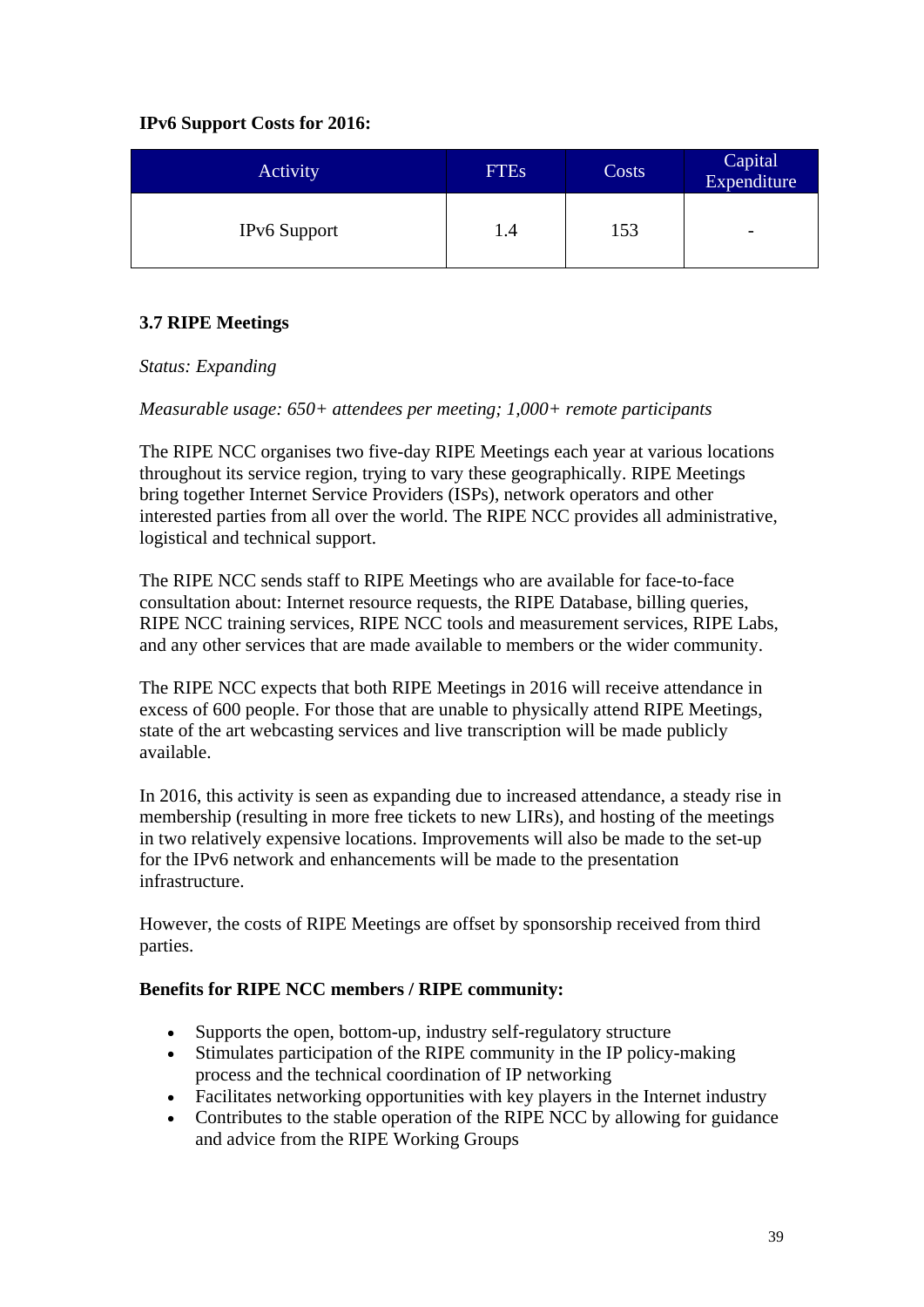# **RIPE Meetings Costs for 2016:**

| Activity             | <b>FTEs</b> | Costs | Capital<br>Expenditure |
|----------------------|-------------|-------|------------------------|
| <b>RIPE</b> Meetings | 4.9         | 1,599 | 20                     |

# <span id="page-39-0"></span>**3.8 RIPE Policy and Community Support**

# *Status: Ongoing*

*Measurable usage: Eleven policy proposals entered the Policy Development Process (PDP) from 1 July 2014 to 30 June 2015. In the same period, 12 proposals completed the PDP.*

The RIPE NCC provides support to any and all stakeholders who wish to participate in formulating RIPE Policy or who wish to be part of the RIPE community. It supports the RIPE Policy Development Process (PDP) and offers assistance to the RIPE Working Groups and Working Group Chairs as required so that they are able to develop policy in a consensus-based, bottom-up manner. The RIPE NCC provides information and statistics to various working group mailing lists and creates impact analyses that highlight the expected outcome of RIPE Policy proposals to facilitate community discussion. The RIPE NCC also implements procedures as part of the RIPE Policy Development Process (PDP).

In recent years important stakeholders within the Internet community, both technical and non-technical, have shown an increased interest in the RIR system. The RIPE NCC plays an active role in promoting the bottom-up policy development process:

- The engagement of the community members to participate in policy discussion
- The engagement of all the stakeholders in the Internet community that look at RIPE as a model of effective policy-making
- The education and awareness building of the community members over the PDP and the multiple channels of communications available to participate in the self-regulation system – the process and procedures for the above engagement and awareness building
- Representation of RIPE NCC roles in the coordination of Internet policy
- The existing collaborations with other important Internet institutions such as ICANN, the ASO AC and the NRO

The RIPE NCC maintains a number of high-volume external mailing lists. Traffic is closely monitored and efforts are made to support subscribers with problems and to control spam so the mailing lists can be easily and efficiently moderated without losing any End User functionality.

In 2014, the RIPE NCC started expanding its focus on increasing the level of participation in the PDP by facilitating accessibility, communication and information dissemination within the RIPE community. The initial strategic steps involved the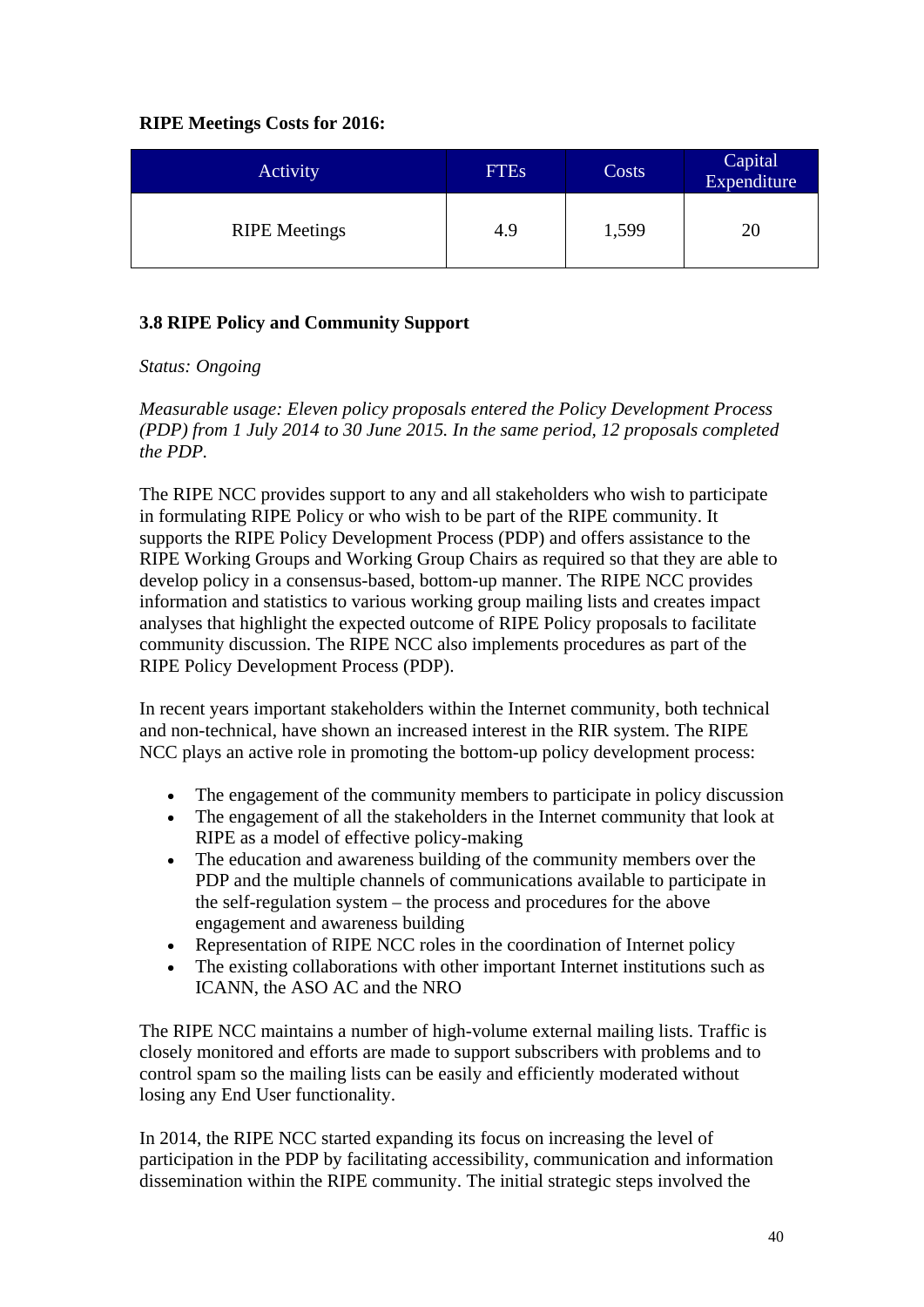adoption of new media, such as a Policy Development Office Twitter account, and sending monthly policy updates about ongoing proposals to the ENOG and MENOG communities in Russian and Arabic. This multilingual service was highly appreciated by the local communities.

In 2015, the RIPE NCC started to roll out, and will continue to develop in 2016, a pilot communication platform that will allow for better integration between different communication methods, such as forums and the existing mailing lists (which will remain the leading communication method), allowing for easier reading, searching and sharing. The focus will be on expanding participation in the RIPE PDP and reaching out to new audiences. The RIPE NCC will also investigate means of encouraging further engagement with the PDP via social media.

#### **Benefits for RIPE NCC Members / RIPE Community:**

- Promotes the RIPE Policy Development Process (PDP)
- Strengthens the RIPE community and encourages involvement
- Educates the RIPE community about the PDP and promotes its use
- Helps to anticipate problems related to the PDP or policy proposals by analysing their potential impact for the community
- Provides transparency and consistency of the procedures
- Translates RIPE Policy into RIPE NCC procedures
- Documents and maintains a clear overview of new and changed procedures
- Facilitates the exchange of information among the RIPE community and the RIPE NCC membership
- Encourages participation of individuals who have little or no experience of the RIPE community

# **RIPE Policy and Community Support Costs for 2016:**

| Activity                                 | <b>FTEs</b> | Costs | Capital<br>Expenditure   |
|------------------------------------------|-------------|-------|--------------------------|
| <b>RIPE Policy and Community Support</b> | 1.8         | 220   | $\overline{\phantom{0}}$ |

# <span id="page-40-0"></span>**\*\*\* 3.9 ICANN/IANA/IETF/ISOC/RIRs \*\*\* STRATEGIC FOCUS POINT 2016**

#### *Status: Expanding*

The RIPE NCC is strongly committed to maintaining close relationships with its industry partners, including the four other Regional Internet Registries (RIRs), ICANN, the Internet Engineering Task Force (IETF) and the Internet Society (ISOC). The IANA stewardship transition, which we hope to see concluded successfully in 2016, has highlighted the importance of these relationships, and the need for effective coordination and information sharing on the policy and communications side (as well as in technical areas).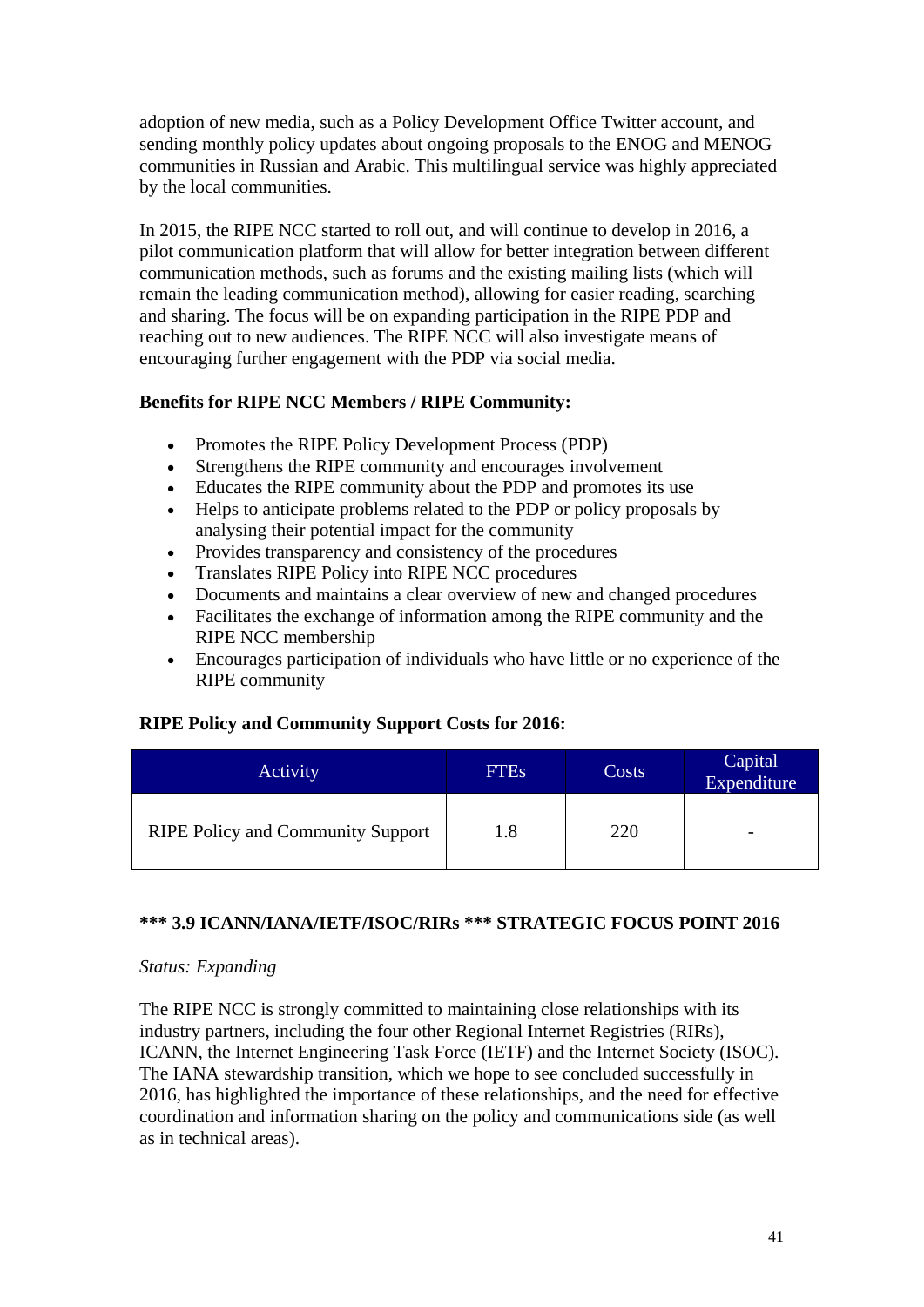The RIPE NCC supports ICANN, particularly in relation to the role in it has played as operator of the IANA functions and now as convener of the multi-stakeholder process to develop a transition plan. The RIPE NCC works with the IETF and the Internet Society to ensure implementation of agreed technical standards and coordination among those who support the global operation of the Internet.

The RIPE NCC plans to build on the organisation's leadership among technical community organisations through new and expanded cooperative engagement efforts, building on activities like the RIPE NCC Roundtable Meetings, cooperative efforts to engage local and regional communities, and coordination efforts between the socalled "I-star" organisations.

This activity is expanding due to the additional efforts around the IANA transition and improving ICANN accountability. A weaker Euro relative to the US Dollar has also driven up costs, as many expenses associated with this work are in US Dollars.

# **Benefits for RIPE NCC members / RIPE community:**

- Promotes the open, bottom-up, industry self-regulatory structure common to the RIR communities and other Internet technical coordination bodies
- Ensures recognition of the Internet numbers community as a mature, inclusive policy-making community with autonomy over issues relating to the management of Internet number resources
- Facilitates coordinated implementation of global policies developed by the Policy Development Processes (PDPs) of the five RIRs, and contributes to the global legitimacy of bottom-up, community-driven policy-making processes
- Facilitates the general technical and outreach coordination necessary to support the stable operation and governance of the Internet

# **ICANN/IANA/IETF/ISOC/RIRs Costs for 2016:**

| Activity                  | <b>FTEs</b> | Costs | Capital<br>Expenditure   |
|---------------------------|-------------|-------|--------------------------|
| ICANN/IANA/IETF/ISOC/RIRs | 3.7         | 1,141 | $\overline{\phantom{0}}$ |

# <span id="page-41-0"></span>*4) Internal*

# <span id="page-41-1"></span>**4.1 IT and Information Security**

#### *Status: Ongoing*

The IT activity at the RIPE NCC provides substantial support for all the internal and external services and activities provided by a Regional Internet Registry. This activity includes the operation of the internal network and system administration and engineering support for all related infrastructure (such as co-location facilities, archiving and storage and email delivery), front-line support for staff, and IT support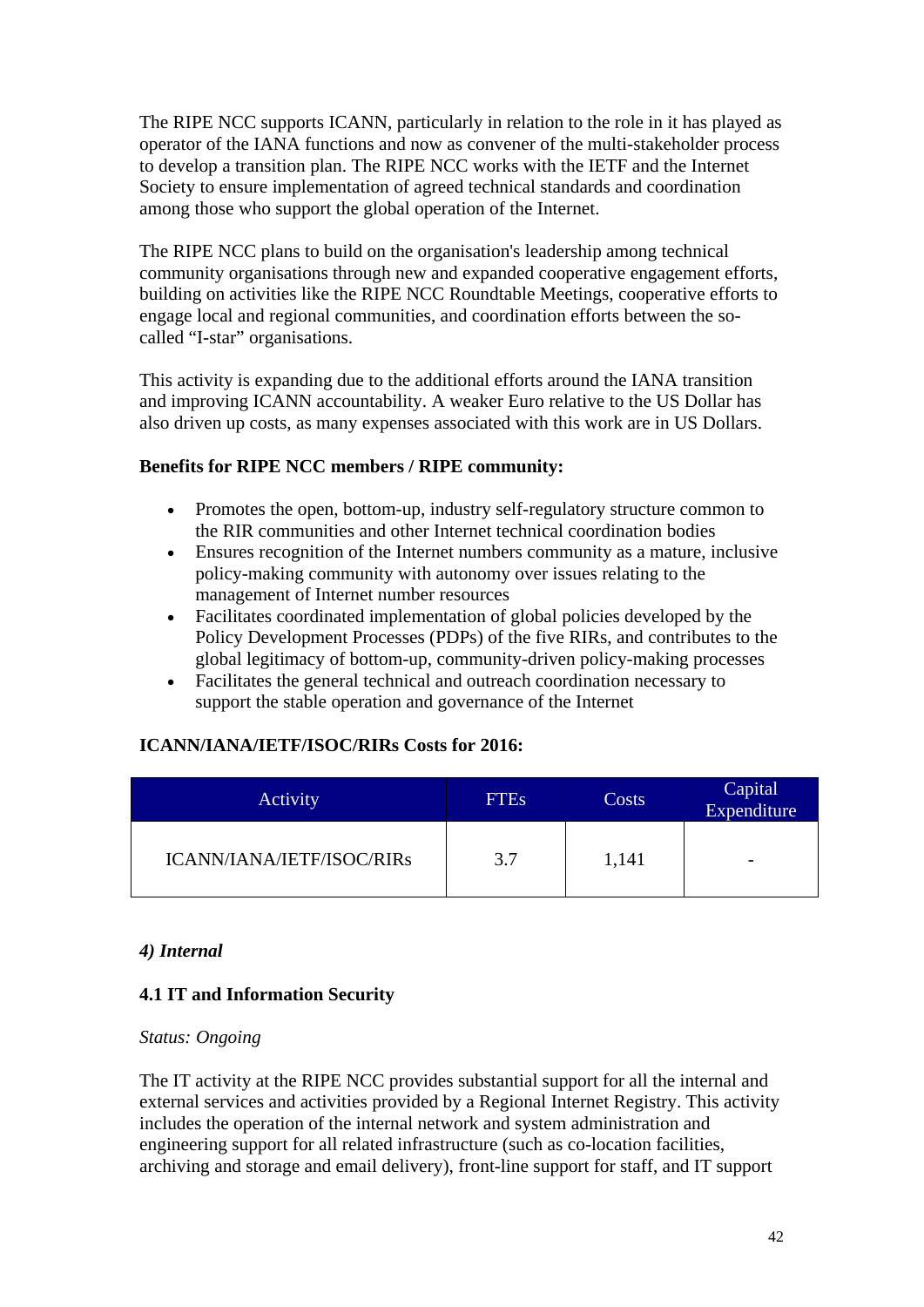and enhancement for all external services provided by the RIPE NCC. 24/7 IT support is provided for all the RIPE NCC's critical services.

The IT infrastructure at the RIPE NCC includes three co-locations as well as the setup at the Amsterdam office, including data storage, desktop and laptop infrastructure, telephony and building access systems. The RIPE NCC also maintains the technical operations of the Number Resource Organisation (NRO) and the Address Supporting Organisation (ASO).

IT also includes the technical set-up for the twice-yearly RIPE Meetings at locations throughout the service region, as well as support during RIPE NCC Regional Meetings.

A key aspect for the IT service is the capacity planning with the continuous growth of data the RIPE NCC holds. The RIPE NCC has three co-location facilities and has one external "warm node" in Stockholm, Sweden to operate all RIPE NCC services. In 2015, the external "warm node" was expanded to be able to operate completely independent from the RIPE NCC infrastructure in the Netherlands.

In 2016, key areas will be automation improvements to the RIPE NCC's network infrastructure, a high availability virtual server environment and a focus on efficiency to facilitate service improvements.

The RIPE NCC monitors its critical services 24/7. This monitoring includes RIPE NCC websites, the RIPE Database, K-Root, DNS and reverse DNS, the LIR Portal and Resource Certification (RPKI). A technical emergency hotline is in place to ensure issues relating to RIPE NCC's critical services can be dealt with appropriately.

# **Benefits for RIPE NCC members / RIPE community**

- Supports the efficient deployment and enhancement of services
- Provides of 24/7 support for services
- Ensures efficient IT support for staff to facilitate delivery of RIPE NCC services
- Enables members and the RIPE community to flag technical emergencies outside of the RIPE NCC's regular office hours
- Ensures the details of technical emergencies are forwarded to the RIPE NCC's 24/7 teams in a timely manner

# **4.1.1 Information Security**

#### *Status: Expanding*

In 2016, the RIPE NCC will update its network security capabilities to keep up with the current threat landscape and increasing capacity of the network infrastructure.

The RIPE NCC aims to develop the capabilities of its corporate Computer Security Incident Response Team (CSIRT). The scope of the CSIRT will include proactive testing of the network and applications, to ensure a high level of security for all of the RIPE NCC's public and member services. There are also costs associated with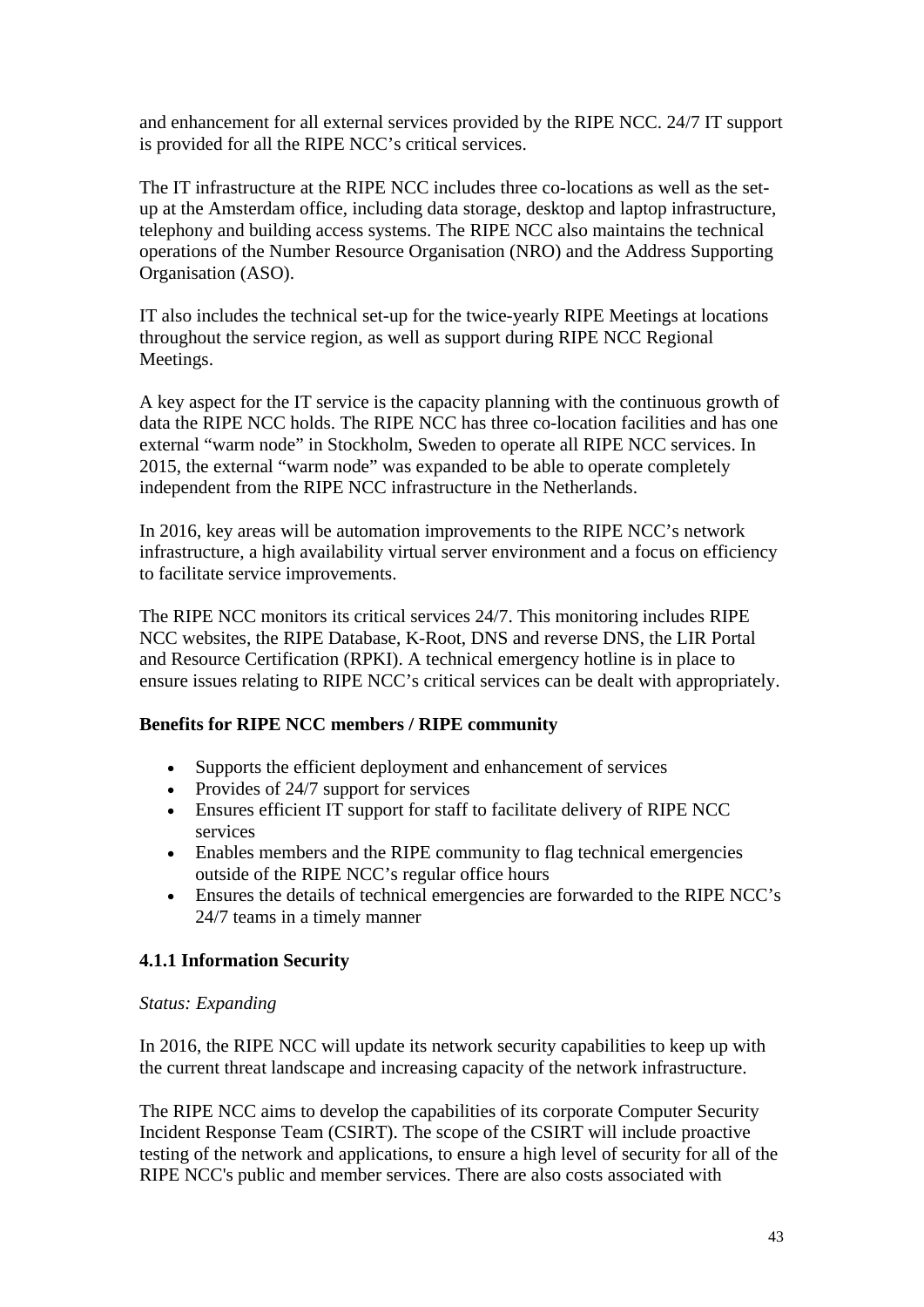lifecycle replacement for antivirus software and the purchase of a new anti-DDos product. These efforts, along with extensive (external) audits of key RIPE NCC services, account for the expansion of this activity in 2016.

The RIPE NCC will continue outreach efforts with the security community like TF-CSIRT (of which the RIPE NCC is now a member) and M3AAWG. Further engagement and involvement with the security community will help us to get a better understanding of how the RIPE NCC can help in this area.

# **Benefits for RIPE NCC members / RIPE community:**

- Ensures the availability, confidentiality and integrity of the RIPE NCC's services and data
- Minimises the impact of security incidents on the RIPE NCC's services and subsequently minimises the possible impact on our members
- Co-ordination provision between parts of the security community and RIPE NCC members and the RIPE Community

# **IT and Information Security Costs for 2016:**

| Activity                    | <b>FTEs</b> | Costs | Capital<br>Expenditure |
|-----------------------------|-------------|-------|------------------------|
| IT and Information Security | 11.1        | 2,138 | 360                    |

# <span id="page-43-0"></span>**4.2 Facilities – Rent and Utilities**

# *Status: Ongoing*

Facilities include all of the rent, utilities, security, repair and maintenance costs for the RIPE NCC's building and equipment.

The RIPE NCC is continuously improving its facilities in order to provide a work environment that maximises the productivity of its employees. The RIPE NCC has reviewed its current location and has found a new office location that will improve internal communication and employee productivity. In 2016, the RIPE NCC will conclude this project and will start relocating to the new office space.

# **Benefits for RIPE NCC members / RIPE community:**

- Creates a secure, healthy environment for employees
- Provides up-to-date and well-maintained working facilities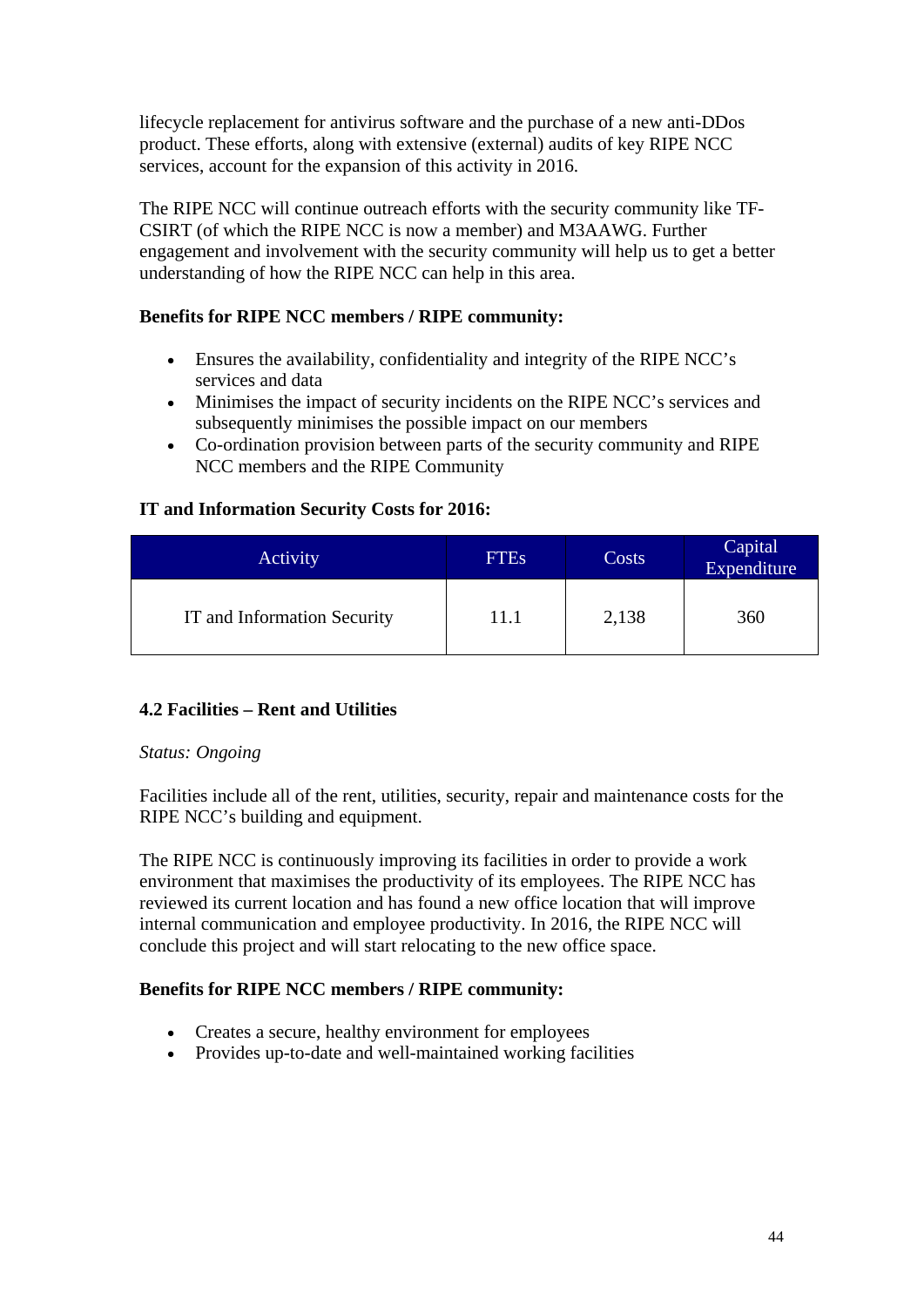# **Facilities - Rent and Utilities Costs for 2016:**

| Activity                         | <b>FTEs</b> | Costs | Capital<br>Expenditure |
|----------------------------------|-------------|-------|------------------------|
| Facilities - Rent and Utilities* | 4.1         | 1,730 | 1.596                  |

# **\* Note: The figures for Facilities – Rent and Utilities include the costs for 4.2.1 Office Relocation, which are also provided separately below for transparency**

# **4.2.1 Office Relocation**

#### *Status: New activity*

The RIPE NCC will move to a new office location in Amsterdam by mid-2016, due to increasing costs of the current location and also due to the inefficiencies and logistical problems that the existing building offers.

This project will require initial investments to fit out the new office space. However, after this initial year, the annual rental costs will go down. This will result in considerable savings over the long term. The RIPE NCC will follow extensive and diligent processes in tendering the contracts related to the new office space.

# **Benefits for RIPE NCC members / RIPE Community:**

- Create an efficient work environment
- Encourage interaction and cooperation between different departments
- Improve flexibility to accommodate changes in function or occupancy
- Provide a comfortable, state-of-the-art and inspiring work environment that fosters health and productivity
- Lower recurring rental costs and maintenance fees

# **New Office Space Costs for 2016:**

| Activity         | <b>FTEs</b> | $Costs*$ | Capital<br>Expenditure |
|------------------|-------------|----------|------------------------|
| New Office Space | 2.6         | 732      | 1,596                  |

<span id="page-44-0"></span>*\* The costs are excluding depreciation costs.*

# **4.3 Management and HR**

#### *Status: Ongoing*

The Management and HR activity at the RIPE NCC encompasses the Senior Management functions, including the Managing Director and the Chief Scientist. The Senior Management Team works closely with the RIPE NCC Executive Board to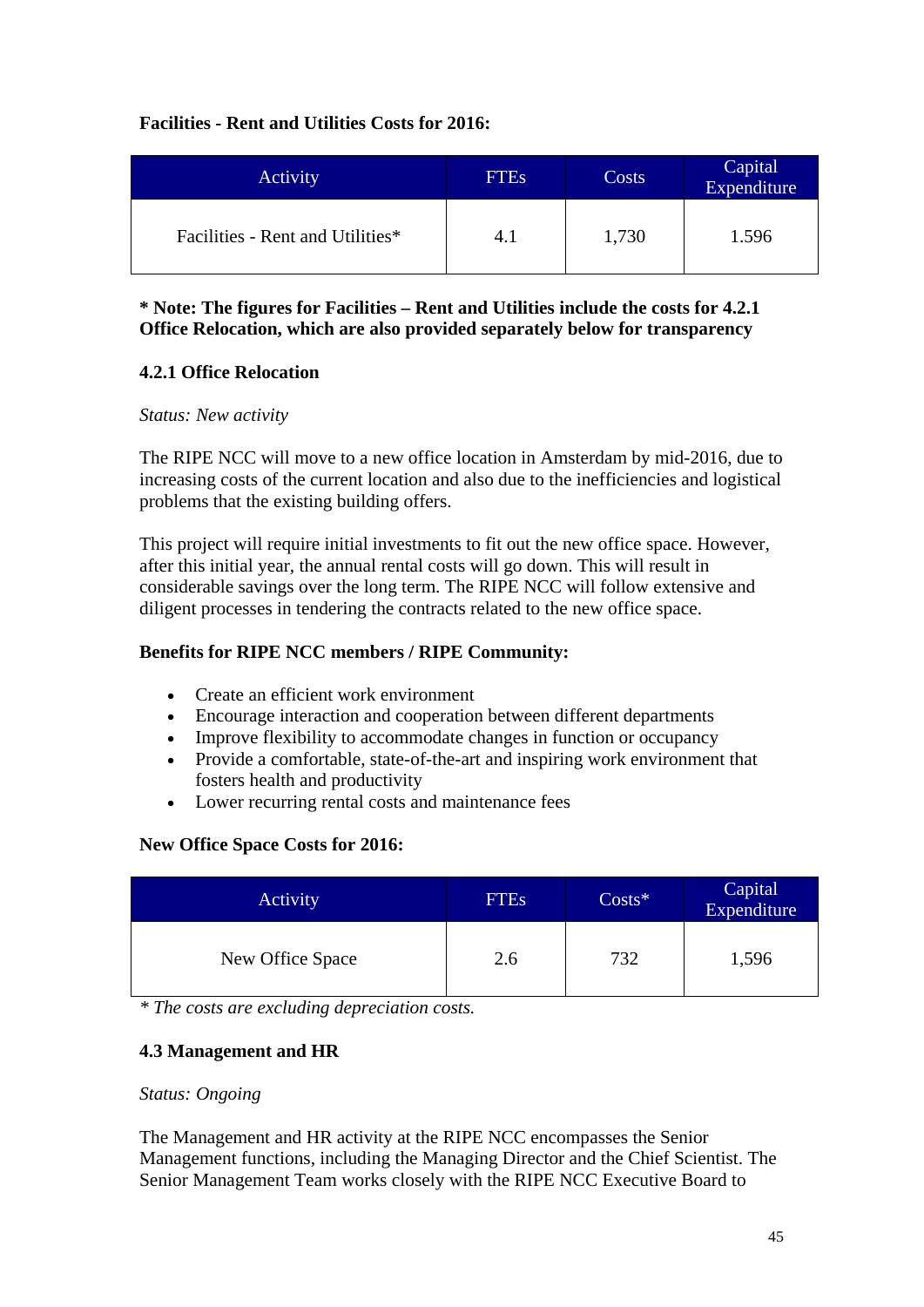develop the strategy and vision of the organisation. The team also guides staff and actively steers the RIPE NCC in order to provide excellent services and coordination activities for the RIPE NCC membership and the wider Internet community. The Senior Management Team is supported by the Management Assistants at the RIPE NCC.

HR is responsible for the recruitment of well-qualified employees from throughout the RIPE NCC's service region and ensuring their effective integration into the RIPE NCC staff. HR is also responsible for staff training, salary administration and workplace health and safety.

The RIPE NCC continuously reviews its organisational structure to ensure it remains as efficient as possible. Management support is also provided to facilitate decision making through engagement with relevant third parties. A priority is placed on maintaining an effective, healthy, and skilled RIPE NCC staff.

In 2016, the RIPE NCC's HR activities will focus on automating its staff review process and dealing with legislative changes that will impact secondary benefits such as pensions. The RIPE NCC is also reviewing its Business Continuity Plan and improving its procedures for a more efficient recovery in the event of a disaster that affects its ability to operate – which requires regular scenario testing.

# **Benefits for RIPE NCC members / RIPE community:**

- Ensures the continuation of critical RIPE NCC services in the event of a disaster
- Maximises the efficiency of the RIPE NCC's internal structure
- Provides strategy and vision for the RIPE NCC
- Maintains a well-trained workforce

# **Management and HR Costs for 2016:**

| Activity          | <b>FTEs</b> | Costs | Capital<br>Expenditure |
|-------------------|-------------|-------|------------------------|
| Management and HR | 7.4         | 2,253 | 18                     |

# <span id="page-45-0"></span>**4.4 Finance and Administration**

# *Status: Ongoing*

The RIPE NCC maintains high-quality administrative processes and is constantly looking to increase efficiency. The RIPE NCC's accounting, administration and reporting adheres to the General Dutch Accounting Standards and aims to provide a true and fair view of the RIPE NCC's financial situation, even though by law it is not required to do so. Furthermore, following from this enhanced reporting, the RIPE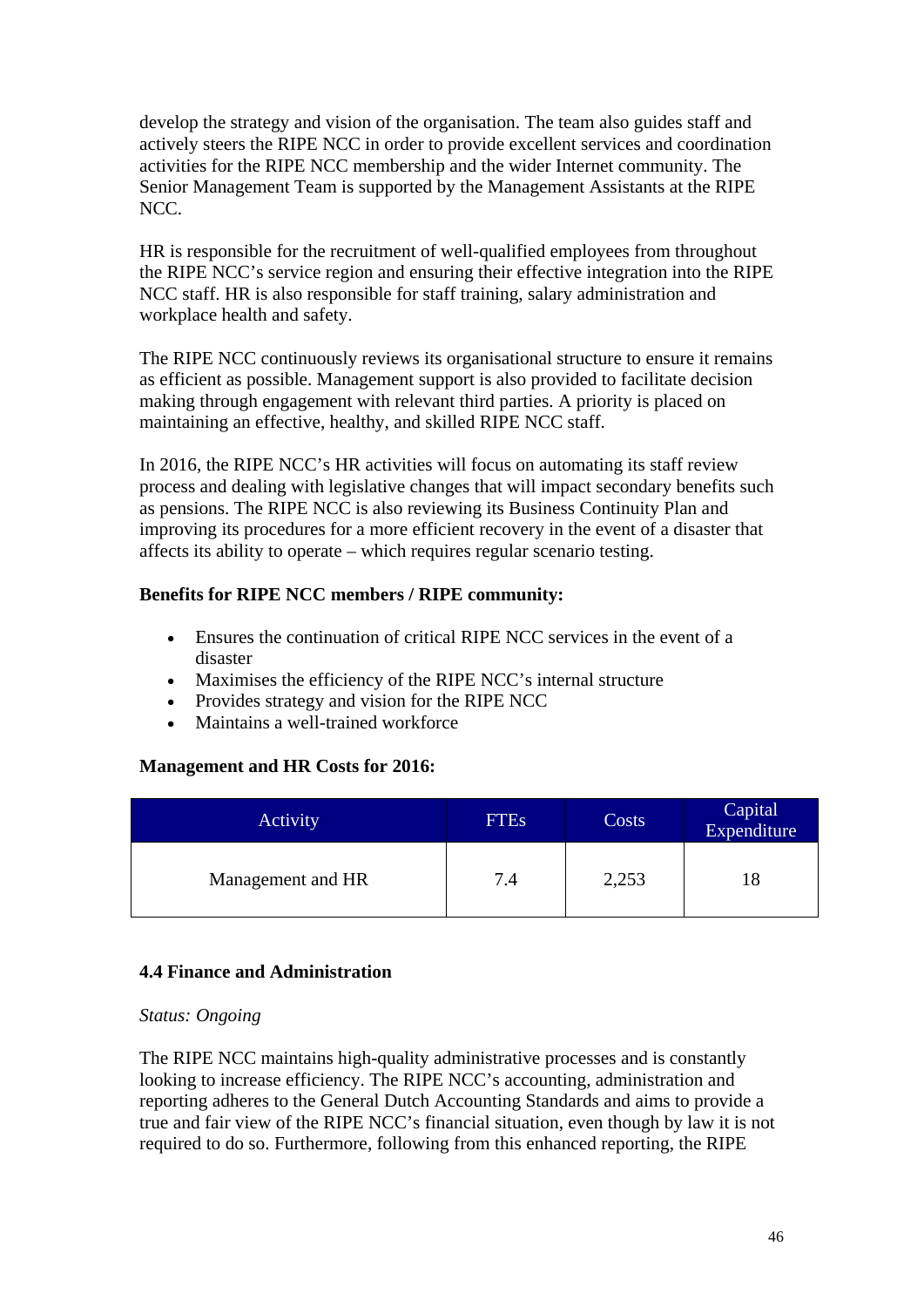NCC continues to improve its control processes to have good cost control and to be able to provide useful management information.

Directed by the Executive Board, the RIPE NCC will execute an efficient treasury management in 2016 based on risk minimisation. Following from the updated tax ruling and new Clearing House procedure, in 2016 the RIPE NCC will implement this new tax regime and new procedure for the first time.

Internally, the RIPE NCC will continue to enhance its financial and performance indicator reporting tools and improve the management of documents and administrative processes.

# **Benefits for RIPE NCC members / RIPE community**

- Increases efficiency in payment and administration for members and the RIPE **NCC**
- Ensures a professionally managed organisation with efficient administrative processes and cost-effective processes
- Meets the financial needs of organisations in different parts of the RIPE NCC service region
- Meets the audit standards set by the Dutch fiscal system

# **Finance and Administration Costs for 2016:**

| <b>Activity</b>            | <b>FTEs</b> | Costs | Capital<br>Expenditure |
|----------------------------|-------------|-------|------------------------|
| Finance and Administration | 7.6         | 756   | -                      |

# <span id="page-46-0"></span>**4.5 Legal**

# *Status: Ongoing*

The RIPE NCC follows national and international legal developments and updates its internal activities accordingly. One of the key external developments that will continue to require extensive legal review and input is the IANA stewardship transition in coordination with the other RIRs and participants of the RIR community. The RIPE NCC also maintains an extensive legal governance framework, which consists of a range of corporate governance documents that sets out the standards and procedures for our internal and external operations and ensures RIPE NCC's accountability.

The RIPE NCC focuses efforts on helping legislators and Law Enforcement Agencies (LEAs) to understand how the self-governing mechanism of the RIPE community and the RIR system functions, and how they can participate. The RIPE NCC also provides legislators with technical knowledge to support the development of appropriate public policy.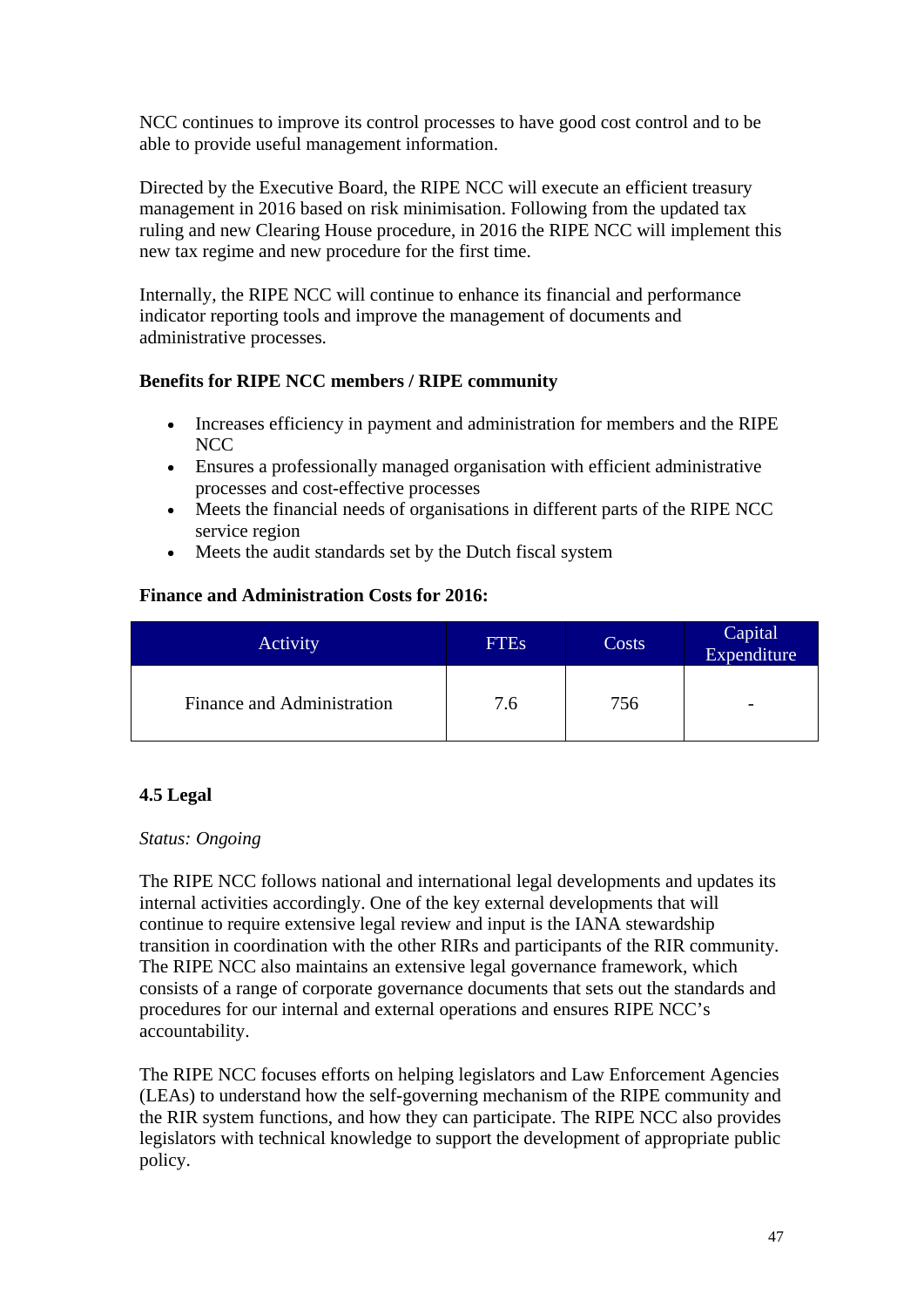2016 will see an increased need for legal support on RIPE policies and on RIPE policy proposals. In addition to this, the scarcity of IPv4 addresses increases the complexity of requests the RIPE NCC receives because there is an increasing number of mergers and transfers but also an increasing number of disputes and abuse complaints. The RIPE NCC will continue to support and enhance its governance model and the appeals procedures in place.

# **Benefits for RIPE NCC members / RIPE community:**

- Ensures that the RIPE NCC is run within an up-to-date legal framework and with a full set of corporate governance documents
- Improves legislators and LEAs' understanding of the Internet governance model and the role of RIRs to gain their support for the current model
- Ensures that legislators receive the technical community's perspective

# **Legal Costs for 2016:**

| <b>Activity</b> | <b>FTEs</b> | Costs | Capital<br>Expenditure   |
|-----------------|-------------|-------|--------------------------|
| Legal           | 1.0         | 145   | $\overline{\phantom{0}}$ |

# <span id="page-47-0"></span>**4.6 Organisational Activities: Executive Board, Arbitration Panel and General Meetings**

# *Status: Ongoing*

The RIPE NCC supports twice-yearly RIPE NCC General Meetings (GMs). At these GMs, members vote annually on the RIPE NCC Financial Report and on the Charging Scheme for the following year. At GMs, members can also exercise their rights to vote in Executive Board elections and on resolutions, such as amendments to the RIPE NCC Articles of Association. In order to help ensure an informed membership at the GM, the RIPE NCC prepares various sets of documentation including a draft Activity Plan and Budget, a Charging Scheme and an Annual Report, which includes the RIPE NCC Financial Report. The RIPE NCC provides remote participation facilities and electronic voting capabilities for those members who are unable to attend the GM in person but who wish to follow proceedings and vote in elections and on resolutions. Members attending the GM in person can also choose to vote electronically.

As set out in the Articles of Association, the RIPE NCC supports a neutral and objective arbitration panel that exists to resolve any disputes relating to its services and evaluate any resource requests made by the RIPE NCC for its own infrastructure or services. The arbiters are appointed by the RIPE NCC's Executive Board and approved by the RIPE NCC membership.

The RIPE NCC also facilitates multiple meetings for its Executive Board in the course of each year. These meetings deal with strategic and financial issues pertinent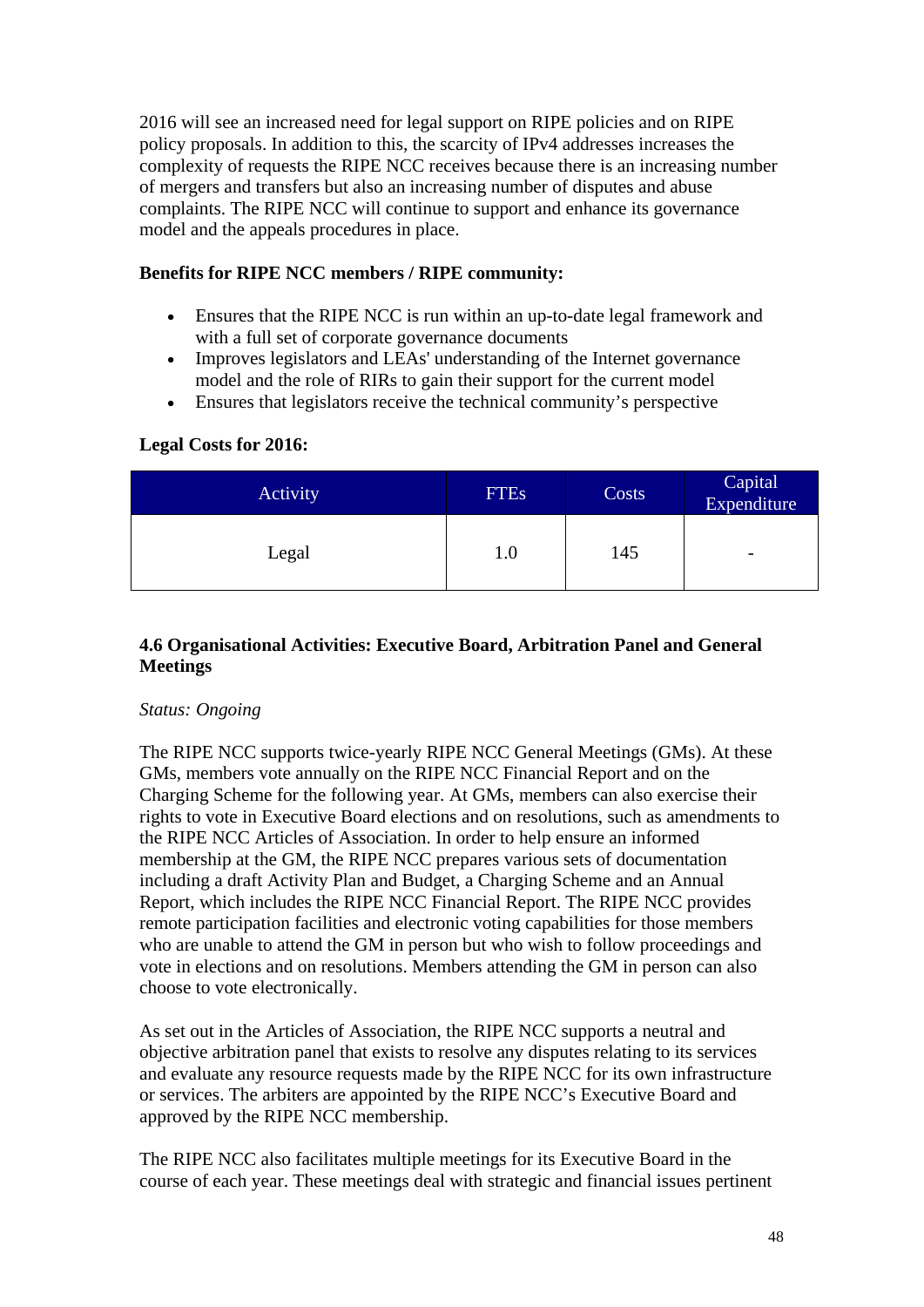to the organisation as well as the RIPE NCC's relationship with industry partners. At these meetings, the RIPE NCC Executive Board incorporates feedback from the membership and the RIPE NCC Management into their discussion and final decision on the RIPE NCC's Activity Plan and Budget for the following year. The Executive Board also plays a crucial role in the RIPE NCC's outreach and member liaison activities. After every Executive Board meeting, the minutes of the meeting are published for the membership along with key outcomes.

The Executive Board and the RIPE NCC management are actively looking to engage with the membership regarding its activities and strive for the utmost transparency with regards to the management, services and strategies of the RIPE NCC.

The Executive Board proposal to increase the maximum number of board members was approved by the RIPE NCC membership at the General Meeting in Autumn 2013. The number of board members increased to six in 2014 and to seven in 2015.

# **Benefits for RIPE NCC members / RIPE community:**

- Allows RIPE NCC members' interests to be represented by Executive Board
- Gives members the opportunity to give feedback directly to the Executive Board on the RIPE NCC's Activity Plan and Budget
- Allows members to approve the RIPE NCC Charging Scheme and Financial Report
- Members can elect representatives to the Executive Board
- Provides opportunities to follow GM proceedings and cast votes from anywhere in the world
- Gives a level of transparency on the management and the strategies of the RIPE NCC that gives members and other interested parties sufficient information to give feedback on any of activity/decision/change

# **Organisational Activities: Executive Board, Arbitration Panel and General Meetings) Costs for 2016:**

| Activity                                                                                 | <b>FTES</b> | Costs | Capital<br>Expenditure |
|------------------------------------------------------------------------------------------|-------------|-------|------------------------|
| Organisational Activities: Executive<br>Board, Arbitration Panel and General<br>Meetings | 2.1         | 323   |                        |

# *5) Unforeseen Activities*

There may be activities that are entirely unforeseen at the time of writing the RIPE NCC Activity Plan and Budget 2016 or have started recently and are not at the stage where they can be estimated to have a material financial impact. A quick, wellfocused reaction to the changing environment and new requirements of the RIPE NCC members and other stakeholders is always a goal of the RIPE NCC. In line with good corporate governance, any unforeseen activities that that arise are developed in close consultation with the RIPE NCC Executive Board, and when there is any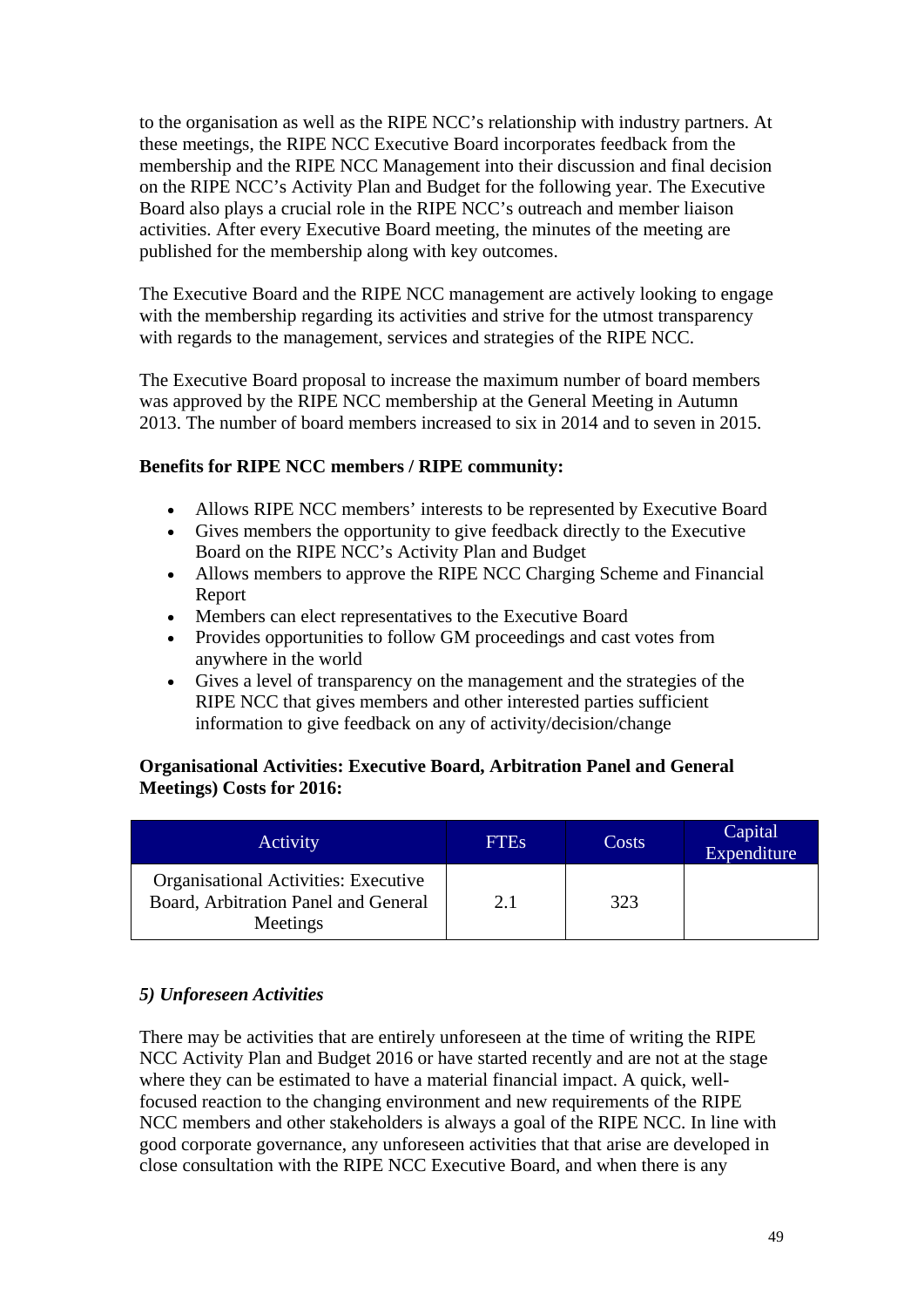material financial impact the Executive Board must approve the resulting action to be taken.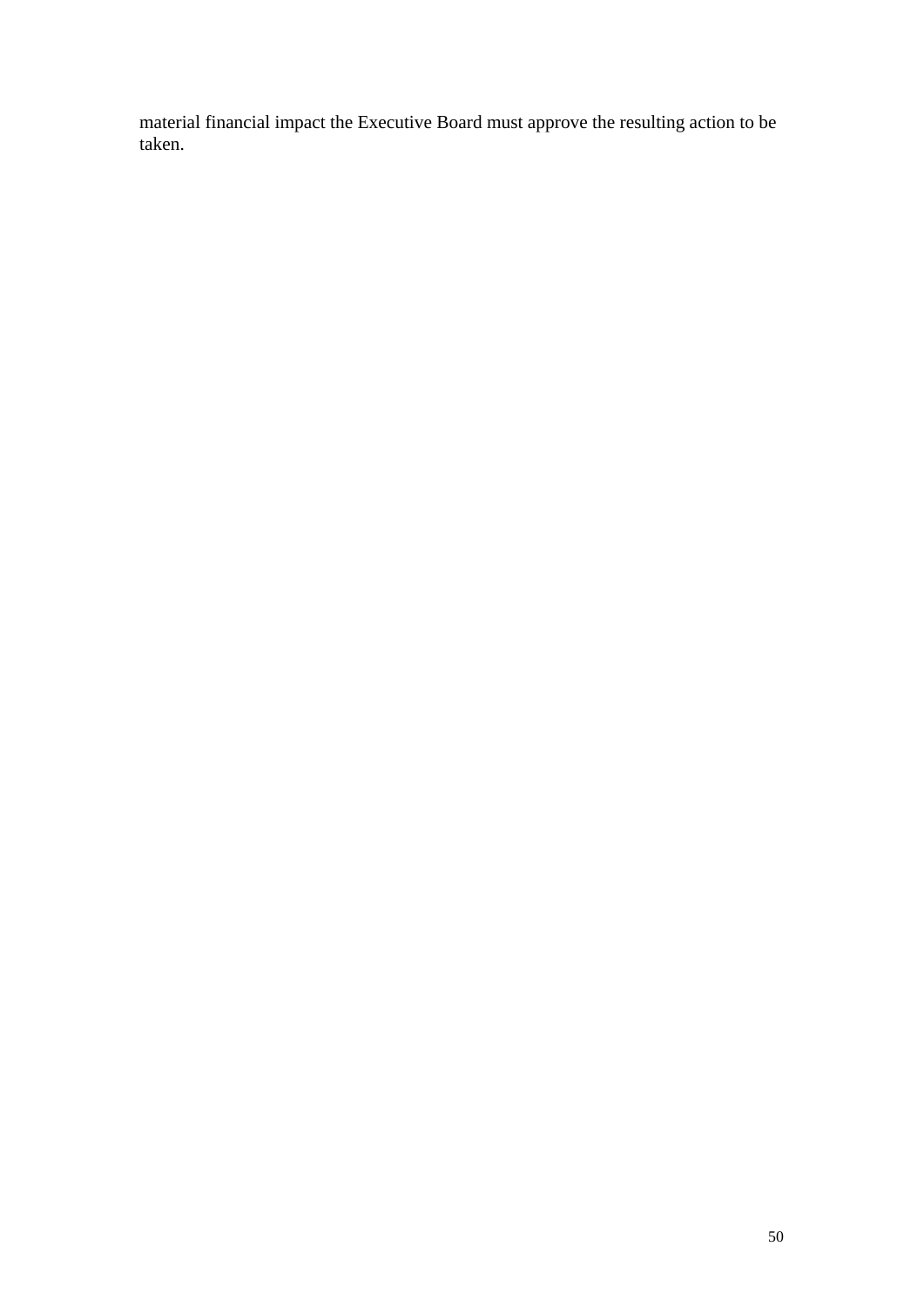# **Appendix 1: Membership Services**

- Distribution and Management of Internet Number Resources
- Assisted Registry Check (ARC)
- Resource Certification (RPKI)
- IPv4 Transfer Listing Service
- Resource Transfers
- Reputation Service
- LIR Portal
- IP Analyser and IPv6 Analyser
- Training Courses: LIR; IPv6; Routing Registry and Resource Certification (RPKI); RIPE Database
- Near Real Time Mirroring (NRTM)

#### **Appendix 2: Summary of Activity Statuses (Excluding "Ongoing")**

#### **New Activity**

• 4.2.1 Office Relocation

#### **Expanding**

- 1.1.3 Assisted Registry Check (ARC)
- 1.4 LIR Portal
- 2.1.2.1 RIPE NCC Academy
- 2.1.2.2 Webinars
- 2.4.1 Membership Lifecycle Management
- 3.1 DNS and K-root Operations
- 3.1.4 K-root Operations
- 3.4 External Relations
- 3.7 RIPE Meetings
- 3.9 ICANN/IANA/IETF/ISOC/RIRs
- 4.1.1 Information Security

#### **Decreasing**

- 1.1.2 Management of Internet Number Resources
- 1.1.5 Establishing Contractual Relationships With Legacy Internet Number Resource Holders
- 1.1.6 Internet Number Resource Investigations, and Dispute and Hijacking Handling
- 1.3 Resource Certification (RPKI)
- 2.3 RIPE Atlas and RIS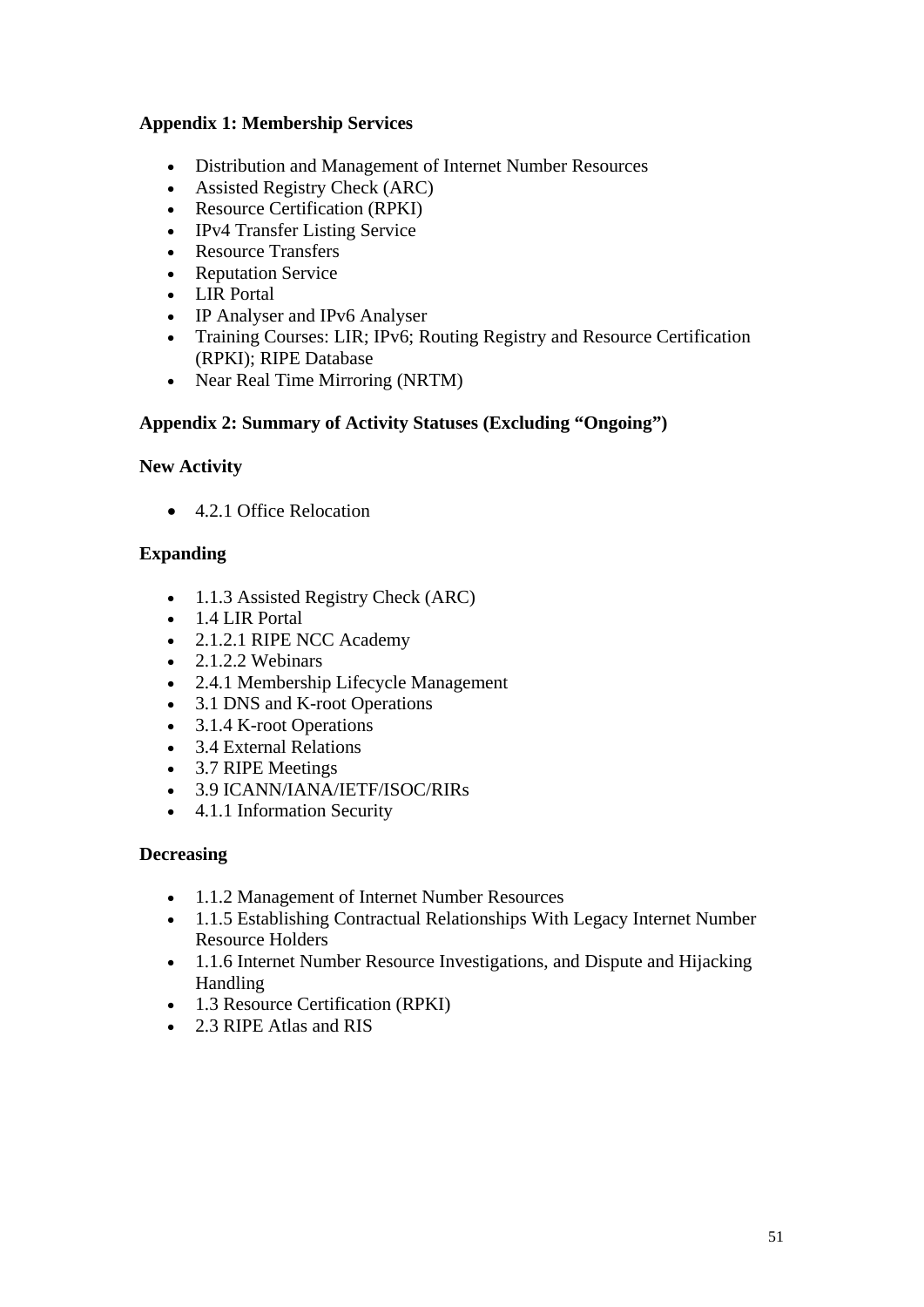# **Appendix 3: Budget Figures 2016**

# **RIPE NCC Budgeted Statement of Income & Expenditure 2016**

| Budget 2016 |                |        | Difference          |                     |                     |                 |
|-------------|----------------|--------|---------------------|---------------------|---------------------|-----------------|
| Exc.        | Reloc          | Total  | LE                  | <b>Budget</b>       |                     |                 |
| Reloc       | ation          | 2016   | 2015*               | 2015                | 16/15               | 16/B15          |
| 18,340      |                | 18,340 | 17,650              | 17,840              | 690                 | 500             |
| 1,125       |                | 1,125  | 1,020               | 1,050               | 105                 | 75              |
| 1,719       |                | 1,719  | 2,300               | 1,229               | (581)               | 490             |
| 200         |                | 200    | 240                 | 200                 | (40)                |                 |
| 21,384      |                | 21,384 | 21,210              | 20,319              | 174                 | 1,065           |
| 4,000       |                | 4,000  | 4,350               | 2,500               | (350)               | 1,500           |
| 275         |                | 275    | 260                 | 300                 | 15                  | (25)            |
| 340         |                | 340    | 250                 | 100                 | 90                  | 240             |
| 50          |                | 50     | 40                  | 50                  | 10                  |                 |
| 26,049      |                | 26,049 | 26,110              | 23,269              | (61)                | 2,780           |
|             |                |        |                     |                     |                     |                 |
|             |                |        |                     |                     |                     |                 |
| 8,998       | 137            | 9,135  | 8,650               | 8,723               | 485                 | 412             |
| 2,132       | 32             | 2,164  | 2,200               | 1,914               | (36)                | 250             |
| 1,976       | 30             | 2,006  | 1,900               | 2,196               | 106                 | (190)           |
| 13,106      | 199            | 13,305 | 12,750              | 12,833              | 555                 | 472             |
| 860         | 346            | 1,206  | 810                 | 888                 | 396                 | 318             |
| 2,044       | 130            | 2,174  | 1,800               | 1,872               | 374                 | 302             |
| 788         |                | 788    | 700                 | 817                 | 88                  | (29)            |
| 569         |                | 569    | 550                 | 447                 | 19                  | 122             |
| 1,415       | $\overline{7}$ | 1,422  | 1,300               | 1,229               | 122                 | 193             |
| 1,230       |                | 1,230  | 1,250               | 1,210               | (20)                | 20              |
| 1,371       | 50             | 1,421  | 1,400               | 1,443               | 21                  | (22)            |
| 200         |                | 200    | 200                 | 168                 |                     | 32              |
| 200         |                | 200    | 200                 | 200                 |                     |                 |
|             |                |        |                     |                     |                     | 500             |
| 22,916      | 1,099          | 24,015 | 22,010              | 22,107              | 2,005               | 1,908           |
|             |                |        |                     |                     |                     |                 |
|             |                |        |                     |                     |                     | 85              |
|             |                |        |                     |                     |                     |                 |
|             |                | 2,469  | 4,200               | 1,512               | (1,731)             | 957             |
|             |                |        |                     |                     |                     |                 |
| 840         | 1,596          | 2,436  | 1,325               | 1,900               | 1,111               | 536             |
|             |                |        |                     |                     |                     | $5\overline{)}$ |
|             | 1,133          | 367    | 1,500<br>435<br>141 | 1,050<br>100<br>133 | 1,000<br>350<br>136 | 450<br>335<br>8 |

\* LE 2015 based on the estimated figures per 30 September 2015.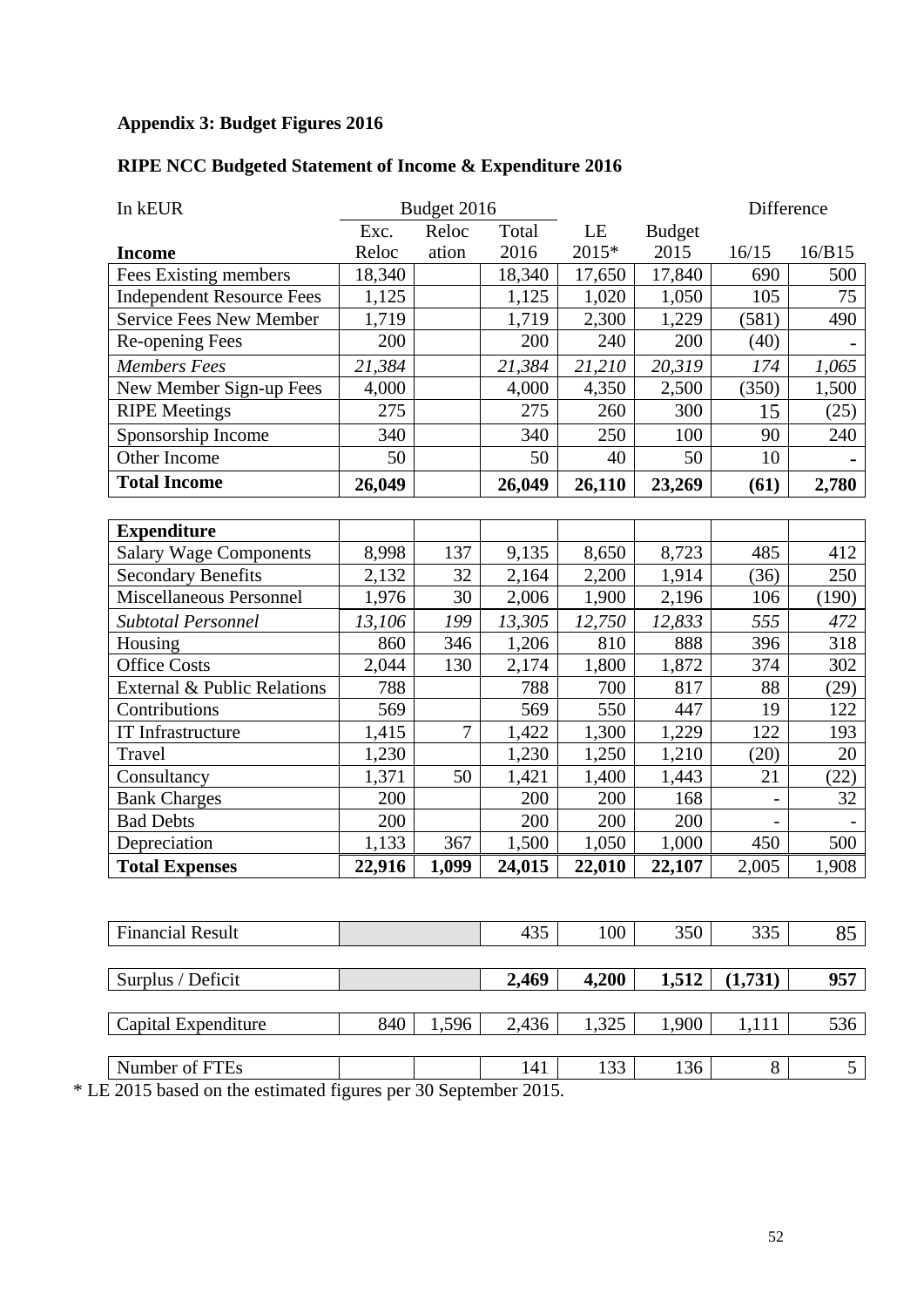# **\* Note on the Budget 2015 figures:**

For comparison purposes, a reclassification of the Budget figures for 2015 was made following compliance with the general accounting standards in the Netherlands (Dutch GAAP).

# **Notes on Budgeted Income and Expenditure Table**

# **Income**

- The membership fee for 2016 is fixed at EUR 1,400, a 13% decrease on the 2015 fee
- Net membership growth is expected to be 1,500, consisting of 2,000 new members and 500 membership closures
- The number of independent resources charged for is estimated at 22,500
- Re-opening fees are the fees that are paid when a member is closed due to non-payment and then re-opens the LIR account. It is estimated that in 2016, 100 LIRs will reopen on closure of their LIR account.
- Sponsorship is reported as Income and it offsets the costs of RIPE Meetings, Regional Meetings and RIPE Atlas probes
- Other Income is comprised of miscellaneous income and exchange rate differences

# **Expenses**

- Personnel costs are split into direct salary items, secondary benefits such as health and pension premiums, and miscellaneous personnel costs such as employer's taxes, education and recruitment
- Office costs are all regular office costs such as phone, postage and insurance but also include location hire and catering during meetings
- Contributions include support for industry partners such as ICANN and ISOC to support industry self-regulation but also to support technical development such as DNSSEC
- Travel costs include all travel costs for staff to RIPE Meetings and other meetings and includes all Executive Board member travel
- Consultancy includes legal and accounting consultants
- Financial Result includes all interest received from investments as well as revaluations of investments and exchange rate differences of these investments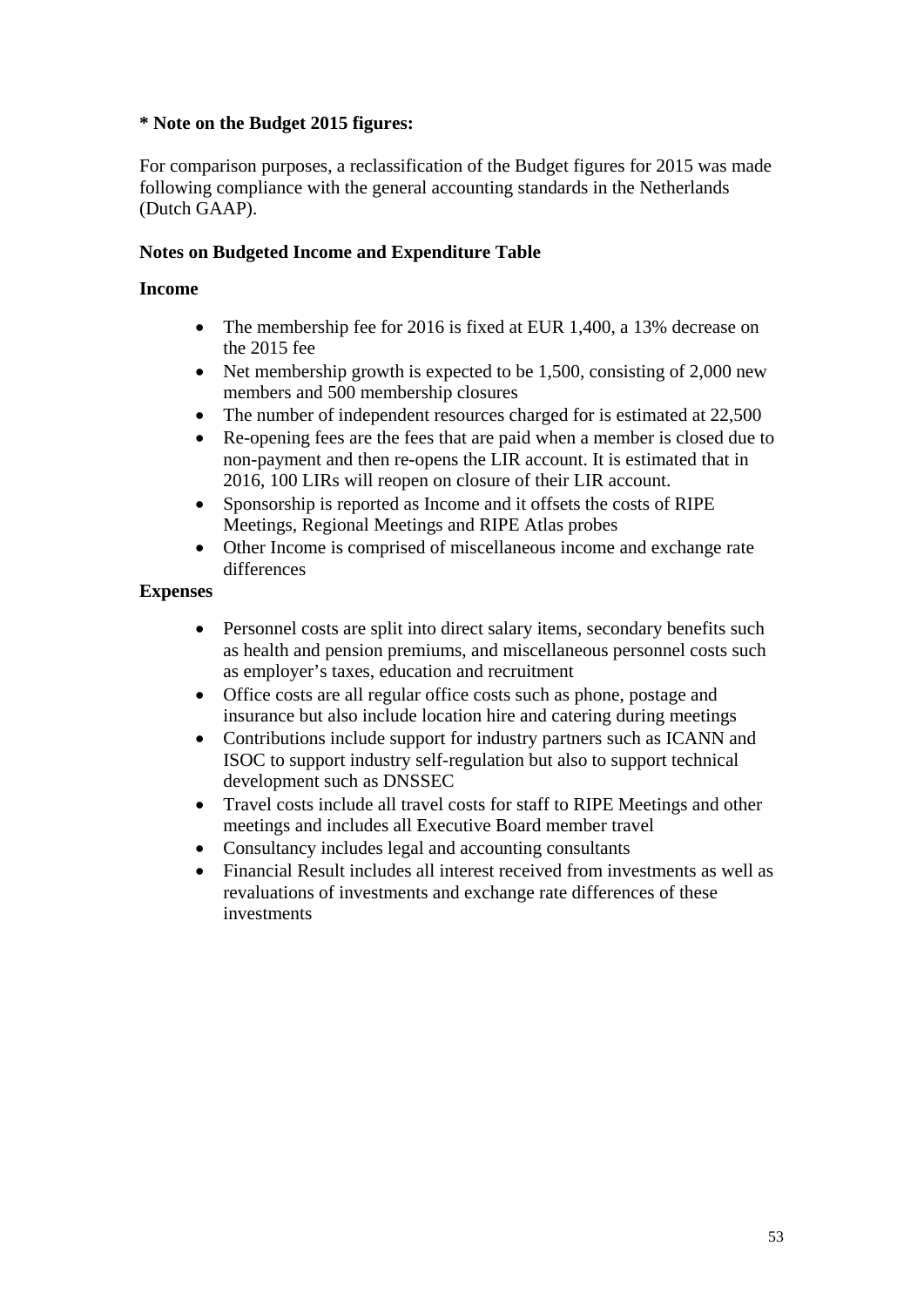# **Development of the RIPE NCC Reserves**

The table below shows the RIPE NCC's capital development. The RIPE NCC Capital consists of the Clearing House and any addition to the Clearing House, either from capital gains or from an accumulation of the surplus. At the RIPE NCC General Meeting in November 2015, the General Meeting approved the resolution to have the excess contribution paid for 2015 to be redistributed to members. As a result, the surplus for 2015 is not added to the Clearing House. Only the capital gains from the Clearing House reserve are added to the Capital.

| Year    | Surplus | Addition to<br>the Capital | Capital at 31<br>December | Expenses<br>Per Year | $%$ of<br>Expenses |
|---------|---------|----------------------------|---------------------------|----------------------|--------------------|
| 2011    | 923     |                            | 19,046                    | 18,162               | 105%               |
| 2012    | 2,358   |                            | 21,403                    | 18,441               | 116%               |
| 2013    | 1,732   |                            | 21,912                    | 19,330               | 113%               |
| 2014    | 3,414   |                            | 25,326                    | 21,224               | 119%               |
| LE 2015 | 4,200   | 312                        | 25,638                    | 22,010               | 116%               |
| B 2016* | 2,469   | 1,994                      | 27,582                    | 24,015               | 115%               |

\*Note: In the Budget 2016, the surplus is added to the Capital for comparison purposes. If in 2016 the surplus is redistributed to the membership, the % Capital of Expenses is estimated to be 108%.